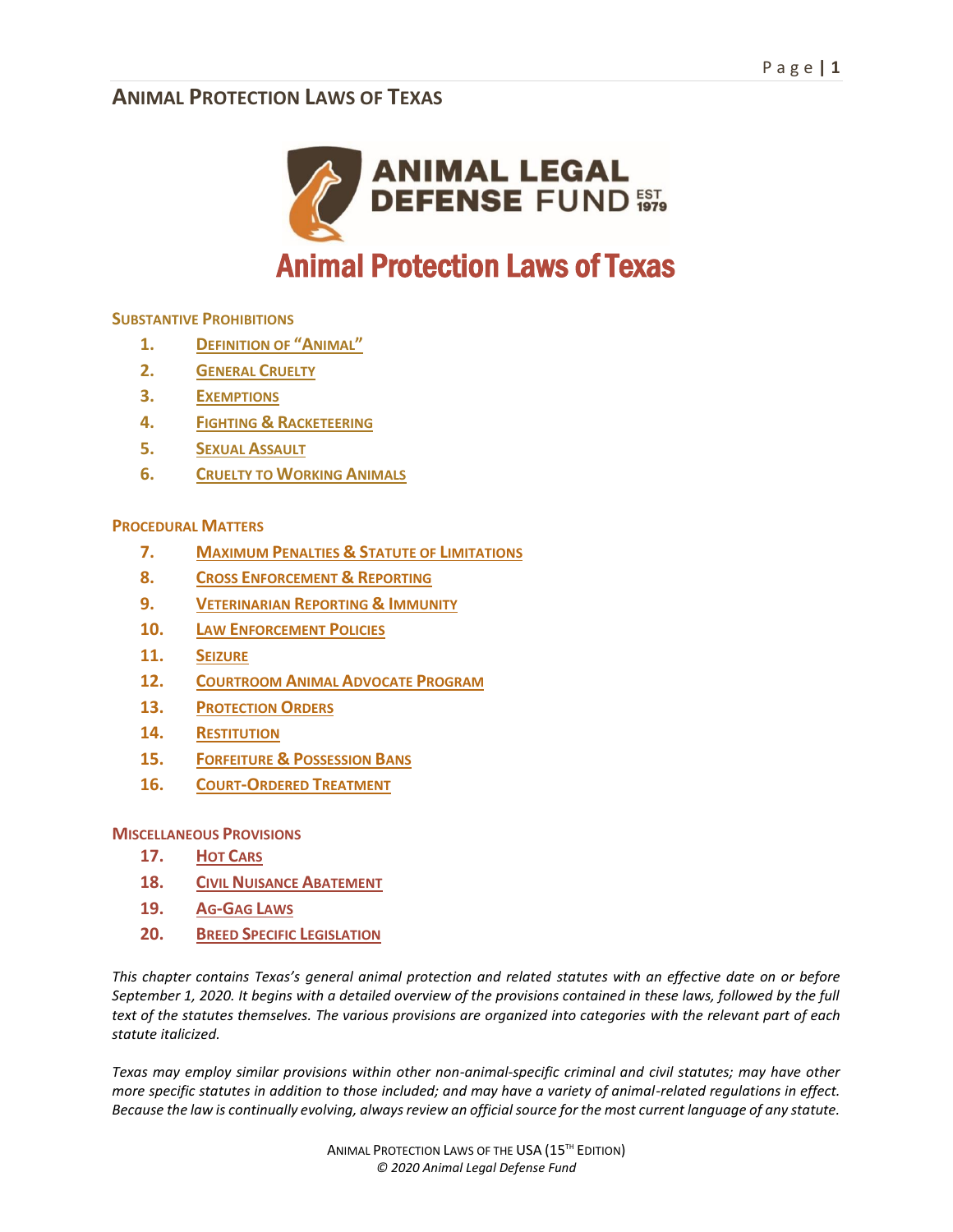| <b>TEXAS</b>              |                                                                                                                                                                                                                                                                                                                                               |  |
|---------------------------|-----------------------------------------------------------------------------------------------------------------------------------------------------------------------------------------------------------------------------------------------------------------------------------------------------------------------------------------------|--|
| 1. DEFINITION OF "ANIMAL" | "'Animal' means a domesticated living creature, including any stray or<br>feral cat or dog, and a wild living creature previously captured," not<br>including "an uncaptured wild living creature or a livestock animal."<br>TEX. PENAL CODE ANN. § 42.092(a)(2)                                                                              |  |
|                           | "'Livestock animal' means cattle, sheep, swine, goats, or poultry<br>commonly raised for human consumption; a horse, pony, mule,<br>donkey, or hinny; native or nonnative hoofstock raised under<br>agriculture practices; or native or nonnative fowl commonly raised<br>under agricultural practices.<br>TEX. PENAL CODE ANN. § 42.09(b)(5) |  |
| 2. GENERAL CRUELTY *      | Unlawful restraint of a dog (tethering)<br>TEX. HEALTH & SAFETY CODE ANN. §§ 821.076, 821.077, 821.079<br>1 <sup>st</sup> offense: Class C misdemeanor<br>Subsequent offenses: Class B misdemeanor                                                                                                                                            |  |
|                           | Definitions of cruelty to livestock animals.<br>TEX. PENAL CODE ANN. § 42.09(b)                                                                                                                                                                                                                                                               |  |
|                           | Cruelty to livestock animals: neglect, abandonment, cruel<br>transportation, or overworking                                                                                                                                                                                                                                                   |  |
|                           | TEX. PENAL CODE ANN. § 42.09(a)(2),(3),(4),(9)<br>1st and 2 <sup>nd</sup> offenses: Class A misdemeanor                                                                                                                                                                                                                                       |  |
|                           | Subsequent offenses (including both 42.09 & 42.092 offenses): State jail<br><i>felony</i>                                                                                                                                                                                                                                                     |  |
|                           | Cruelty to livestock animals: torture, poison, fighting, dog racing or<br>horse tripping                                                                                                                                                                                                                                                      |  |
|                           | TEX. PENAL CODE ANN. § 42.09(a)(1),(5),(6),(7),(8)<br>1st and 2nd offenses: State jail felony                                                                                                                                                                                                                                                 |  |
|                           | Subsequent offenses (including both 42.09 & 42.092 offenses): 3rd<br>degree felony                                                                                                                                                                                                                                                            |  |
|                           | Definitions of cruelty to nonlivestock animals<br>TEX. PENAL CODE ANN.,. § 42.092(a)                                                                                                                                                                                                                                                          |  |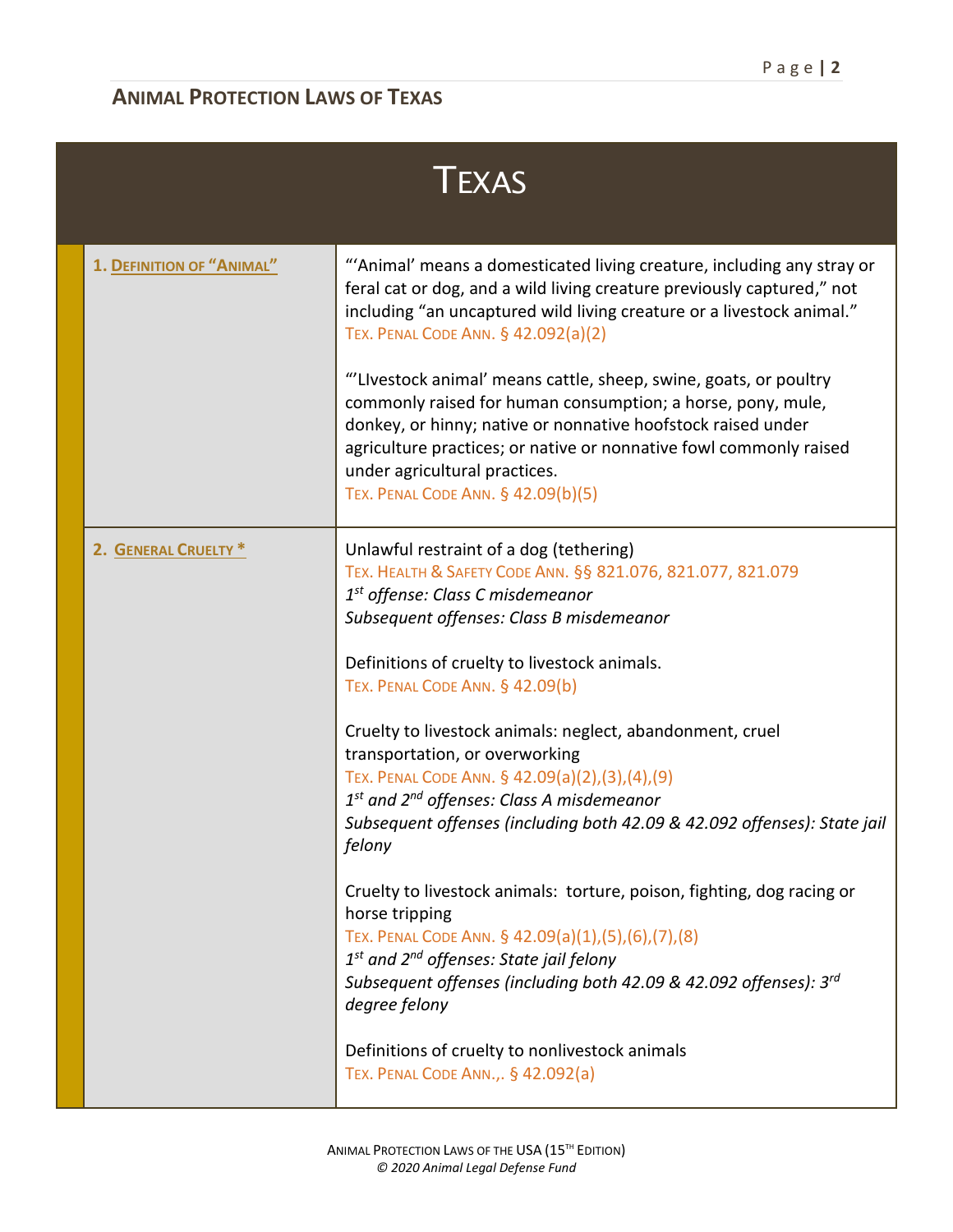|                            | Cruelty to non-livestock animals: neglect, abandonment, cruel<br>transportation, causing bodily injury without owner consent, or<br>seriously overworking<br>TEX. PENAL CODE AN.,. § 42.092(b)(3),(4),(5),(6),(9)<br>$1st$ and $2nd$ offenses: Class A misdemeanor<br>Subsequent offenses (including both 42.09 & 42.092 offenses): State jail<br>felony<br>Cruelty to non-livestock animals: torture, killing, poisoning, or causing<br>serious bodily injury<br>TEX. PENAL CODE ANN. § 42.092(b)(1),(2)<br>1st offense: 3rd degree felony<br>Subsequent offenses (including offenses under 42.09): 2nd degree<br>felony |
|----------------------------|---------------------------------------------------------------------------------------------------------------------------------------------------------------------------------------------------------------------------------------------------------------------------------------------------------------------------------------------------------------------------------------------------------------------------------------------------------------------------------------------------------------------------------------------------------------------------------------------------------------------------|
|                            | Cruelty to non-livestock animals: animal fighting other than<br>dogfighting, or using a live animal as a lure in dog races.<br>TEX. PENAL CODE ANN. § 42.092(b)(7),(8)<br>1st offense: state jail felony<br>Subsequent offenses (including offenses under 42.09): 3rd degree<br>felony                                                                                                                                                                                                                                                                                                                                    |
| <b>3. EXEMPTIONS</b>       | Other<br>TEX. HEALTH & SAFETY CODE ANN. §§ 821.078, 821.081<br>Research animals, wildlife, accepted farm animal husbandry practices,<br>slaughter, other<br>TEX. PENAL CODE ANN § 42.09(d)-(f)<br>TEX. PENAL CODE ANN § 42.092(c)-(f)<br>Research animals, accepted farm animal husbandry practices, other<br>TEX. PENAL CODE. ANN. § 42.105(e),(f)                                                                                                                                                                                                                                                                       |
| 4. FIGHTING & RACKETEERING | Procedural matters relating to the seizure of animals used in fighting<br>located in the <b>seizure</b> section of this document.<br>Procedural matters relating to the forfeiture of animals used in fighting<br>located in the <b>forfeiture &amp; possession bans</b> section of this document.                                                                                                                                                                                                                                                                                                                        |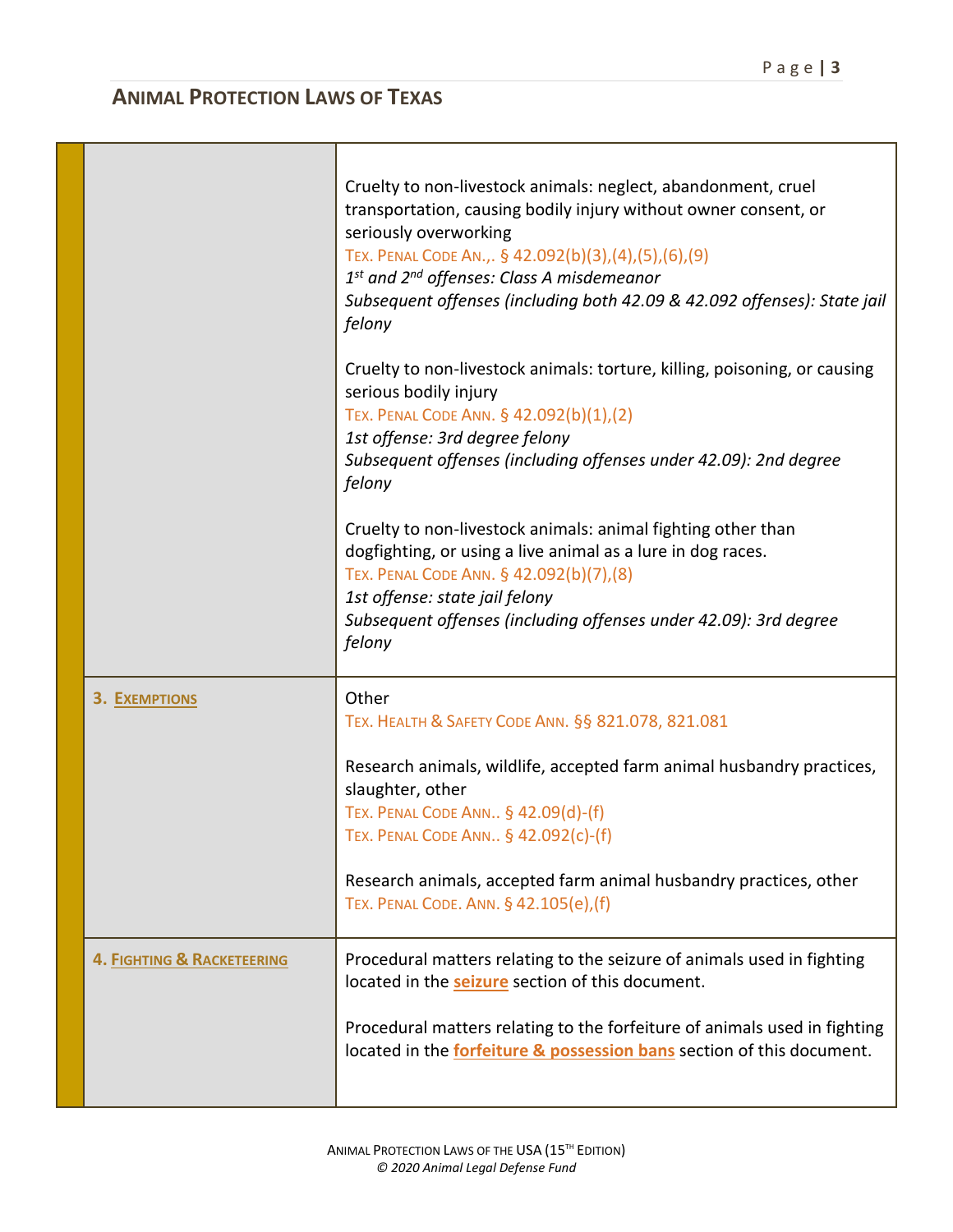|                          | Any property, real or personal, used or intended to be used in the<br>commission of dogfighting is contraband<br>TEX. CODE OF CRIM. PROC. ANN. § 59.01(2)(B)(ix)                                      |
|--------------------------|-------------------------------------------------------------------------------------------------------------------------------------------------------------------------------------------------------|
|                          | Causing an animal fight<br>TEX. PENAL CODE ANN. §§ 42.09(a)(6), 42.092(b)(7)<br>1st and 2 <sup>nd</sup> offenses: state jail felony<br>Subsequent offenses: 3rd degree felony                         |
|                          | Dogfighting: owning or possessing dogfighting equipment for<br>dogfighting, owning or training a dog for fighting, spectatorship<br>TEX. PENAL CODE ANN. § 42.10(a)(1),(2),(3)<br>Class A misdemeanor |
|                          | Dogfighting, participating in earnings from dogfighting, or permitting<br>dogfighting on property<br>TEX. PENAL CODE ANN. § 42.10(a)(4),(5),(6)<br>State jail felony                                  |
|                          | Cockfighting, participating in earnings from cockfight<br>TEX. PENAL CODE ANN. § 42.105(b)(1),(2)<br>State jail felony                                                                                |
|                          | Permitting cockfighting on property, owning or training a cock for<br>fighting, making/selling equipment for cockfighting<br>TEX. PENAL CODE ANN. § 42.105(b)(3),(4),(5)<br>Class A misdemeanor       |
|                          | Spectatorship at a cockfight<br>TEX. PENAL CODE ANN. § 42.105(b)(6)<br>1 <sup>st</sup> offense: Class C misdemeanor<br>Subsequent offenses: Class A misdemeanor                                       |
|                          | Dog fighting qualifies as engaging in organized criminal activity.<br>TEX. PENAL CODE ANN. § 71.02(a)(15)                                                                                             |
| <b>5. SEXUAL ASSAULT</b> | <b>Bestiality</b><br>TEX. PENAL CODE ANN. § 21.09<br>Generally: state jail felony<br>If causing serious bodily injury or death: $2^{nd}$ degree felony                                                |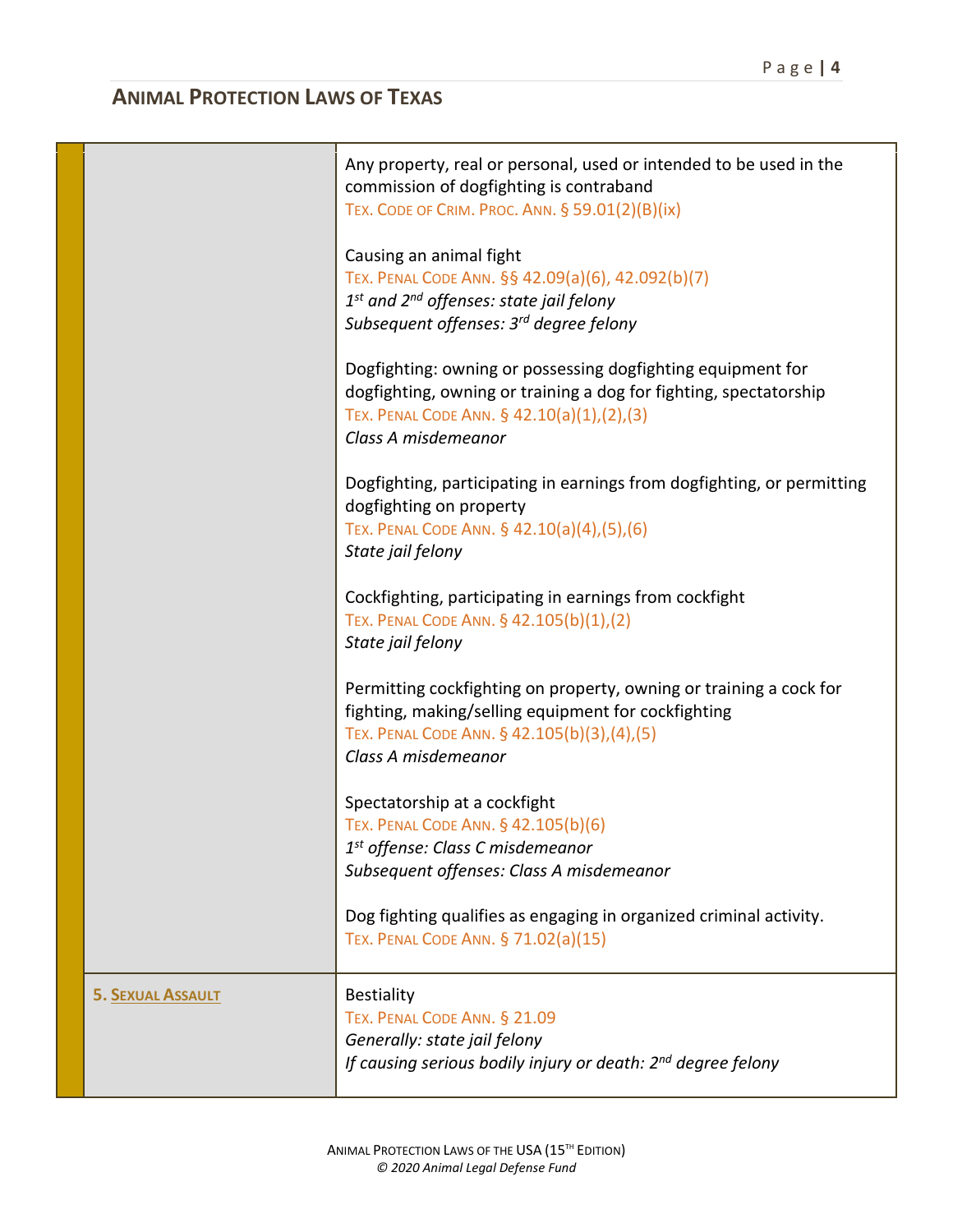|                                                           | Bestiality is a reportable sex offense.<br>TEX. CODE OF CRIM. PRO. ANN. § 62.001(5)(A)                                                                                                                                                                                                                                                                                                                                                                                                                                                                                                                                                                                                                                |
|-----------------------------------------------------------|-----------------------------------------------------------------------------------------------------------------------------------------------------------------------------------------------------------------------------------------------------------------------------------------------------------------------------------------------------------------------------------------------------------------------------------------------------------------------------------------------------------------------------------------------------------------------------------------------------------------------------------------------------------------------------------------------------------------------|
| <b>6. CRUELTY TO WORKING ANIMALS</b>                      | Interfering with a police service animal<br>TEX. PENAL CODE ANN. § 38.151<br>Taunt/torment: Class C misdemeanor<br>Throw object/substance at: Class B misdemeanor<br>Interfere/obstruct handler's control, enter area of control, release<br>animal from area of control: Class A misdemeanor<br>Injure or engage in conduct likely to injure: state jail felony<br>Kill or engage in conduct likely to kill, or permanently injure affecting<br>ability to work, or engage in such conduct: 2 <sup>nd</sup> degree felony<br>Attacking, injuring or killing an assistance animal<br>TEX. PENAL CODE ANN. § 42.091<br>Attack: Class A misdemeanor<br>Injure: State jail felony<br>Kill: 3 <sup>rd</sup> degree felony |
| 7. MAXIMUM PENALTIES &<br><b>STATUTE OF LIMITATIONS**</b> | 2 <sup>nd</sup> degree felony<br>20 years imprisonment and \$10,000 fine<br>TEX. PENAL CODE ANN. § 12.33<br>3rd degree felony<br>10 years imprisonment and \$10,000 fine<br>TEX. PENAL CODE ANN. § 12.34<br>State jail felony<br>2 years jail and \$10,000 fine<br>TEX. PENAL CODE ANN. § 12.35<br>Class A misdemeanor<br>1 year jail and/or \$4,000 fine<br>TEX. PENAL CODE ANN. § 12.21<br>Class B misdemeanor<br>180 days jail and \$2,000 fine<br>TEX. PENAL CODE ANN. § 12.22                                                                                                                                                                                                                                    |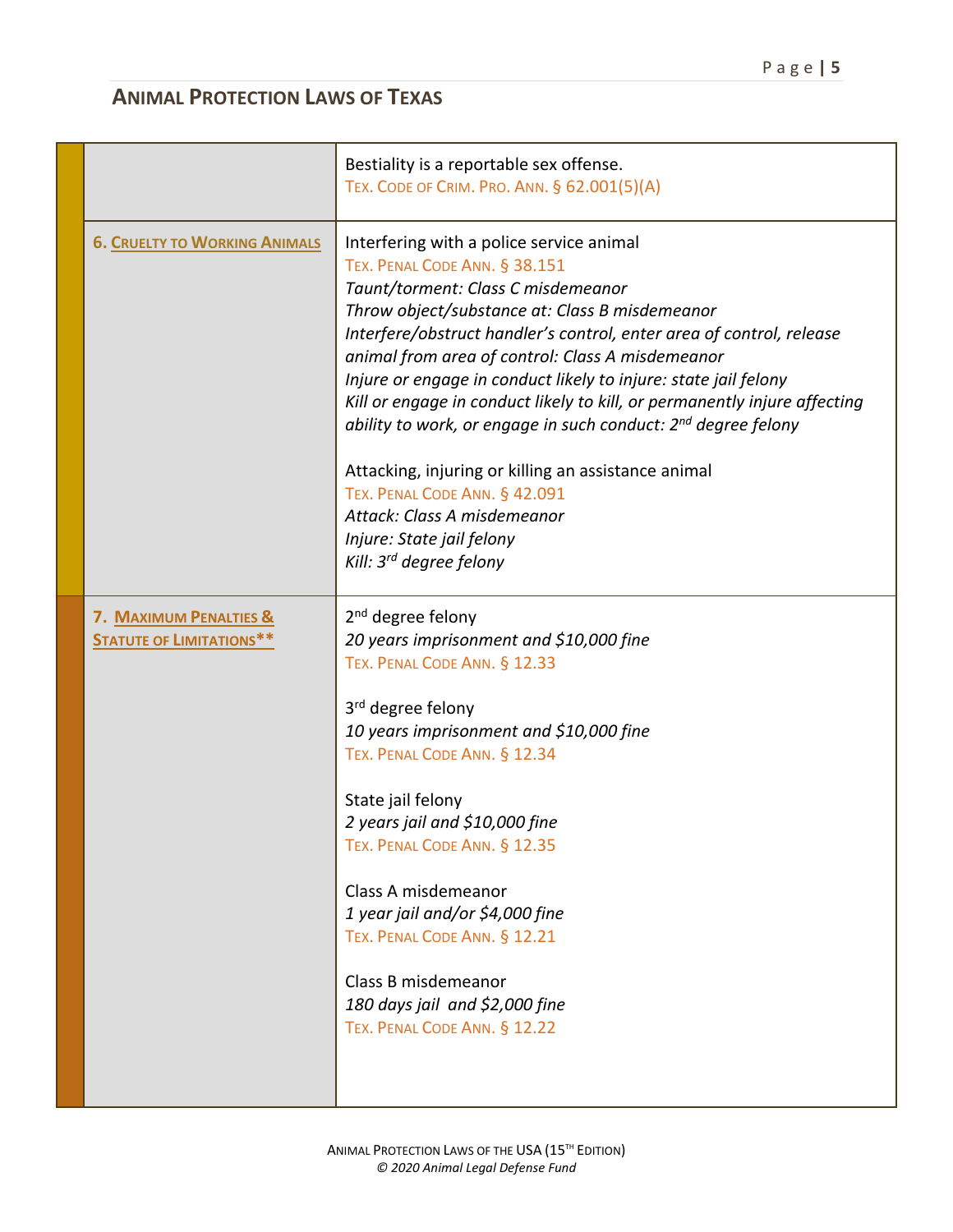|                                                        | Class C misdemeanor<br>\$500 fine<br>TEX. PENAL CODE ANN. § 12.23<br><b>Statute of Limitations</b><br>Misdemeanor: 2 years<br>TEX. CODE OF CRIM. PROC. ANN. § 12.02<br>Felony: 3 years<br>TEX. CODE OF CRIM. PROC. ANN. § 12.01                                                                                                                                                                                |
|--------------------------------------------------------|----------------------------------------------------------------------------------------------------------------------------------------------------------------------------------------------------------------------------------------------------------------------------------------------------------------------------------------------------------------------------------------------------------------|
| 8. CROSS ENFORCEMENT &<br><b>REPORTING</b>             |                                                                                                                                                                                                                                                                                                                                                                                                                |
| 9. VETERINARIAN REPORTING &<br><b>IMMUNITY</b>         | Veterinarians are immune from civil or criminal liability for good faith<br>reporting of suspected animal cruelty.<br>TEX. OCC. CODE ANN. § 801.3585                                                                                                                                                                                                                                                           |
| <b>10. LAW ENFORCEMENT POLICIES</b>                    |                                                                                                                                                                                                                                                                                                                                                                                                                |
| 11. SEIZURE                                            | <b>Definitions</b><br>TEX. HEALTH & SAFETY CODE ANN. § 821.021<br>Court may issue a peace officer or animal control officer a warrant to<br>seize cruelly treated animals for probable cause.<br>TEX. HEALTH & SAFETY CODE ANN. § 821.022<br>Property used in the commission of dog fighting is contraband and may<br>be seized under contraband provisions.<br>TEX. CODE OF CRIM. PROC. ANN. § 59.01(2)(B)(x) |
| <b>12. COURTROOM ANIMAL</b><br><b>ADVOCATE PROGRAM</b> |                                                                                                                                                                                                                                                                                                                                                                                                                |
| 13. PROTECTION ORDERST                                 | The court may prohibit the respondent from harming/threatening/<br>interfering with the care/custody/control of a pet, companion animal,                                                                                                                                                                                                                                                                       |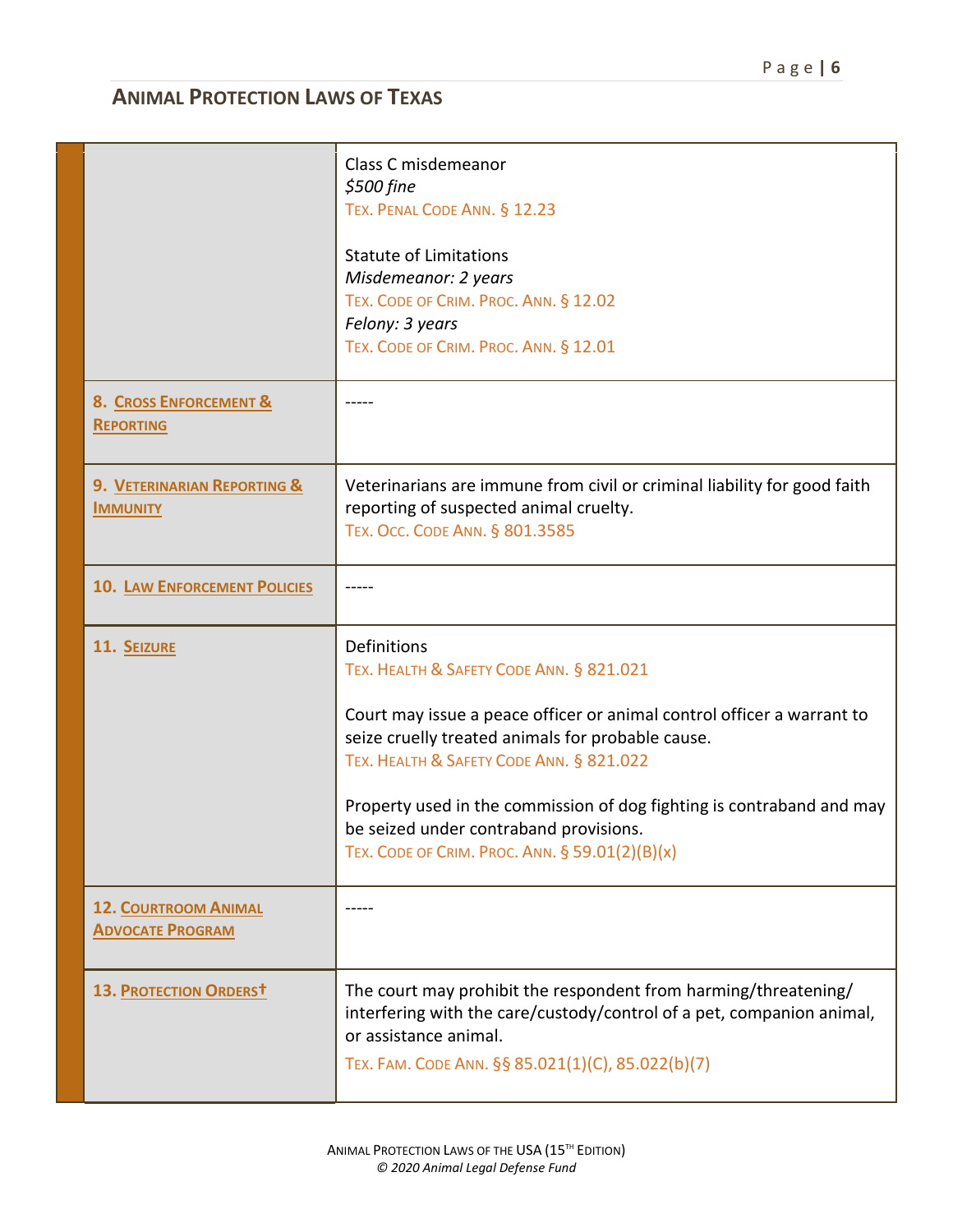| 14. RESTITUTION T                                | Definition of "cruelly treated"<br>TEX. HEALTH & SAFETY CODE ANN. § 821.021                                                                                                                                                                                                                                                                       |
|--------------------------------------------------|---------------------------------------------------------------------------------------------------------------------------------------------------------------------------------------------------------------------------------------------------------------------------------------------------------------------------------------------------|
|                                                  | A court that finds an animal's owner has cruelly treated an animal,<br>during a hearing to determine the disposition or return of an<br>impounded animal, shall order the owner to pay all court costs and<br>costs of care during impoundment.<br>TEX. HEALTH & SAFETY CODE ANN. § 821.023(e)-(e-4)                                              |
|                                                  | Proceeds from the sale of an impounded animal shall first be applied to<br>paying the costs of its care.<br>TEX. HEALTH & SAFETY CODE ANN. § 821.024(b)                                                                                                                                                                                           |
|                                                  | As a condition of perfecting an appeal, the owner must file a bond to<br>cover the estimated court costs and expenses incurred in housing and<br>caring for the impounded animal during the appeal process.<br>TEX. HEALTH & SAFETY CODE ANN. § 821.025(b)                                                                                        |
|                                                  | Definitions                                                                                                                                                                                                                                                                                                                                       |
| <b>15. FORFEITURE &amp; POSSESSION</b><br>BANS T | TEX. HEALTH & SAFETY CODE ANN. § 821.021                                                                                                                                                                                                                                                                                                          |
|                                                  | If a court finds that an animal's owner has cruelly treated the animal,<br>the owner shall be divested of ownership.<br>TEX. HEALTH & SAFETY CODE ANN. § 821.023(d)                                                                                                                                                                               |
|                                                  | If the officer conducting an auction of cruelly treated animals is unable<br>to sell the animals, he may give them to a nonprofit animal shelter,<br>pound, or society for the protection of animals.<br>TEX. HEALTH & SAFETY CODE ANN. § 821.024(a),(c)                                                                                          |
|                                                  | During an appeal of an order allowing a public auction of cruelly<br>treated animals, the animals may not be sold, destroyed or given away.<br>TEX. HEALTH & SAFETY CODE ANN. § 821.025(h)                                                                                                                                                        |
|                                                  | If a judge grants community supervision to a defendant convicted of<br>bestiality the judge may require the defendant to relinquish custody of<br>any animals in his possession and prohibit the defendant from<br>possessing, exercising control over, or residing in a household with<br>animals.<br>TEX. CODE OF CRIM. PROC. ANN. § 42A.511(c) |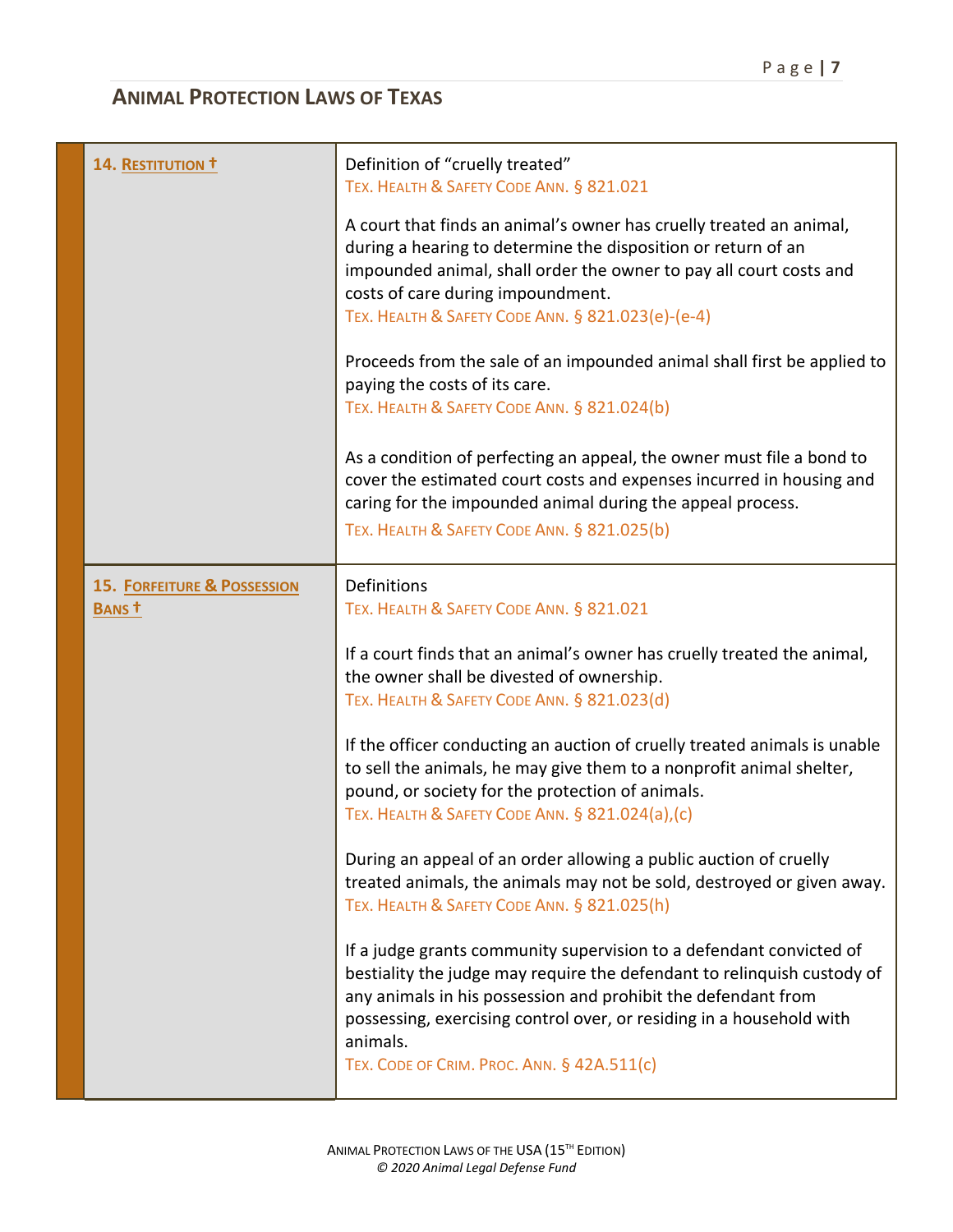|                                                    | Property used in the commission of dog fighting is contraband and may<br>be forfeited under contraband provisions.<br>TEX. CODE OF CRIM. PROC. ANN. § 59.01(2)(B)(ix)                                                                                                                                                                                                                                                                                                                                                                                                                                                                                                           |
|----------------------------------------------------|---------------------------------------------------------------------------------------------------------------------------------------------------------------------------------------------------------------------------------------------------------------------------------------------------------------------------------------------------------------------------------------------------------------------------------------------------------------------------------------------------------------------------------------------------------------------------------------------------------------------------------------------------------------------------------|
| <b>16. COURT-ORDERED</b><br>TREATMENT <sup>†</sup> | If a judge grants community supervision to a person convicted of an<br>offense under Section 42.09, 42.091, 42.092, or 42.10, Penal Code, the<br>judge may require the person to attend an approved and certified<br>responsible pet owner course<br>TEX. CODE OF CRIM. PROC. ANN. § 42A.511(a),(b)<br>If a judge grants community supervision to a defendant convicted of<br>bestiality the judge may require the defendant to participate in<br>psychological counseling appropriate treatment program.<br>TEX. CODE OF CRIM. PROC. ANN. § 42A.511(c)<br>Court shall order juvenile offenders to participate in psychological<br>counseling.<br>TEX. FAM. CODE ANN. § 54.0407 |
| 17. HOT CARS                                       |                                                                                                                                                                                                                                                                                                                                                                                                                                                                                                                                                                                                                                                                                 |
| <b>18. CIVIL NUISANCE ABATEMENT</b>                |                                                                                                                                                                                                                                                                                                                                                                                                                                                                                                                                                                                                                                                                                 |
| 19. AG-GAG LAWS                                    |                                                                                                                                                                                                                                                                                                                                                                                                                                                                                                                                                                                                                                                                                 |
| <b>20. BREED SPECIFIC LEGISLATION</b>              | A county or municipality may place additional requirements or<br>restrictions on dangerous dogs if the requirements or restrictions are<br>not specific to breed.<br>TEX. HEALTH & SAFETY CODE ANN. § 822.047                                                                                                                                                                                                                                                                                                                                                                                                                                                                   |

- \* States may have other more specific statutes in addition to the general animal protection statutes referenced in this table.
- \*\* Despite statutory maximums, states often employ sentencing guidelines that may significantly alter the allowable sentence.
- † This table generally references only those provisions that are within each state's animal protection statutes. States may employ similar provisions within other non-animal-specific criminal and civil statutes, and may also have a variety of animal-related regulations in effect.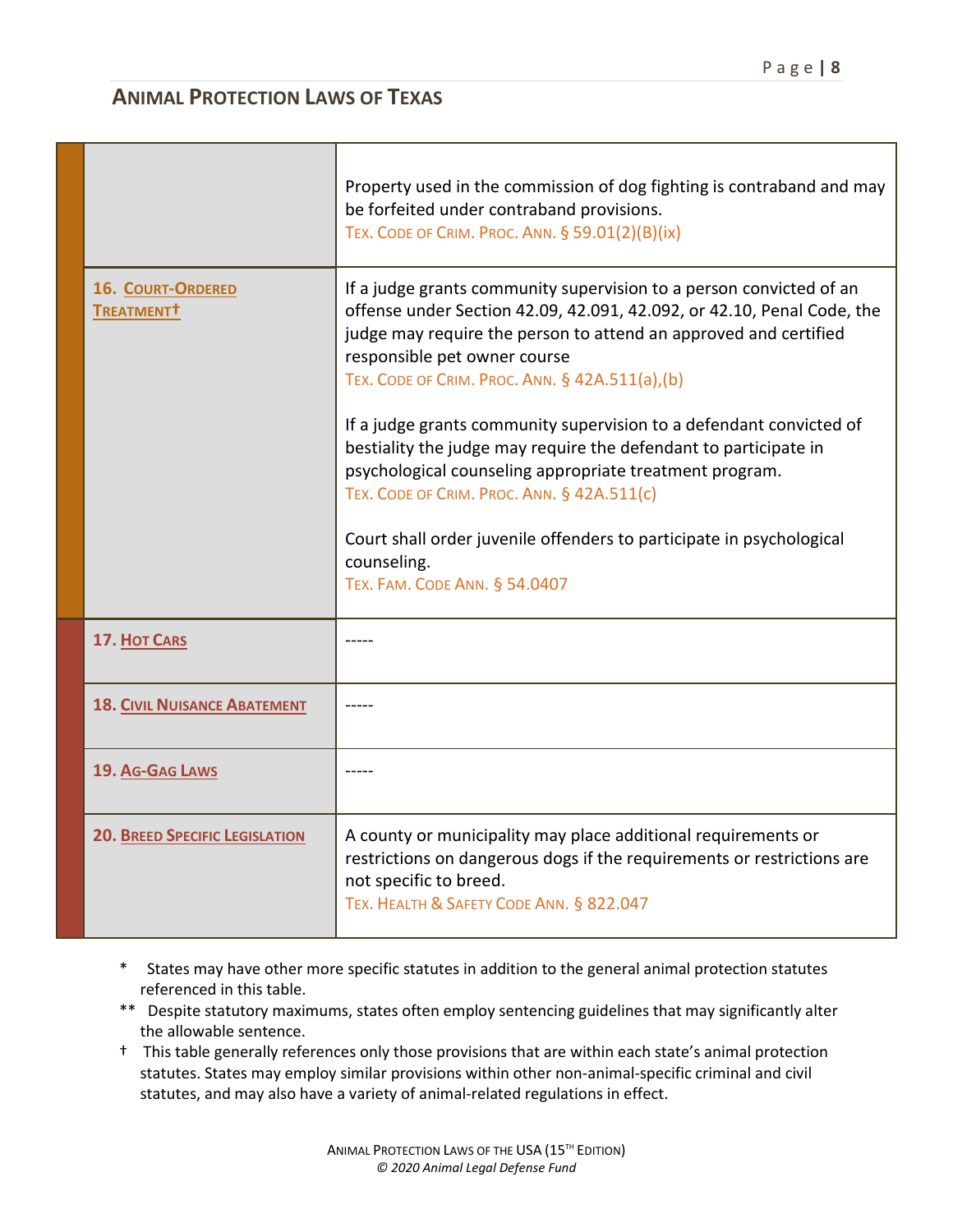# **1. DEFINITION OF "ANIMAL"**

### **TEX. PENAL CODE ANN. § 42.092. Cruelty to Nonlivestock Animals.**

- (a) *In this section:*
	- (1) "Abandon" includes abandoning an animal in the person's custody without making reasonable arrangements for assumption of custody by another person.
	- (2) *"Animal" means a domesticated living creature, including any stray or feral cat or dog, and a wild living creature previously captured. The term does not include an uncaptured wild living creature or a livestock animal.*
	- (3) "Cruel manner" includes a manner that causes or permits unjustified or unwarranted pain or suffering.
	- (4) "Custody" includes responsibility for the health, safety, and welfare of an animal subject to the person's care and control, regardless of ownership of the animal.
	- (5) "Depredation" has the meaning assigned by Section 71.001, Parks and Wildlife Code.
	- (6) *"Livestock animal" has the meaning assigned by Section 42.09.*
	- (7) *"*Necessary food, water, care, or shelter" includes food, water, care, or shelter provided to the extent required to maintain the animal in a state of good health.
	- (8) "Torture" includes any act that causes unjustifiable pain or suffering.
- (b) A person commits an offense if the person intentionally, knowingly, or recklessly:
	- (1) tortures an animal or in a cruel manner kills or causes serious bodily injury to an animal;
	- (2) without the owner's effective consent, kills, administers poison to, or causes serious bodily injury to an animal;
	- (3) fails unreasonably to provide necessary food, water, care, or shelter for an animal in the person's custody;
	- (4) abandons unreasonably an animal in the person's custody;
	- (5) transports or confines an animal in a cruel manner;
	- (6) without the owner's effective consent, causes bodily injury to an animal;
	- (7) causes one animal to fight with another animal, if either animal is not a dog;
	- (8) uses a live animal as a lure in dog race training or in dog coursing on a racetrack; or
	- (9) seriously overworks an animal.
- (c) An offense under Subsection  $(b)(3)$ ,  $(4)$ ,  $(5)$ ,  $(6)$ , or  $(9)$  is a Class A misdemeanor, except that the offense is a state jail felony if the person has previously been convicted two times under this section, two times under Section 42.09, or one time under this section and one time under Section 42.09.
- (c-1) An offense under Subsection (b)(1) or (2) is a felony of the third degree, except that the offense is a felony of the second degree if the person has previously been convicted under Subsection (b)(1), (2), (7), or (8) or under Section 42.09.
- (c-2) An offense under Subsection (b)(7) or (8) is a state jail felony, except that the offense is a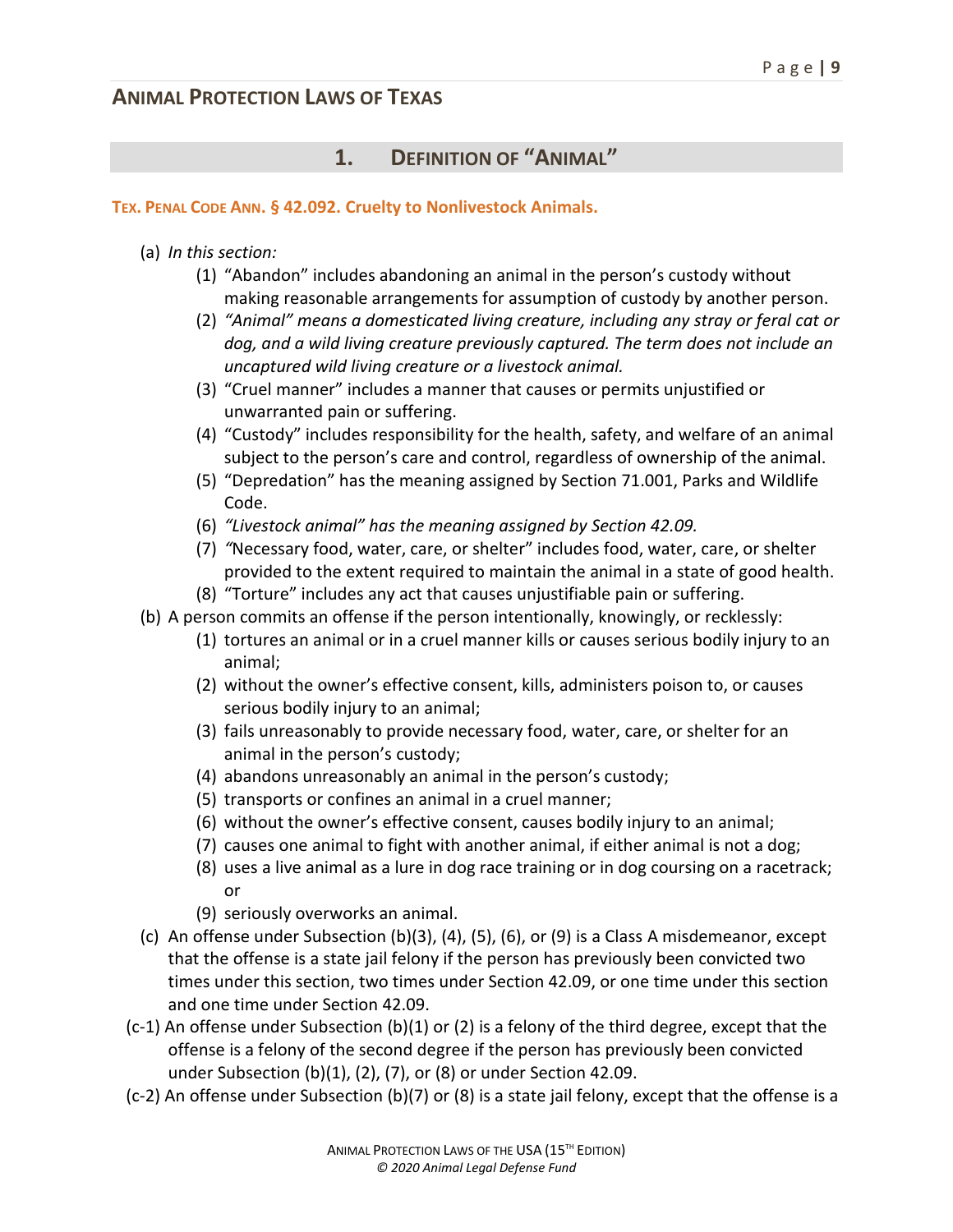felony of the third degree if the person has previously been convicted under this section or under Section 42.09.

- (d) It is a defense to prosecution under this section that:
	- (1) the actor had a reasonable fear of bodily injury to the actor or to another person by a dangerous wild animal as defined by Section 822.101, Health and Safety Code; or
	- (2) the actor was engaged in bona fide experimentation for scientific research.
- (e) It is a defense to prosecution under Subsection (b)(2) or (6) that:
	- (1) the animal was discovered on the person's property in the act of or after injuring or killing the person's livestock animals or damaging the person's crops and that the person killed or injured the animal at the time of this discovery; or
	- (2) the person killed or injured the animal within the scope of the person's employment as a public servant or in furtherance of activities or operations associated with electricity transmission or distribution, electricity generation or operations associated with the generation of electricity, or natural gas delivery.
- (f) It is an exception to the application of this section that the conduct engaged in by the actor is a generally accepted and otherwise lawful:
	- (1) form of conduct occurring solely for the purpose of or in support of:
		- (A) fishing, hunting, or trapping; or
		- (B) wildlife management, wildlife or depredation control, or shooting preserve practices as regulated by state and federal law; or
	- (2) animal husbandry or agriculture practice involving livestock animals.
- (g) This section does not create a civil cause of action for damages or enforcement of the section.

### **TEX. PENAL CODE ANN. § 42.09. Cruelty to Livestock Animals.**

- (a) A person commits an offense if the person intentionally or knowingly:
	- (1) tortures a livestock animal;
	- (2) fails unreasonably to provide necessary food, water, or care for a livestock animal in the person's custody;
	- (3) abandons unreasonably a livestock animal in the person's custody;
	- (4) transports or confines a livestock animal in a cruel and unusual manner;
	- (5) administers poison to a livestock animal, other than cattle, horses, sheep, swine, or goats, belonging to another without legal authority or the owner's effective consent;
	- (6) causes one livestock animal to fight with another livestock animal or with an animal as defined by Section 42.092;
	- (7) uses a live livestock animal as a lure in dog race training or in dog coursing on a racetrack;
	- (8) trips a horse; or
	- (9) seriously overworks a livestock animal.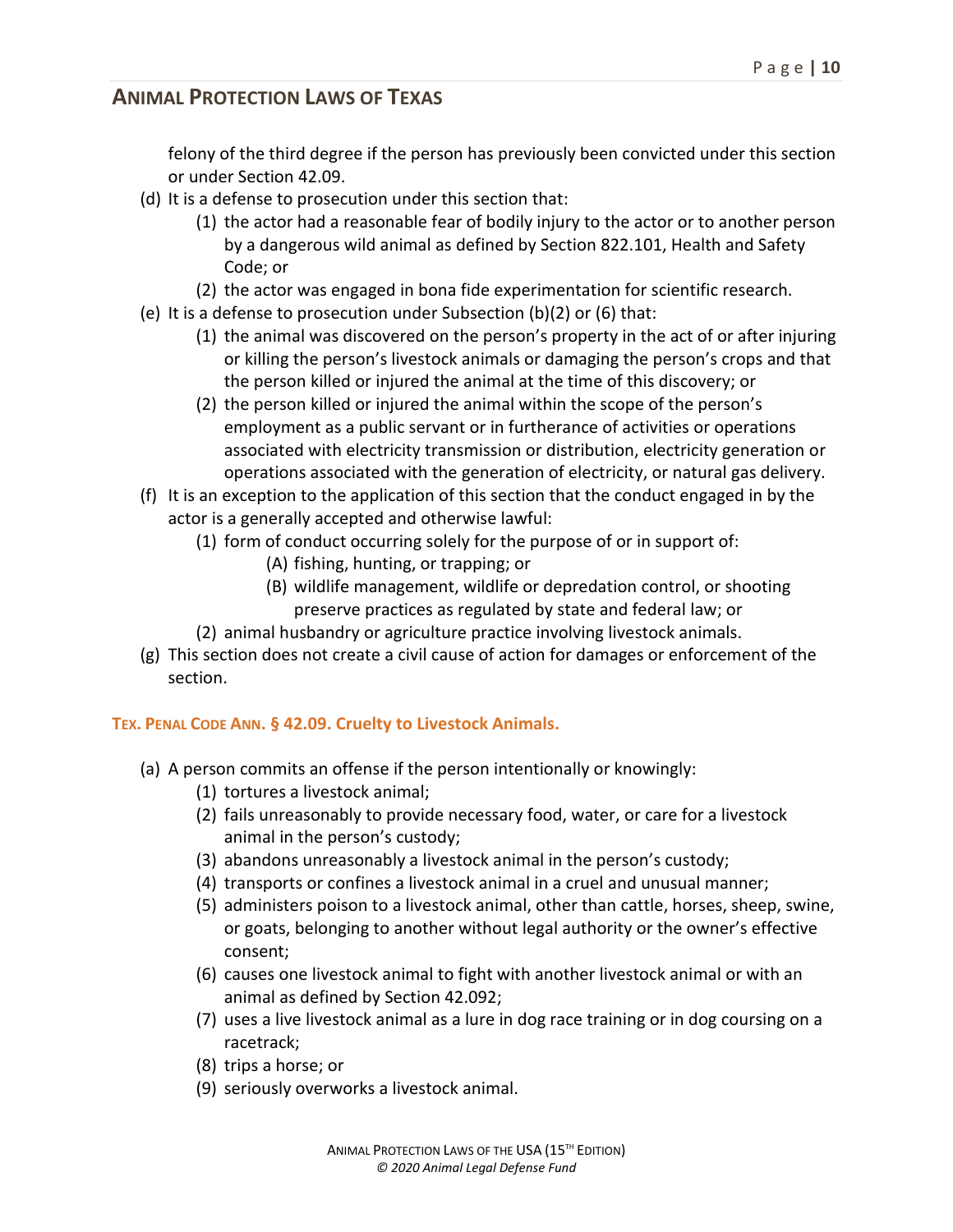- (b) *In this section:*
	- (1) "Abandon" includes abandoning a livestock animal in the person's custody without making reasonable arrangements for assumption of custody by another person.
	- (2) "Cruel manner" includes a manner that causes or permits unjustified or unwarranted pain or suffering.
	- (3) "Custody" includes responsibility for the health, safety, and welfare of a livestock animal subject to the person's care and control, regardless of ownership of the livestock animal.
	- (4) "Depredation" has the meaning assigned by Section 71.001, Parks and Wildlife Code.
	- (5) *"Livestock animal" means:*
		- (A) *cattle, sheep, swine, goats, ratites, or poultry commonly raised for human consumption;*
		- (B) *a horse, pony, mule, donkey, or hinny;*
		- (C) *native or nonnative hoofstock raised under agriculture practices; or*
		- (D) *native or nonnative fowl commonly raised under agricultural practices.*
	- (6) "Necessary food, water, or care" includes food, water, or care provided to the extent required to maintain the livestock animal in a state of good health.
	- (7) "Torture" includes any act that causes unjustifiable pain or suffering.
	- (8) "Trip" means to use an object to cause a horse to fall or lose its balance.
- (c) An offense under Subsection (a)(2), (3), (4), or (9) is a Class A misdemeanor, except that the offense is a state jail felony if the person has previously been convicted two times under this section, two times under Section 42.092, or one time under this section and one time under Section 42.092. An offense under Subsection (a)(1), (5), (6), (7), or (8) is a state jail felony, except that the offense is a felony of the third degree if the person has previously been convicted two times under this section, two times under Section 42.092, or one time under this section and one time under Section 42.092.
- (d) It is a defense to prosecution under Subsection (a)(8) that the actor tripped the horse for the purpose of identifying the ownership of the horse or giving veterinary care to the horse.
- (e) It is a defense to prosecution for an offense under this section that the actor was engaged in bona fide experimentation for scientific research.
- (f) It is an exception to the application of this section that the conduct engaged in by the actor is a generally accepted and otherwise lawful:
	- (1) form of conduct occurring solely for the purpose of or in support of:
		- (A) fishing, hunting, or trapping; or
		- (B) wildlife management, wildlife or depredation control, or shooting preserve practices as regulated by state and federal law; or
	- (2) animal husbandry or agriculture practice involving livestock animals.
- (g) This section does not create a civil cause of action for damages or enforcement of this section.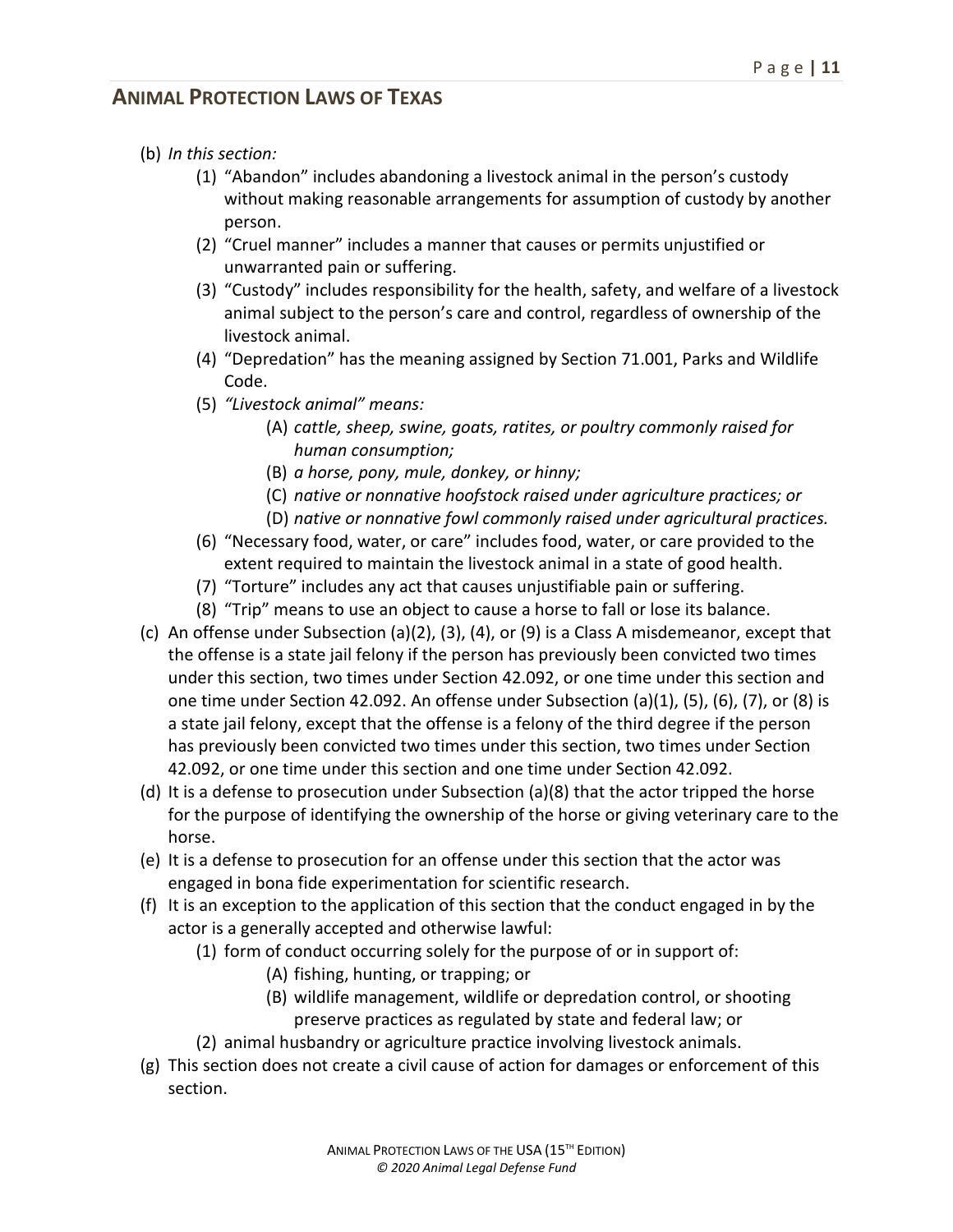### **2. GENERAL CRUELTY**

#### **TEX. HEALTH & SAFETY CODE ANN. § 821.076. Definitions.**

*In this subchapter:*

- (1) *"Collar" means any collar constructed of nylon, leather, or similar material, specifically designed to be used for a dog.*
- (2) *"Owner" means a person who owns or has custody or control of a dog.*
- (3) *"Properly fitted" means, with respect to a collar, a collar that measures the circumference of a dog's neck plus at least one inch.*
- (4) *"Restraint" means a chain, rope, tether, leash, cable, or other device that attaches a dog to a stationary object or trolley system.*

#### **TEX. HEALTH & SAFETY CODE ANN. § 821.077. Unlawful Restraint of Dog.**

- (a) *An owner may not leave a dog outside and unattended by use of a restraint that unreasonably limits the dog's movement:*
	- (1) *between the hours of 10 p.m. and 6 a.m.;*
	- (2) *within 500 feet of the premises of a school; or*
	- (3) *in the case of extreme weather conditions, including conditions in which:*
		- (A) *the actual or effective outdoor temperature is below 32 degrees Fahrenheit;*
		- (B) *a heat advisory has been issued by a local or state authority or jurisdiction; or*
		- (C) *a hurricane, tropical storm, or tornado warning has been issued for the jurisdiction by the National Weather Service.*
- (b) *In this section, a restraint unreasonably limits a dog's movement if the restraint:*
	- (1) *uses a collar that is pinch-type, prong-type, or choke-type or that is not properly fitted to the dog;*
	- (2) *is a length shorter than the greater of:*
		- (A) *five times the length of the dog, as measured from the tip of the dog's nose to the base of the dog's tail; or*
		- (B) *10 feet;*
	- (3) *is in an unsafe condition; or*
	- (4) *causes injury to the dog.*

#### **TEX. HEALTH & SAFETY CODE ANN. § 821.079. Penalty.**

- (a) *A person commits an offense if the person knowingly violates this subchapter.*
- (b) *A peace officer or animal control officer who has probable cause to believe that an owner is violating this subchapter shall provide the owner with a written statement of*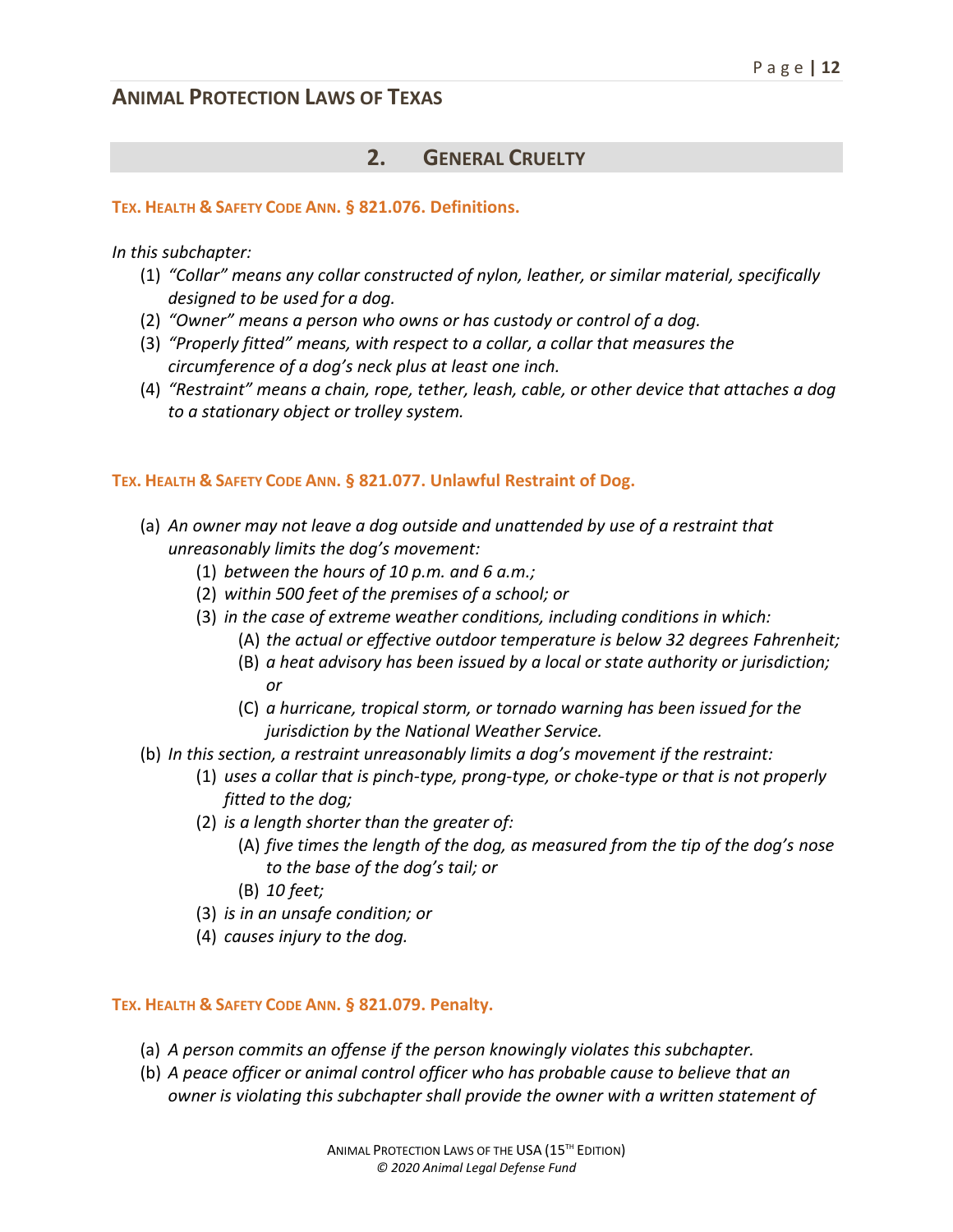*that fact. The statement must be signed by the officer and plainly state the date on which and the time at which the statement is provided to the owner.*

- (c) *A person commits an offense if the person is provided a statement described by Subsection (b) and fails to comply with this subchapter within 24 hours of the time the owner is provided the statement. An offense under this subsection is a Class C misdemeanor.*
- (d) *A person commits an offense if the person violates this subchapter and previously has been convicted of an offense under this subchapter. An offense under this subsection is a Class B misdemeanor.*
- (e) *If a person fails to comply with this subchapter with respect to more than one dog, the person's conduct with respect to each dog constitutes a separate offense.*
- (f) *If conduct constituting an offense under this section also constitutes an offense under any other law, the actor may be prosecuted under this section, the other law, or both.*

### **TEX. PENAL CODE ANN. § 42.09. Cruelty to Livestock Animals.**

- (a) *A person commits an offense if the person intentionally or knowingly:*
	- (1) *tortures a livestock animal;*
	- (2) *fails unreasonably to provide necessary food, water, or care for a livestock animal in the person's custody;*
	- (3) *abandons unreasonably a livestock animal in the person's custody;*
	- (4) *transports or confines a livestock animal in a cruel and unusual manner;*
	- (5) *administers poison to a livestock animal, other than cattle, horses, sheep, swine, or goats, belonging to another without legal authority or the owner's effective consent;*
	- (6) *causes one livestock animal to fight with another livestock animal or with an animal as defined by Section 42.092;*
	- (7) *uses a live livestock animal as a lure in dog race training or in dog coursing on a racetrack;*
	- (8) *trips a horse; or*
	- (9) *seriously overworks a livestock animal.*
- (b) *In this section:*
	- (1) *"Abandon" includes abandoning a livestock animal in the person's custody without making reasonable arrangements for assumption of custody by another person.*
	- (2) *"Cruel manner" includes a manner that causes or permits unjustified or unwarranted pain or suffering.*
	- (3) *"Custody" includes responsibility for the health, safety, and welfare of a livestock animal subject to the person's care and control, regardless of ownership of the livestock animal.*
	- (4) *"Depredation" has the meaning assigned by Section 71.001, Parks and Wildlife*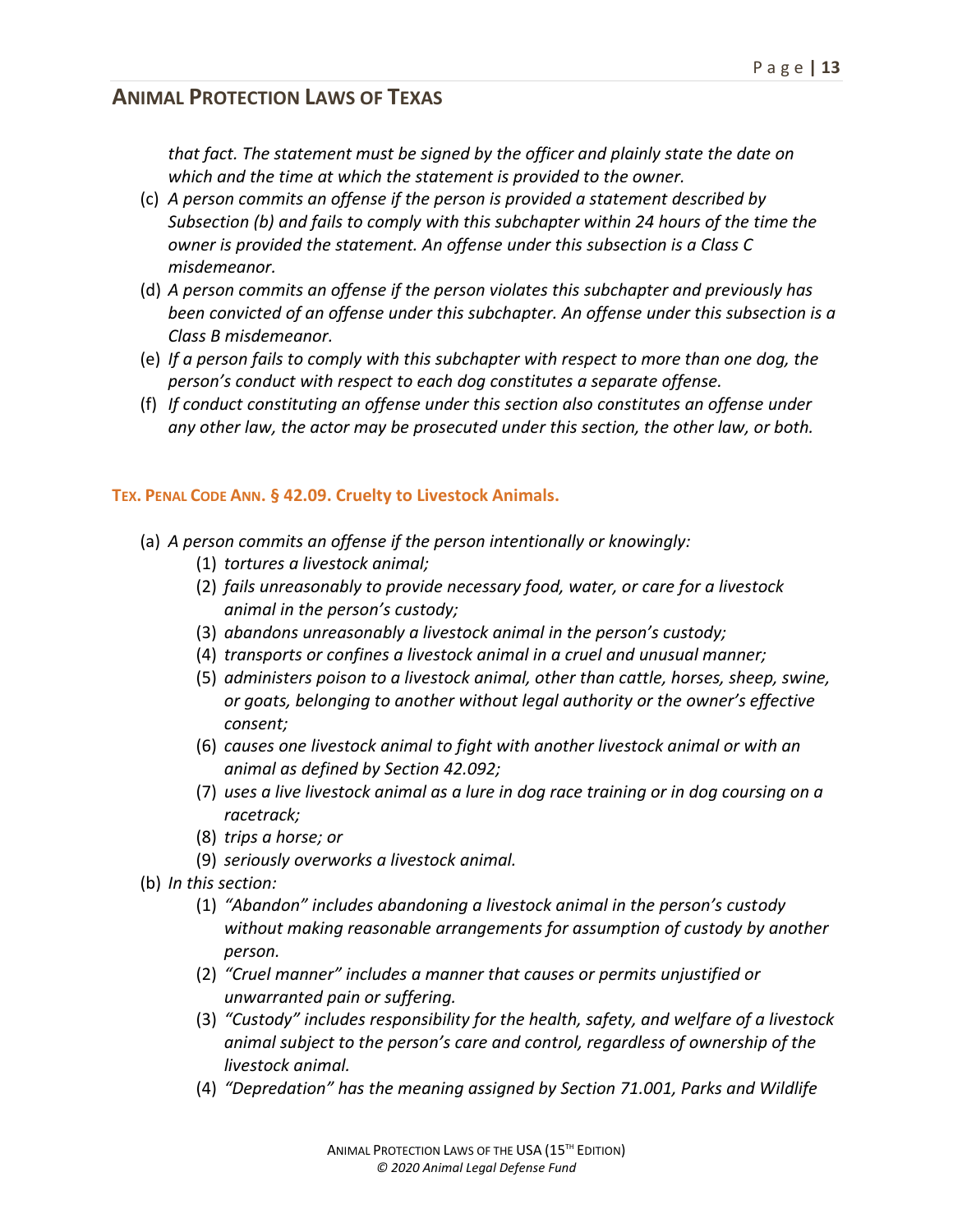*Code.*

- (5) *"Livestock animal" means:*
	- (A) *cattle, sheep, swine, goats, ratites, or poultry commonly raised for human consumption;*
	- (B) *a horse, pony, mule, donkey, or hinny;*
	- (C) *native or nonnative hoofstock raised under agriculture practices; or*
	- (D) *native or nonnative fowl commonly raised under agricultural practices.*
- (6) *"Necessary food, water, or care" includes food, water, or care provided to the extent required to maintain the livestock animal in a state of good health.*
- (7) *"Torture" includes any act that causes unjustifiable pain or suffering.*
- (8) *"Trip" means to use an object to cause a horse to fall or lose its balance.*
- (c) *An offense under Subsection (a)(2), (3), (4), or (9) is a Class A misdemeanor, except that the offense is a state jail felony if the person has previously been convicted two times under this section, two times under Section 42.092, or one time under this section and one time under Section 42.092. An offense under Subsection (a)(1), (5), (6), (7), or (8) is a state jail felony, except that the offense is a felony of the third degree if the person has previously been convicted two times under this section, two times under Section 42.092, or one time under this section and one time under Section 42.092.*
- (d) It is a defense to prosecution under Subsection (a)(8) that the actor tripped the horse for the purpose of identifying the ownership of the horse or giving veterinary care to the horse.
- (e) It is a defense to prosecution for an offense under this section that the actor was engaged in bona fide experimentation for scientific research.
- (f) It is an exception to the application of this section that the conduct engaged in by the actor is a generally accepted and otherwise lawful:
	- (1) form of conduct occurring solely for the purpose of or in support of:
		- (A) fishing, hunting, or trapping; or
		- (B) wildlife management, wildlife or depredation control, or shooting preserve practices as regulated by state and federal law; or
	- (2) animal husbandry or agriculture practice involving livestock animals.
- (g) This section does not create a civil cause of action for damages or enforcement of this section.

#### **TEX. PENAL CODE ANN. § 42.092. Cruelty to Nonlivestock Animals.**

- (a) *In this section:*
	- (1) *"Abandon" includes abandoning an animal in the person's custody without making reasonable arrangements for assumption of custody by another person.*
	- (2) *"Animal" means a domesticated living creature, including any stray or feral cat or dog, and a wild living creature previously captured. The term does not include an uncaptured wild living creature or a livestock animal.*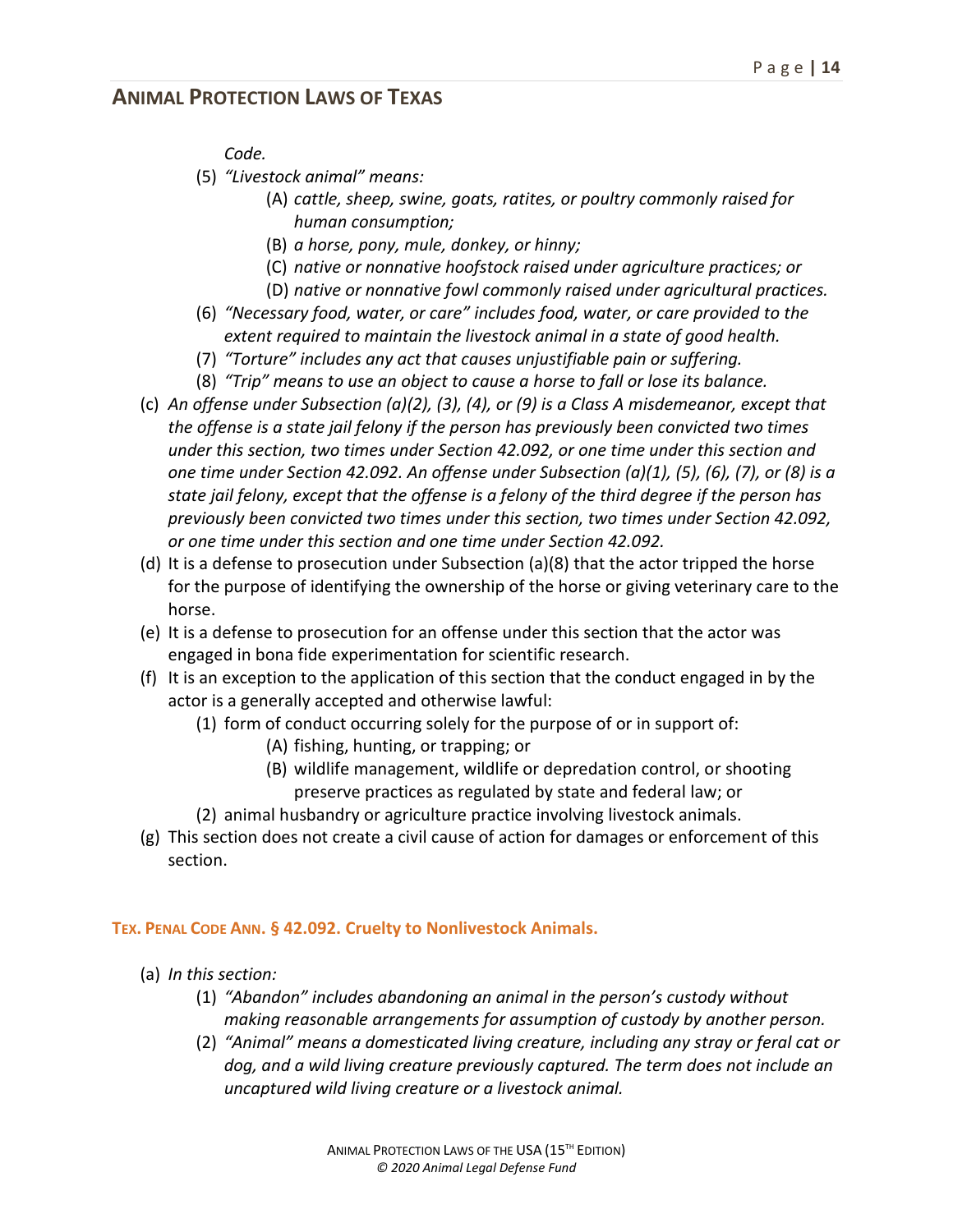- (3) *"Cruel manner" includes a manner that causes or permits unjustified or unwarranted pain or suffering.*
- (4) *"Custody" includes responsibility for the health, safety, and welfare of an animal subject to the person's care and control, regardless of ownership of the animal.*
- (5) *"Depredation" has the meaning assigned by Section 71.001, Parks and Wildlife Code.*
- (6) *"Livestock animal" has the meaning assigned by Section 42.09.*
- (7) *"Necessary food, water, care, or shelter" includes food, water, care, or shelter provided to the extent required to maintain the animal in a state of good health.*
- (8) *"Torture" includes any act that causes unjustifiable pain or suffering.*
- (b) *A person commits an offense if the person intentionally, knowingly, or recklessly:*
	- (1) *tortures an animal or in a cruel manner kills or causes serious bodily injury to an animal;*
	- (2) *without the owner's effective consent, kills, administers poison to, or causes serious bodily injury to an animal;*
	- (3) *fails unreasonably to provide necessary food, water, care, or shelter for an animal in the person's custody;*
	- (4) *abandons unreasonably an animal in the person's custody;*
	- (5) *transports or confines an animal in a cruel manner;*
	- (6) *without the owner's effective consent, causes bodily injury to an animal;*
	- (7) *causes one animal to fight with another animal, if either animal is not a dog;*
	- (8) *uses a live animal as a lure in dog race training or in dog coursing on a racetrack; or*
	- (9) *seriously overworks an animal.*
- (c) *An offense under Subsection (b)(3), (4), (5), (6), or (9) is a Class A misdemeanor, except that the offense is a state jail felony if the person has previously been convicted two times under this section, two times under Section 42.09, or one time under this section and one time under Section 42.09.*
- (c-1) *An offense under Subsection (b)(1) or (2) is a felony of the third degree, except that the offense is a felony of the second degree if the person has previously been convicted under Subsection (b)(1), (2), (7), or (8) or under Section 42.09.*
- (c-2) *An offense under Subsection (b)(7) or (8) is a state jail felony, except that the offense is a felony of the third degree if the person has previously been convicted under this section or under Section 42.09.*
	- (d) It is a defense to prosecution under this section that:
		- (1) the actor had a reasonable fear of bodily injury to the actor or to another person by a dangerous wild animal as defined by Section 822.101, Health and Safety Code; or
		- (2) the actor was engaged in bona fide experimentation for scientific research.
	- (e) It is a defense to prosecution under Subsection (b)(2) or (6) that:
		- (1) the animal was discovered on the person's property in the act of or after injuring or killing the person's livestock animals or damaging the person's crops and that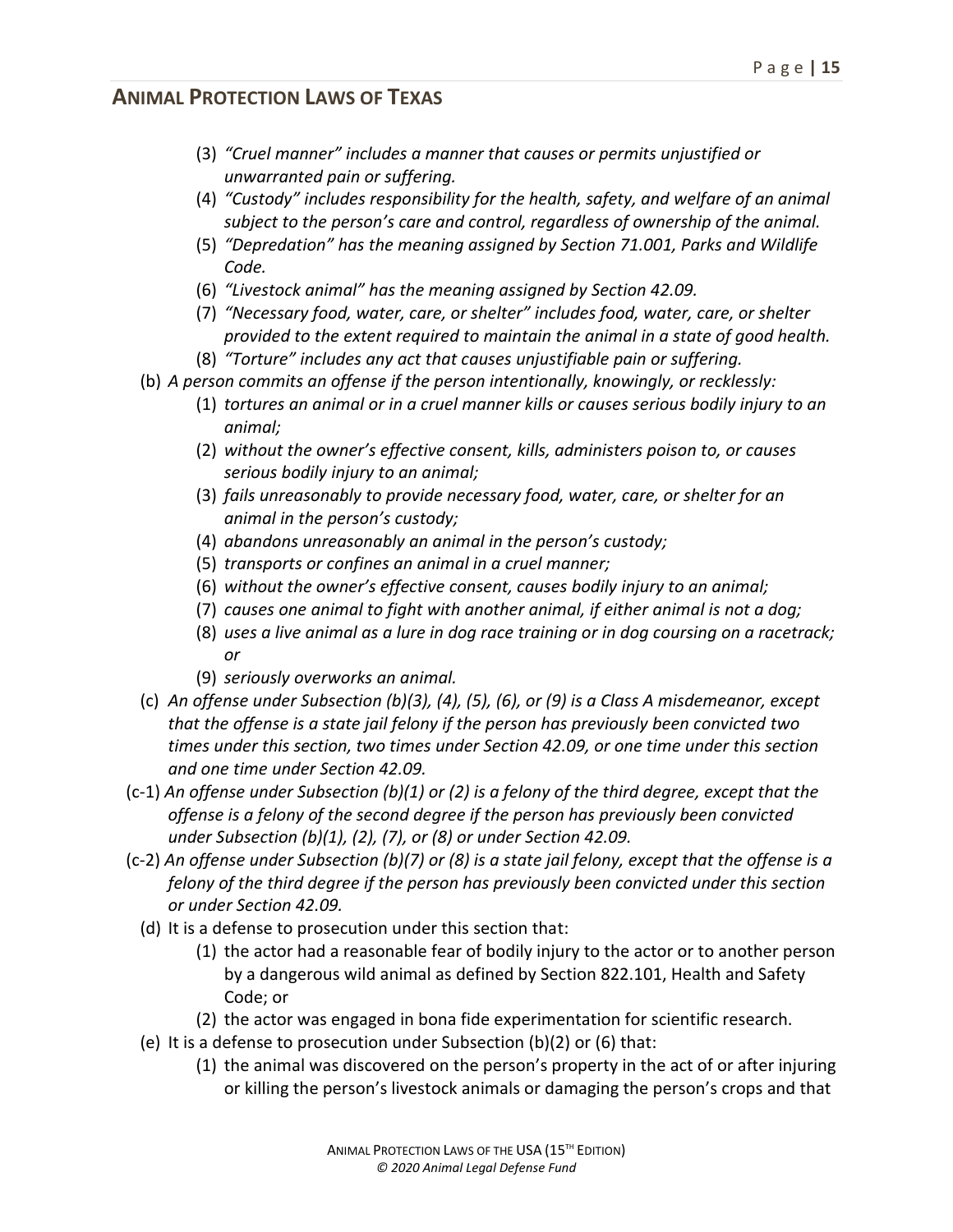the person killed or injured the animal at the time of this discovery; or

- (2) the person killed or injured the animal within the scope of the person's employment as a public servant or in furtherance of activities or operations associated with electricity transmission or distribution, electricity generation or operations associated with the generation of electricity, or natural gas delivery.
- (f) It is an exception to the application of this section that the conduct engaged in by the actor is a generally accepted and otherwise lawful:
	- (1) form of conduct occurring solely for the purpose of or in support of:
		- (A) fishing, hunting, or trapping; or
		- (B) wildlife management, wildlife or depredation control, or shooting preserve practices as regulated by state and federal law; or
	- (2) animal husbandry or agriculture practice involving livestock animals.
- (g) This section does not create a civil cause of action for damages or enforcement of the section.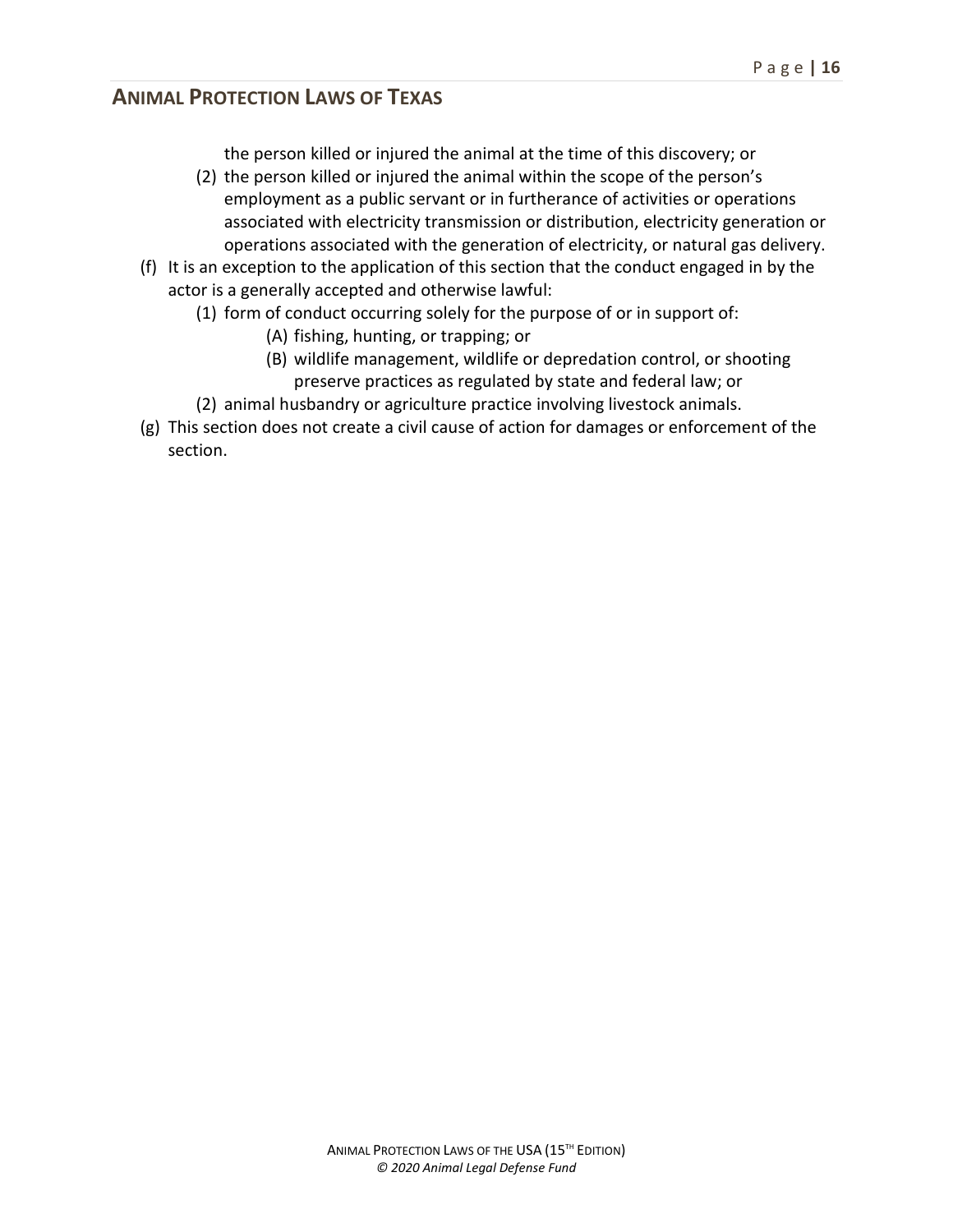### **3. EXEMPTIONS**

#### **TEX. HEALTH & SAFETY CODE ANN. § 821.078. Exceptions.**

#### *Section 821.077 does not apply to:*

- (1) *a dog restrained to a running line, pulley, or trolley system and that is not restrained to the running line, pulley, or trolley system by means of a pinch-type, prong-type, choketype, or improperly fitted collar;*
- (2) *a dog restrained in compliance with the requirements of a camping or recreational area as defined by a federal, state, or local authority or jurisdiction;*
- (3) *a dog restrained for a reasonable period, not to exceed three hours in a 24-hour period, and no longer than is necessary for the owner to complete a temporary task that requires the dog to be restrained;*
- (4) *a dog restrained while the owner is engaged in, or actively training for, an activity that is conducted pursuant to a valid license issued by this state if the activity for which the license is issued is associated with the use or presence of a dog;*
- (5) *a dog restrained while the owner is engaged in conduct directly related to the business of shepherding or herding cattle or livestock; or*
- (6) *a dog restrained while the owner is engaged in conduct directly related to the business of cultivating agricultural products, if the restraint is reasonably necessary for the safety of the dog.*

#### **TEX. HEALTH & SAFETY CODE ANN. § 821.081. Hand-held Leashes.**

*This subchapter does not prohibit a person from walking a dog with a hand-held leash.*

#### **TEX. PENAL CODE ANN. § 42.09. Cruelty to Livestock Animals.**

- (a) A person commits an offense if the person intentionally or knowingly:
	- (1) tortures a livestock animal;
	- (2) fails unreasonably to provide necessary food, water, or care for a livestock animal in the person's custody;
	- (3) abandons unreasonably a livestock animal in the person's custody;
	- (4) transports or confines a livestock animal in a cruel and unusual manner;
	- (5) administers poison to a livestock animal, other than cattle, horses, sheep, swine, or goats, belonging to another without legal authority or the owner's effective consent;
	- (6) causes one livestock animal to fight with another livestock animal or with an animal as defined by Section 42.092;
	- (7) uses a live livestock animal as a lure in dog race training or in dog coursing on a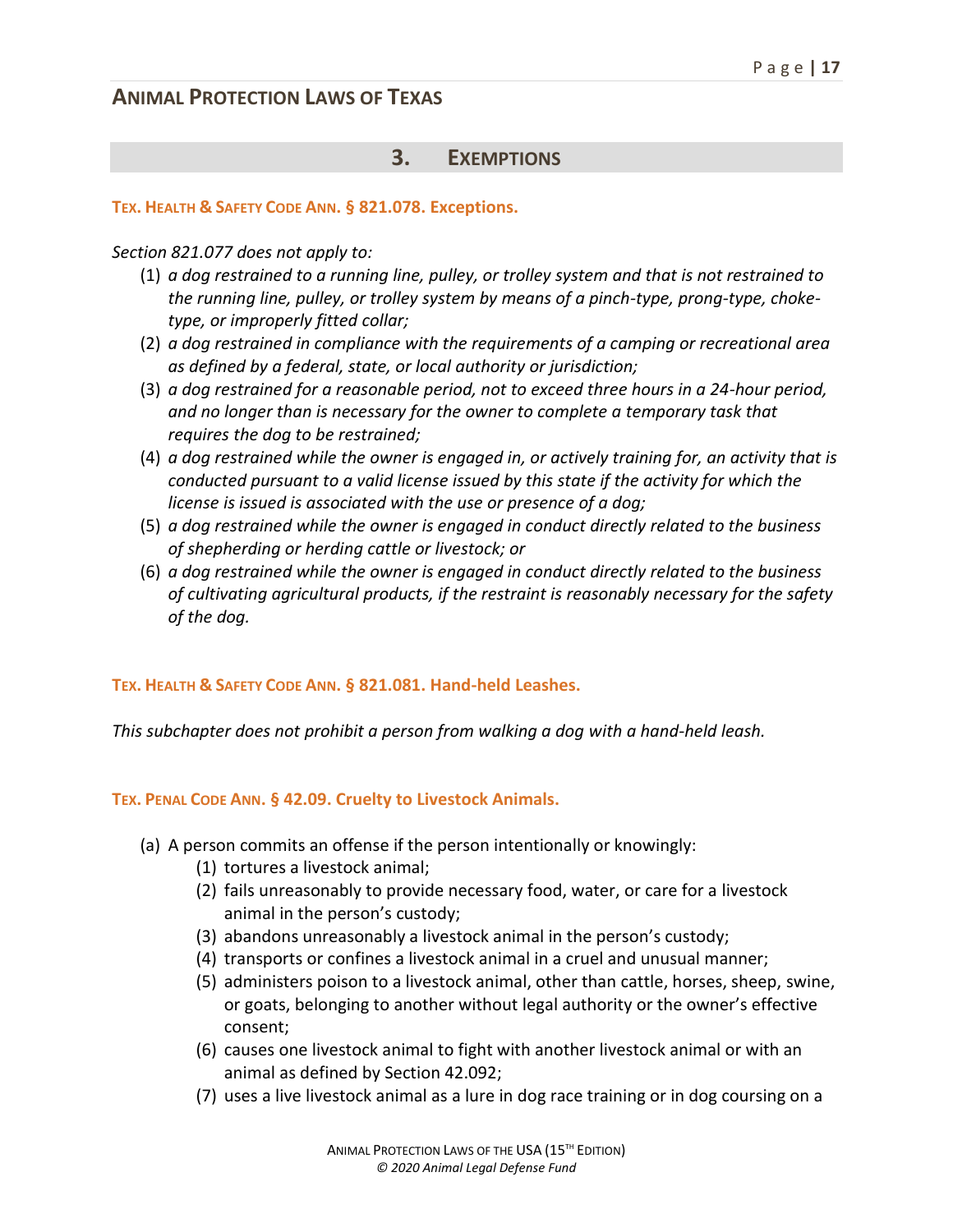racetrack;

- (8) trips a horse; or
- (9) seriously overworks a livestock animal.
- (b) In this section:
	- (1) "Abandon" includes abandoning a livestock animal in the person's custody without making reasonable arrangements for assumption of custody by another person.
	- (2) "Cruel manner" includes a manner that causes or permits unjustified or unwarranted pain or suffering.
	- (3) "Custody" includes responsibility for the health, safety, and welfare of a livestock animal subject to the person's care and control, regardless of ownership of the livestock animal.
	- (4) "Depredation" has the meaning assigned by Section 71.001, Parks and Wildlife Code.
	- (5) "Livestock animal" means:
		- (A) cattle, sheep, swine, goats, ratites, or poultry commonly raised for human consumption;
		- (B) a horse, pony, mule, donkey, or hinny;
		- (C) native or nonnative hoofstock raised under agriculture practices; or
		- (D) native or nonnative fowl commonly raised under agricultural practices.
	- (6) "Necessary food, water, or care" includes food, water, or care provided to the extent required to maintain the livestock animal in a state of good health.
	- (7) "Torture" includes any act that causes unjustifiable pain or suffering.
	- (8) "Trip" means to use an object to cause a horse to fall or lose its balance.
- (c) An offense under Subsection (a)(2), (3), (4), or (9) is a Class A misdemeanor, except that the offense is a state jail felony if the person has previously been convicted two times under this section, two times under Section 42.092, or one time under this section and one time under Section 42.092. An offense under Subsection (a)(1), (5), (6), (7), or (8) is a state jail felony, except that the offense is a felony of the third degree if the person has previously been convicted two times under this section, two times under Section 42.092, or one time under this section and one time under Section 42.092.
- (d) *It is a defense to prosecution under Subsection (a)(8) that the actor tripped the horse for the purpose of identifying the ownership of the horse or giving veterinary care to the horse.*
- (e) *It is a defense to prosecution for an offense under this section that the actor was engaged in bona fide experimentation for scientific research.*
- (f) *It is an exception to the application of this section that the conduct engaged in by the actor is a generally accepted and otherwise lawful:*
	- (1) *form of conduct occurring solely for the purpose of or in support of:*
		- (A) *fishing, hunting, or trapping; or*
		- (B) *wildlife management, wildlife or depredation control, or shooting preserve practices as regulated by state and federal law; or*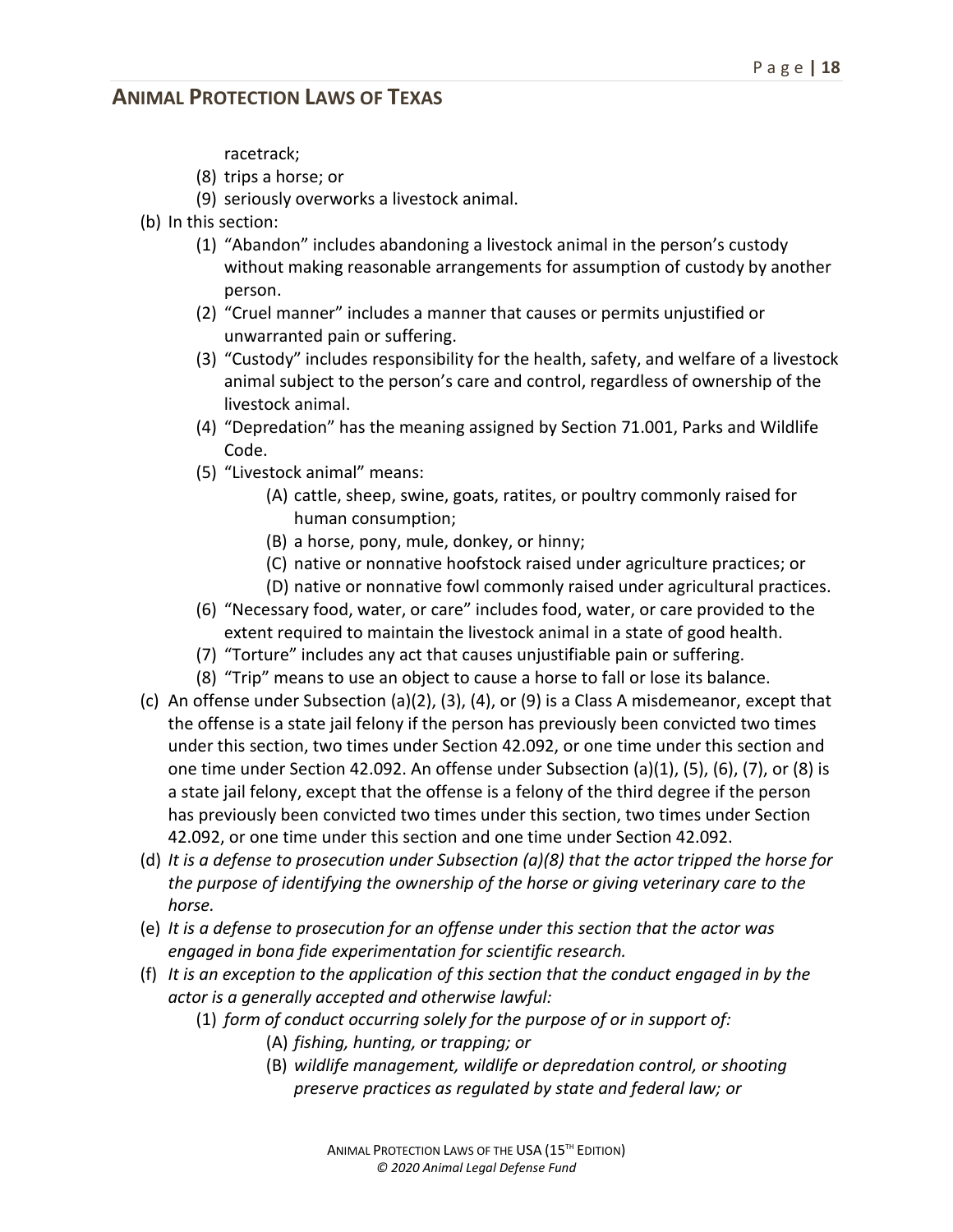(2) *animal husbandry or agriculture practice involving livestock animals.*

(g) This section does not create a civil cause of action for damages or enforcement of this section.

#### **TEX. PENAL CODE ANN. § 42.092. Cruelty to Nonlivestock Animals.**

- (a) In this section:
	- (1) "Abandon" includes abandoning an animal in the person's custody without making reasonable arrangements for assumption of custody by another person.
	- (2) "Animal" means a domesticated living creature, including any stray or feral cat or dog, and a wild living creature previously captured. The term does not include an uncaptured wild living creature or a livestock animal.
	- (3) "Cruel manner" includes a manner that causes or permits unjustified or unwarranted pain or suffering.
	- (4) "Custody" includes responsibility for the health, safety, and welfare of an animal subject to the person's care and control, regardless of ownership of the animal.
	- (5) "Depredation" has the meaning assigned by Section 71.001, Parks and Wildlife Code.
	- (6) "Livestock animal" has the meaning assigned by Section 42.09.
	- (7) "Necessary food, water, care, or shelter" includes food, water, care, or shelter provided to the extent required to maintain the animal in a state of good health.
	- (8) "Torture" includes any act that causes unjustifiable pain or suffering.
- (b) A person commits an offense if the person intentionally, knowingly, or recklessly:
	- (1) tortures an animal or in a cruel manner kills or causes serious bodily injury to an animal;
	- (2) without the owner's effective consent, kills, administers poison to, or causes serious bodily injury to an animal;
	- (3) fails unreasonably to provide necessary food, water, care, or shelter for an animal in the person's custody;
	- (4) abandons unreasonably an animal in the person's custody;
	- (5) transports or confines an animal in a cruel manner;
	- (6) without the owner's effective consent, causes bodily injury to an animal;
	- (7) causes one animal to fight with another animal, if either animal is not a dog;
	- (8) uses a live animal as a lure in dog race training or in dog coursing on a racetrack; or
	- (9) seriously overworks an animal.
- (c) *An offense under Subsection (b)(3), (4), (5), (6), or (9) is a Class A misdemeanor, except that the offense is a state jail felony if the person has previously been convicted two times under this section, two times under Section 42.09, or one time under this section and one time under Section 42.09.*
- (c-1) *An offense under Subsection (b)(1) or (2) is a felony of the third degree, except that the*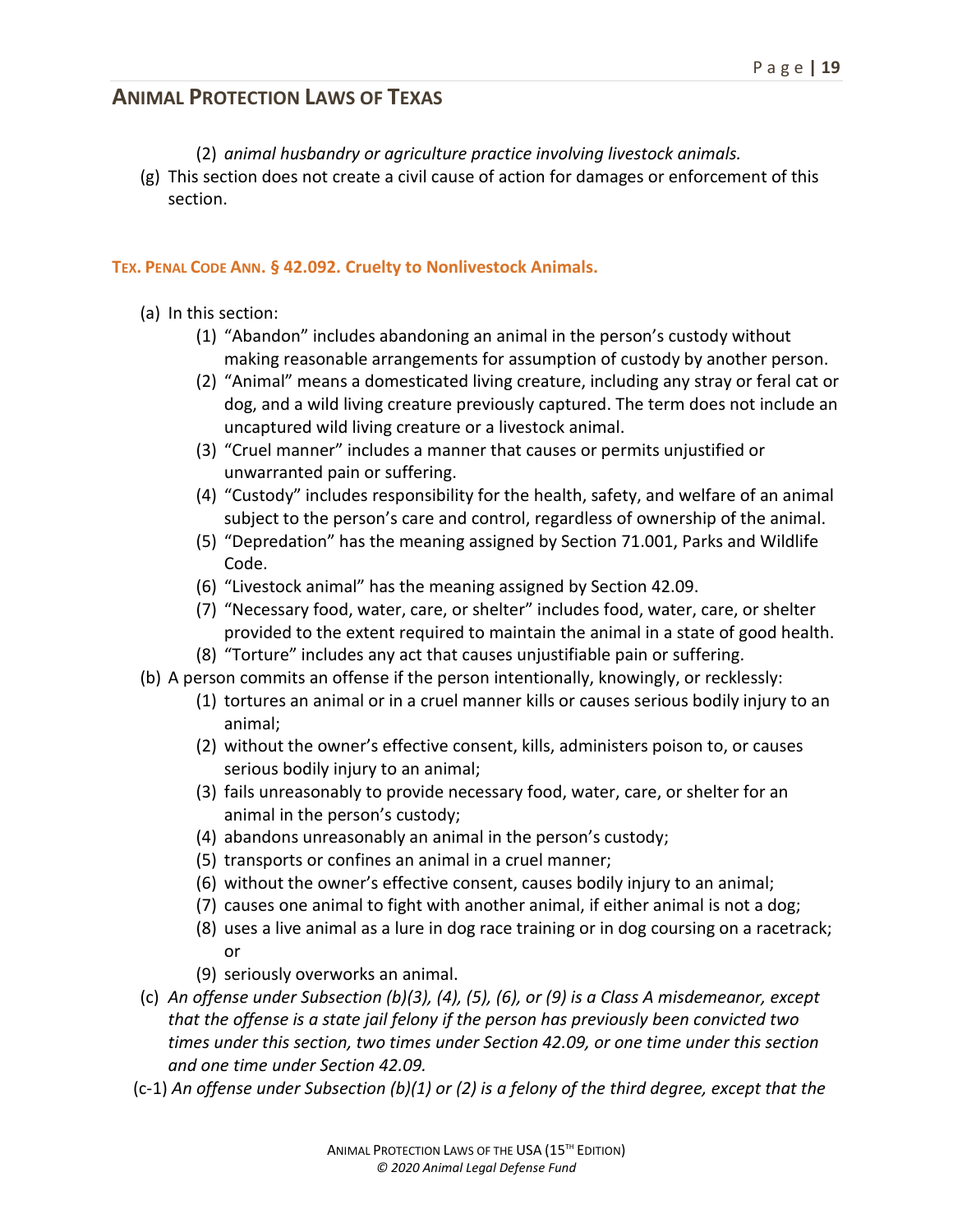*offense is a felony of the second degree if the person has previously been convicted under Subsection (b)(1), (2), (7), or (8) or under Section 42.09.*

- (c-2) *An offense under Subsection (b)(7) or (8) is a state jail felony, except that the offense is a felony of the third degree if the person has previously been convicted under this section or under Section 42.09.*
- (d) *It is a defense to prosecution under this section that:*
	- (1) *the actor had a reasonable fear of bodily injury to the actor or to another person by a dangerous wild animal as defined by Section 822.101, Health and Safety Code; or*
	- (2) *the actor was engaged in bona fide experimentation for scientific research.*
- (e) *It is a defense to prosecution under Subsection (b)(2) or (6) that:*
	- (1) *the animal was discovered on the person's property in the act of or after injuring or killing the person's livestock animals or damaging the person's crops and that the person killed or injured the animal at the time of this discovery; or*
	- (2) *the person killed or injured the animal within the scope of the person's employment as a public servant or in furtherance of activities or operations associated with electricity transmission or distribution, electricity generation or operations associated with the generation of electricity, or natural gas delivery.*
- (f) *It is an exception to the application of this section that the conduct engaged in by the actor is a generally accepted and otherwise lawful:*
	- (1) *form of conduct occurring solely for the purpose of or in support of:*
		- (A) *fishing, hunting, or trapping; or*
		- (B) *wildlife management, wildlife or depredation control, or shooting preserve practices as regulated by state and federal law; or*
	- (2) *animal husbandry or agriculture practice involving livestock animals.*
- (g) This section does not create a civil cause of action for damages or enforcement of the section.

### **TEX. PENAL CODE ANN. § 42.105. Cockfighting.**

- (a) In this section:
	- (1) "Bridle" means a leather device designed to fit over the head and beak of a cock to prevent the cock from injuring another cock.
	- (2) "Cock" means the male of any type of domestic fowl.
	- (3) "Cockfighting" means any situation in which one cock attacks or fights with another cock.
	- (4) "Gaff" means an artificial steel spur designed to attach to the leg of a cock to replace or supplement the cock's natural spur.
	- (5) "Slasher" means a steel weapon resembling a curved knife blade designed to attach to the foot of a cock.
- (b) A person commits an offense if the person knowingly: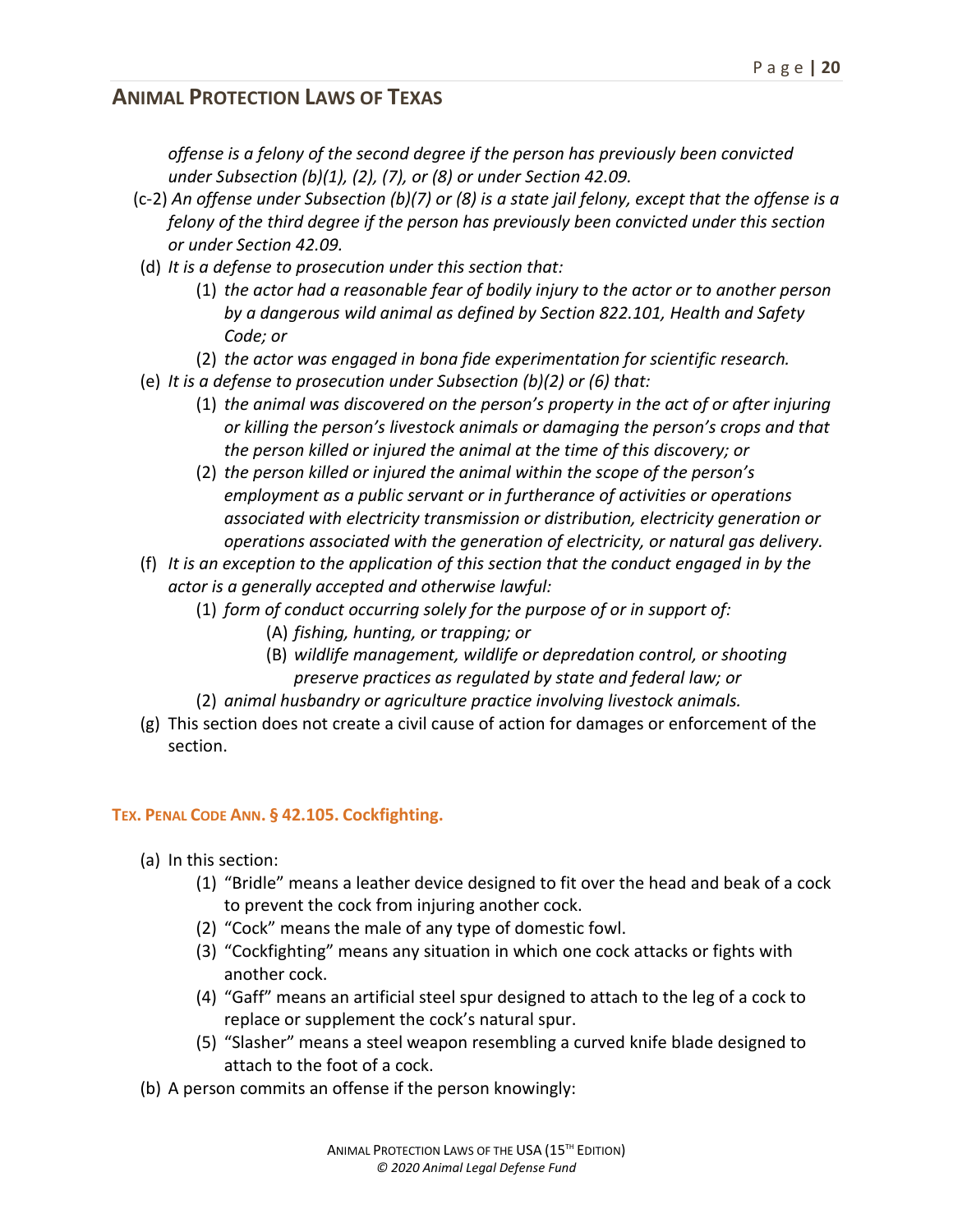- (1) causes a cock to fight with another cock;
- (2) participates in the earnings of a cockfight;
- (3) uses or permits another to use any real estate, building, room, tent, arena, or other property for cockfighting;
- (4) owns or trains a cock with the intent that the cock be used in an exhibition of cockfighting;
- (5) manufactures, buys, sells, barters, exchanges, possesses, advertises, or otherwise offers a gaff, slasher, or other sharp implement designed for attachment to a cock with the intent that the implement be used in cockfighting; or
- (6) attends as a spectator an exhibition of cockfighting.
- (c) It is an affirmative defense to prosecution under this section that the actor's conduct:
	- (1) occurred solely for the purpose of or in support of breeding cocks for poultry shows in which a cock is judged by the cock's physical appearance; or
	- (2) was incidental to collecting bridles, gaffs, or slashers.
- (d) An affirmative defense to prosecution is not available under Subsection (c) if evidence shows that the actor is also engaging in use of the cocks for cockfighting.
- (e) *It is a defense to prosecution for an offense under this section that:*
	- (1) *the actor was engaged in bona fide experimentation for scientific research; or*
	- (2) *the conduct engaged in by the actor is a generally accepted and otherwise lawful animal husbandry or agriculture practice involving livestock animals.*
- (f) *It is an exception to the application of Subsection (b)(6) that the actor is 15 years of age or younger at the time of the offense.*
- (g) An offense under Subsection (b)(1) or (2) is a state jail felony. An offense under Subsection (b)(3), (4), or (5) is a Class A misdemeanor. An offense under Subsection (b)(6) is a Class C misdemeanor, except that the offense is a Class A misdemeanor if it is shown on the trial of the offense that the person has been previously convicted of an offense under that subdivision.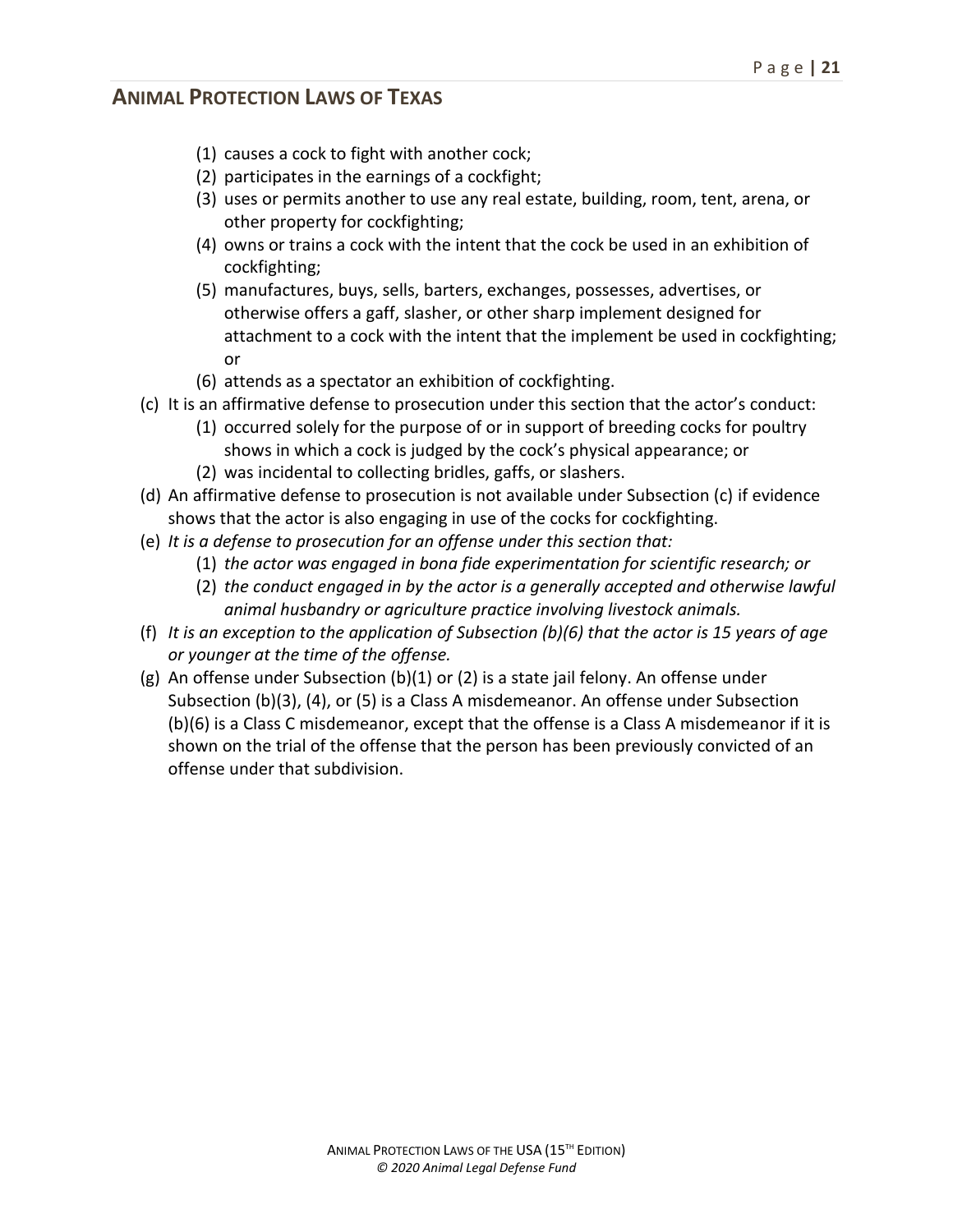### **4. FIGHTING AND RACKETEERING**

Procedural matters relating to the seizure of animals used in fighting located in the **seizure** section of this document.

Procedural matters relating to the forfeiture of animals used in fighting located in the **forfeiture & possession bans** section of this document.

#### **TEX. CODE OF CRIM. PROC. ANN. § 59.01. Definitions.**

In this chapter:

- (1) "Attorney representing the state" means the prosecutor with felony jurisdiction in the county in which a forfeiture proceeding is held under this chapter or, in a proceeding for forfeiture of contraband as defined under Subdivision  $(2)(B)(v)$  of this article, the city attorney of a municipality if the property is seized in that municipality by a peace officer employed by that municipality and the governing body of the municipality has approved procedures for the city attorney acting in a forfeiture proceeding. In a proceeding for forfeiture of contraband as defined under Subdivision (2)(B)(vi) of this article, the term includes the attorney general.
- (2) *"Contraband" means property of any nature, including real, personal, tangible, or intangible, that is:*
	- (A) used in the commission of:
		- (i) any first or second degree felony under the Penal Code;
		- (ii) any felony under Section 15.031(b), 21.11, or 38.04 or Chapter 29, 30, 31, 32, 33, 33A, or 35, Penal Code;
		- (iii) any felony under Chapter 43, Penal Code, except as provided by Paragraph (B);

<Text of (2)(A)(iv) effective until Jan. 1, 2022>

(iv) any felony under The Securities Act (Article 581-1 et seq., Vernon's Texas Civil Statutes); or

<Text of (2)(A)(iv) effective until Jan. 1, 2022>

- (iv) any felony under The Securities Act (Title 12, Government Code); or
- (v) any offense under Chapter 49, Penal Code, that is punishable as a felony of the third degree or state jail felony, if the defendant has been previously convicted three times of an offense under that chapter;
- (B) *used or intended to be used in the commission of:*
	- (i) any felony under Chapter 481, Health and Safety Code (Texas Controlled Substances Act);
	- (ii) any felony under Chapter 483, Health and Safety Code;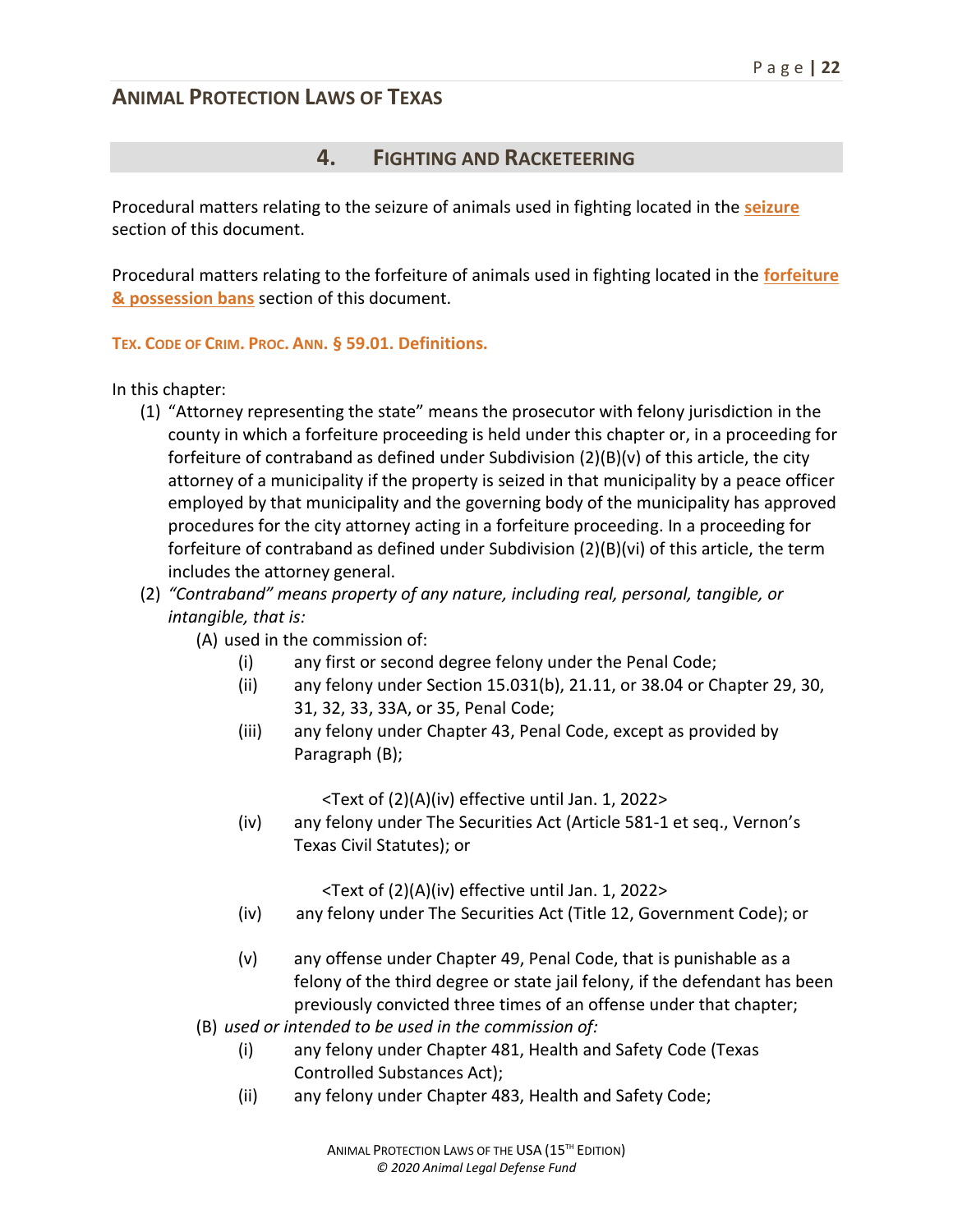- (iii) a felony under Chapter 151, Finance Code;
- (iv) any felony under Chapter 20A or Chapter 34, Penal Code;
- (v) a Class A misdemeanor under Subchapter B, Chapter 365, Health and Safety Code, if the defendant has been previously convicted twice of an offense under that subchapter;
- (vi) any felony under Chapter 32, Human Resources Code, or Chapter 31, 32, 35A, or 37, Penal Code, that involves a health care program, as defined by Section 35A.01, Penal Code;
- (vii) a Class B misdemeanor under Chapter 522, Business & Commerce Code;
- (viii) a Class A misdemeanor under Section 306.051, Business & Commerce Code;
- (ix) *any offense under Section 42.10, Penal Code*;
- (x) any offense under Section 46.06(a)(1) or 46.14, Penal Code;
- (xi) any offense under Chapter 71, Penal Code; or
- (xii) any offense under Section 20.05, 20.06, 20.07, 43.04, or 43.05, Penal Code; or
- (xiii) an offense under Section 326.002, Business & Commerce Code;
- (C) the proceeds gained from the commission of a felony listed in Paragraph (A) or (B) of this subdivision, a misdemeanor listed in Paragraph (B)(vii), (ix), (x), or (xi) of this subdivision, or a crime of violence;
- (D) acquired with proceeds gained from the commission of a felony listed in Paragraph (A) or (B) of this subdivision, a misdemeanor listed in Paragraph (B)(vii), (ix), (x), (xi) or (xii) of this subdivision, or a crime of violence;
- (E) used to facilitate or intended to be used to facilitate the commission of a felony under Section 15.031 or 43.25, Penal Code; or
- (F) used to facilitate or intended to be used to facilitate the commission of an offense under Section 20.05, 20.06, or 20.07 or Chapter 20A, Penal Code.
- (3) "Crime of violence" means:
	- (A) any criminal offense defined in the Penal Code or in a federal criminal law that results in a personal injury to a victim; or
	- (B) an act that is not an offense under the Penal Code involving the operation of a motor vehicle, aircraft, or water vehicle that results in injury or death sustained in an accident caused by a driver in violation of Section 550.021, Transportation Code.
- (4) "Interest holder" means the bona fide holder of a perfected lien or a perfected security interest in property.
- (5) "Law enforcement agency" means an agency of the state or an agency of a political subdivision of the state authorized by law to employ peace officers.
- (6) "Owner" means a person who claims an equitable or legal ownership interest in property.
- (7) "Proceeds" includes income a person accused or convicted of a crime or the person's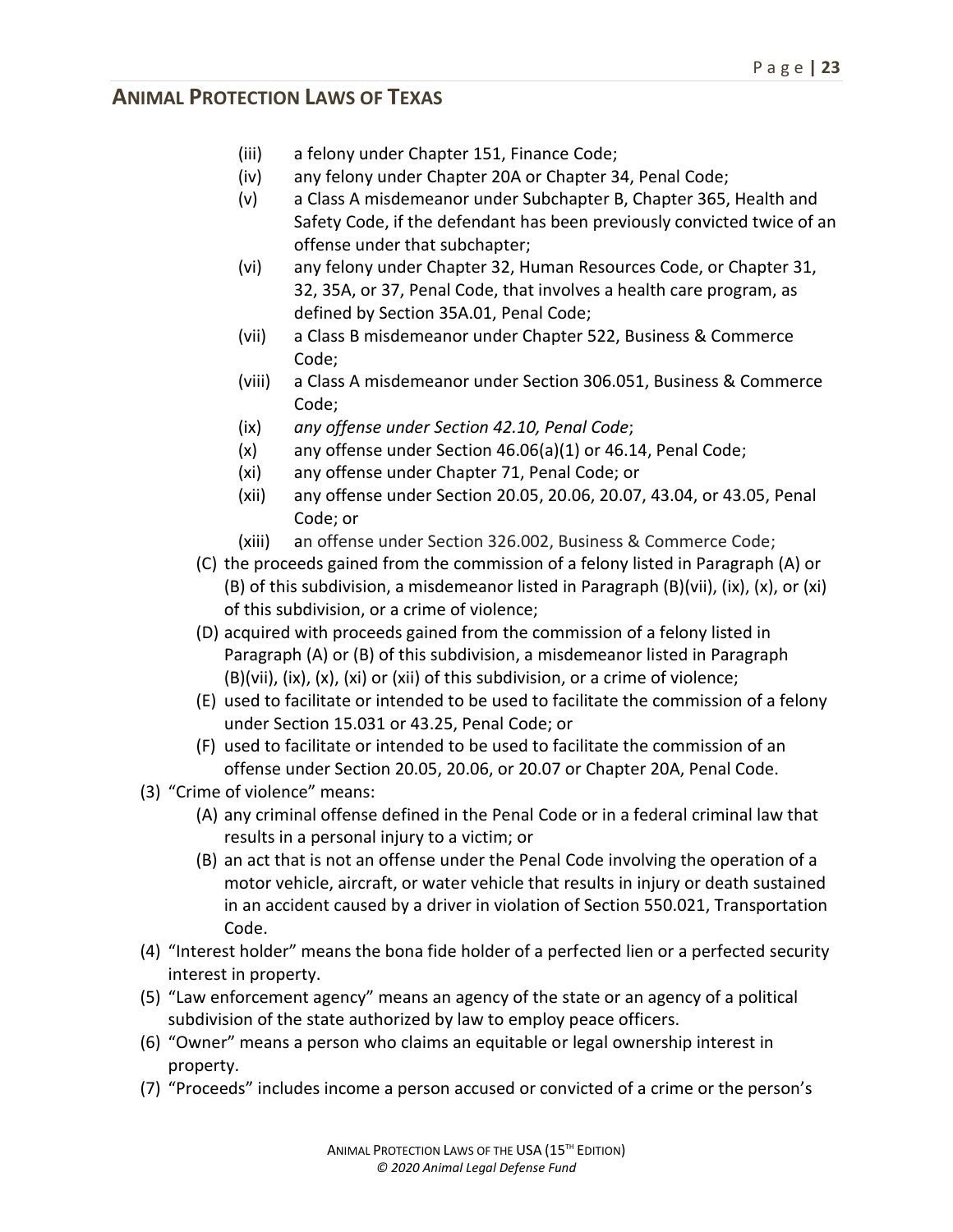representative or assignee receives from:

- (A) a movie, book, magazine article, tape recording, phonographic record, radio or television presentation, telephone service, electronic media format, including an Internet website, or live entertainment in which the crime was reenacted; or
- (B) the sale of tangible property the value of which is increased by the notoriety gained from the conviction of an offense by the person accused or convicted of the crime.
- (8) "Seizure" means the restraint of property by a peace officer under Article 59.03(a) or (b) of this code, whether the officer restrains the property by physical force or by a display of the officer's authority, and includes the collection of property or the act of taking possession of property.
- (9) "Depository account" means the obligation of a regulated financial institution to pay the account owner under a written agreement, including a checking account, savings account, money market account, time deposit, NOW account, or certificate of deposit.
- (10) "Primary state or federal financial institution regulator" means the state or federal regulatory agency that chartered and comprehensively regulates a regulated financial institution.
- (11) "Regulated financial institution" means a depository institution chartered by a state or federal government, the deposits of which are insured by the Federal Deposit Insurance Corporation or the National Credit Union Administration.

### **TEX. PENAL CODE ANN. § 42.09. Cruelty to Livestock Animals.**

- (a) *A person commits an offense if the person intentionally or knowingly:*
	- (1) tortures a livestock animal;
	- (2) fails unreasonably to provide necessary food, water, or care for a livestock animal in the person's custody;
	- (3) abandons unreasonably a livestock animal in the person's custody;
	- (4) transports or confines a livestock animal in a cruel and unusual manner;
	- (5) administers poison to a livestock animal, other than cattle, horses, sheep, swine, or goats, belonging to another without legal authority or the owner's effective consent;
	- (6) *causes one livestock animal to fight with another livestock animal or with an animal as defined by Section 42.092;*
	- (7) uses a live livestock animal as a lure in dog race training or in dog coursing on a racetrack;
	- (8) trips a horse; or
	- (9) seriously overworks a livestock animal.
- (b) In this section: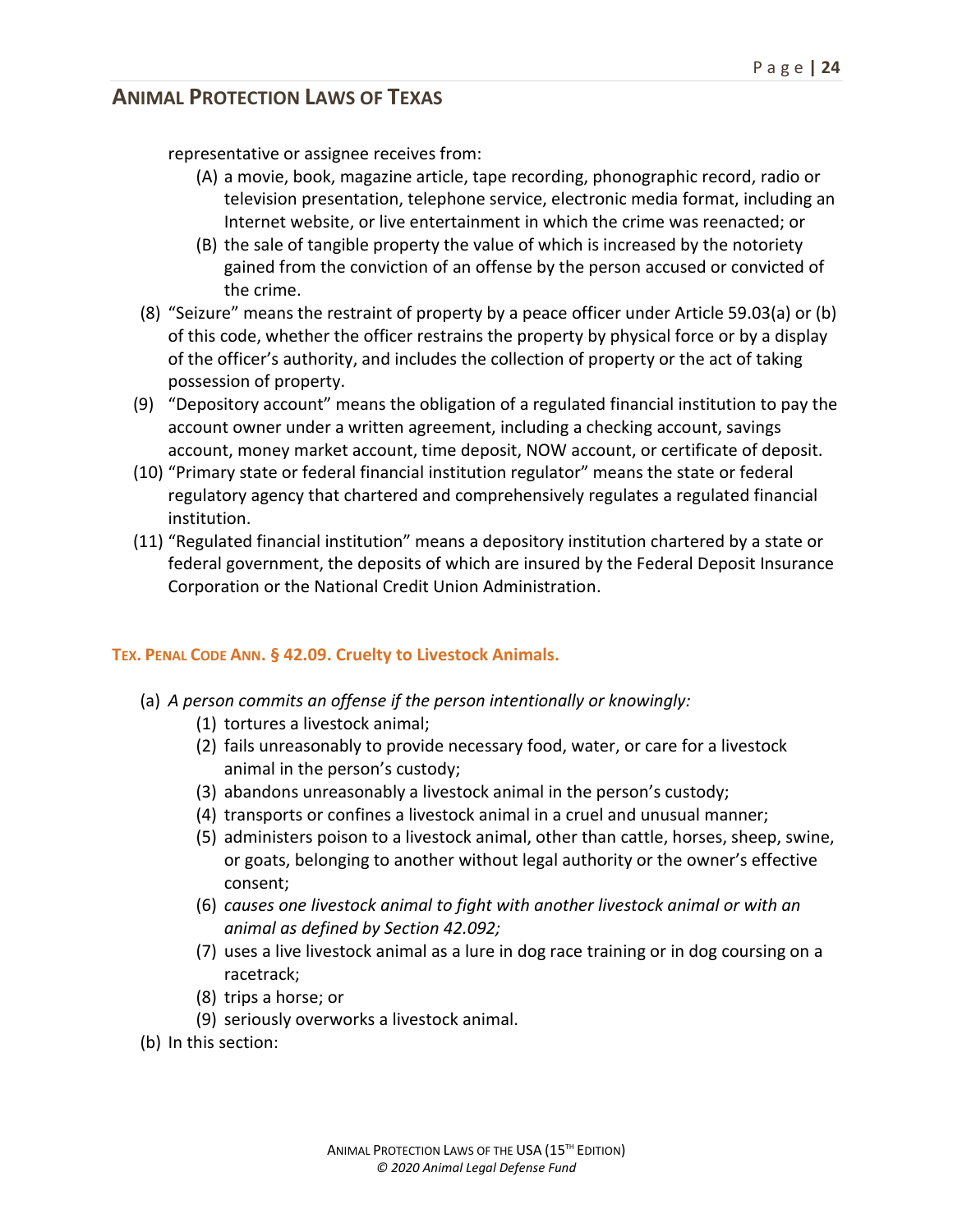- (1) "Abandon" includes abandoning a livestock animal in the person's custody without making reasonable arrangements for assumption of custody by another person.
- (2) "Cruel manner" includes a manner that causes or permits unjustified or unwarranted pain or suffering.
- (3) "Custody" includes responsibility for the health, safety, and welfare of a livestock animal subject to the person's care and control, regardless of ownership of the livestock animal.
- (4) "Depredation" has the meaning assigned by Section 71.001, Parks and Wildlife Code.
- (5) "Livestock animal" means:
	- (A) cattle, sheep, swine, goats, ratites, or poultry commonly raised for human consumption;
	- (B) a horse, pony, mule, donkey, or hinny;
	- (C) native or nonnative hoofstock raised under agriculture practices; or
	- (D) native or nonnative fowl commonly raised under agricultural practices.
- (6) "Necessary food, water, or care" includes food, water, or care provided to the extent required to maintain the livestock animal in a state of good health.
- (7) "Torture" includes any act that causes unjustifiable pain or suffering.
- (8) "Trip" means to use an object to cause a horse to fall or lose its balance.
- (c) An offense under Subsection (a)(2), (3), (4), or (9) is a Class A misdemeanor, except that the offense is a state jail felony if the person has previously been convicted two times under this section, two times under Section 42.092, or one time under this section and one time under Section 42.092. *An offense under Subsection (a*)(1), (5), *(6),* (7), or (8) *is a state jail felony, except that the offense is a felony of the third degree if the person has previously been convicted two times under this section, two times under Section 42.092, or one time under this section and one time under Section 42.092.*
- (d) It is a defense to prosecution under Subsection (a)(8) that the actor tripped the horse for the purpose of identifying the ownership of the horse or giving veterinary care to the horse.
- (e) It is a defense to prosecution for an offense under this section that the actor was engaged in bona fide experimentation for scientific research.
- (f) It is an exception to the application of this section that the conduct engaged in by the actor is a generally accepted and otherwise lawful:
	- (1) form of conduct occurring solely for the purpose of or in support of:
		- (A) fishing, hunting, or trapping; or
		- (B) wildlife management, wildlife or depredation control, or shooting preserve practices as regulated by state and federal law; or
	- (2) animal husbandry or agriculture practice involving livestock animals.
- (g) This section does not create a civil cause of action for damages or enforcement of this section.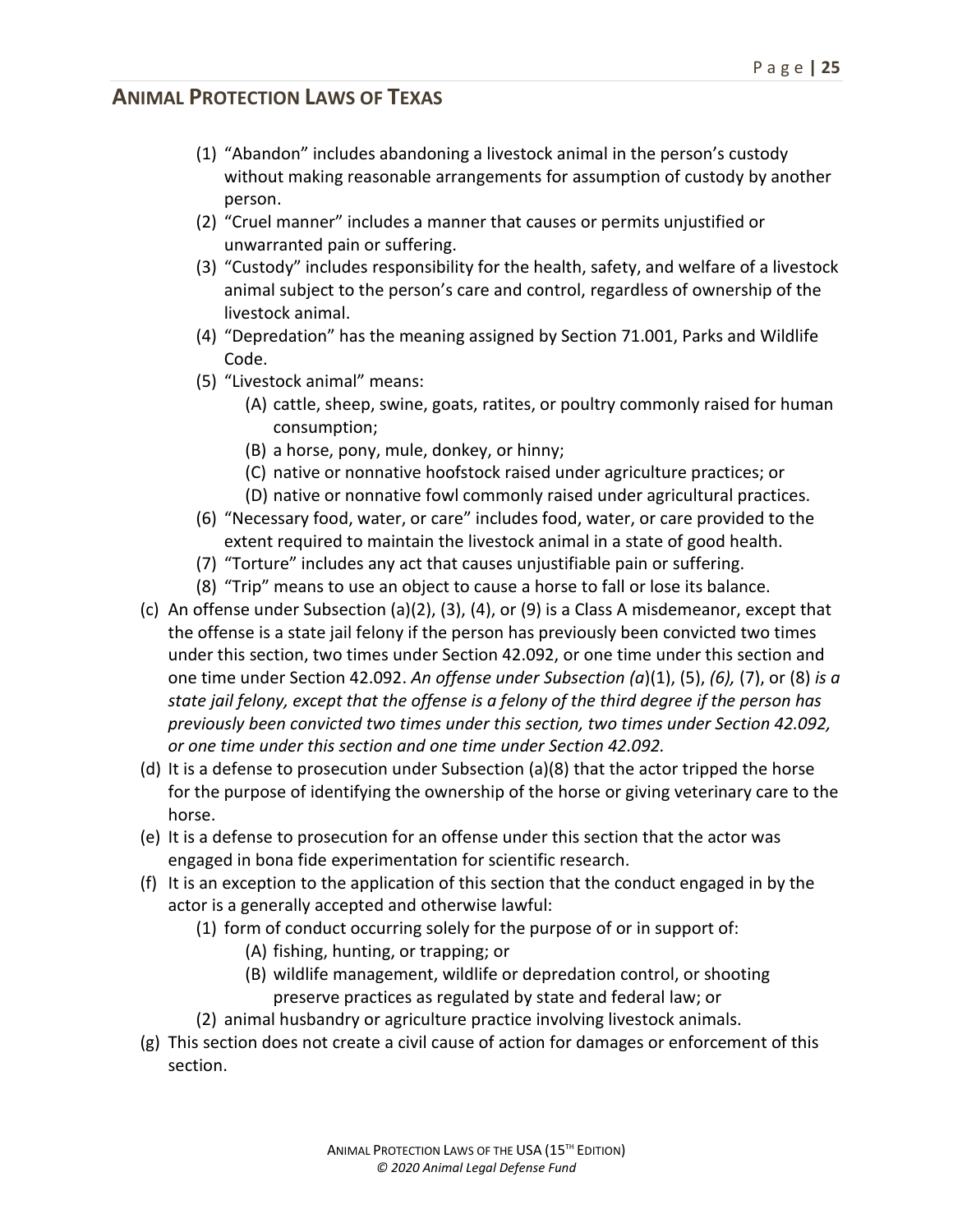#### **TEX. PENAL CODE ANN. § 42.092. Cruelty to Nonlivestock Animals.**

- (a) In this section:
	- (1) "Abandon" includes abandoning an animal in the person's custody without making reasonable arrangements for assumption of custody by another person.
	- (2) "Animal" means a domesticated living creature, including any stray or feral cat or dog, and a wild living creature previously captured. The term does not include an uncaptured wild living creature or a livestock animal.
	- (3) "Cruel manner" includes a manner that causes or permits unjustified or unwarranted pain or suffering.
	- (4) "Custody" includes responsibility for the health, safety, and welfare of an animal subject to the person's care and control, regardless of ownership of the animal.
	- (5) "Depredation" has the meaning assigned by Section 71.001, Parks and Wildlife Code.
	- (6) "Livestock animal" has the meaning assigned by Section 42.09.
	- (7) "Necessary food, water, care, or shelter" includes food, water, care, or shelter provided to the extent required to maintain the animal in a state of good health.
	- (8) "Torture" includes any act that causes unjustifiable pain or suffering.
- (b) *A person commits an offense if the person intentionally, knowingly, or recklessly:*
	- (1) tortures an animal or in a cruel manner kills or causes serious bodily injury to an animal;
	- (2) without the owner's effective consent, kills, administers poison to, or causes serious bodily injury to an animal;
	- (3) fails unreasonably to provide necessary food, water, care, or shelter for an animal in the person's custody;
	- (4) abandons unreasonably an animal in the person's custody;
	- (5) transports or confines an animal in a cruel manner;
	- (6) without the owner's effective consent, causes bodily injury to an animal;
	- (7) *causes one animal to fight with another animal, if either animal is not a dog;*
	- (8) uses a live animal as a lure in dog race training or in dog coursing on a racetrack; or
	- (9) seriously overworks an animal.
- (c) An offense under Subsection (b)(3), (4), (5), (6), or (9) is a Class A misdemeanor, except that the offense is a state jail felony if the person has previously been convicted two times under this section, two times under Section 42.09, or one time under this section and one time under Section 42.09.
- (c-1) An offense under Subsection (b)(1) or (2) is a felony of the third degree, except that the offense is a felony of the second degree if the person has previously been convicted under Subsection (b)(1), (2), (7), or (8) or under Section 42.09.
- (c-2) An offense under Subsection (b)(7) or (8) is a state jail felony, except that the offense is a felony of the third degree if the person has previously been convicted under this section or under Section 42.09.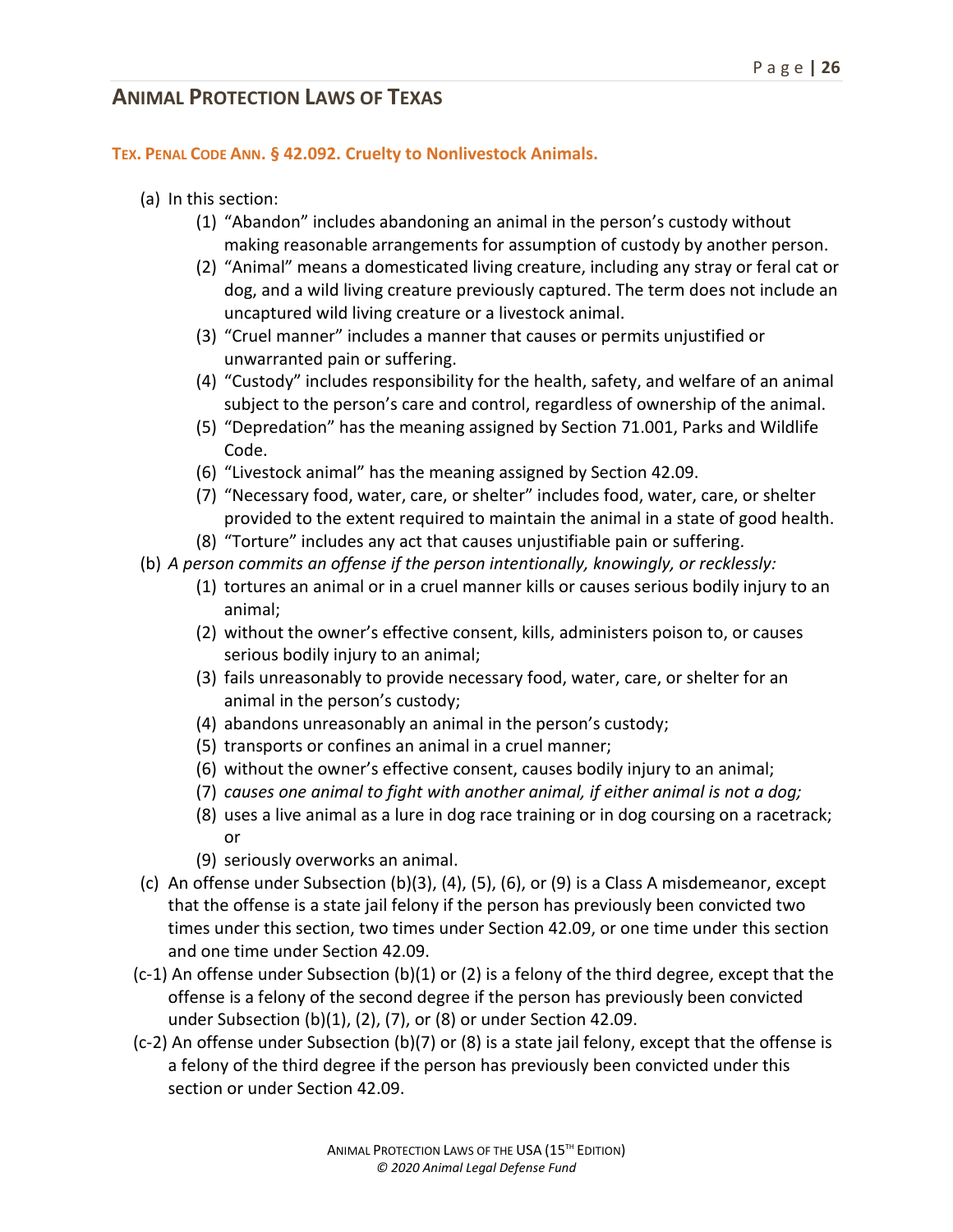- (d) It is a defense to prosecution under this section that:
	- (1) the actor had a reasonable fear of bodily injury to the actor or to another person by a dangerous wild animal as defined by Section 822.101, Health and Safety Code; or
	- (2) the actor was engaged in bona fide experimentation for scientific research.
- (e) It is a defense to prosecution under Subsection (b)(2) or (6) that:
	- (1) the animal was discovered on the person's property in the act of or after injuring or killing the person's livestock animals or damaging the person's crops and that the person killed or injured the animal at the time of this discovery; or
	- (2) the person killed or injured the animal within the scope of the person's employment as a public servant or in furtherance of activities or operations associated with electricity transmission or distribution, electricity generation or operations associated with the generation of electricity, or natural gas delivery.
- (f) It is an exception to the application of this section that the conduct engaged in by the actor is a generally accepted and otherwise lawful:
	- (1) form of conduct occurring solely for the purpose of or in support of:
		- (A) fishing, hunting, or trapping; or
		- (B) wildlife management, wildlife or depredation control, or shooting preserve practices as regulated by state and federal law; or
	- (2) animal husbandry or agriculture practice involving livestock animals.
- (g) This section does not create a civil cause of action for damages or enforcement of the section.

### **TEX. PENAL CODE ANN. § 42.10. Dog Fighting.**

- (a) *A person commits an offense if the person intentionally or knowingly:*
- (1) *causes a dog to fight with another dog;*
- (2) *participates in the earnings of or operates a facility used for dog fighting;*
- (3) *uses or permits another to use any real estate, building, room, tent, arena, or other property for dog fighting;*
- (4) *owns or possesses dog-fighting equipment with the intent that the equipment be used to train a dog for dog fighting or in furtherance of dog fighting;*
- (5) *owns or trains a dog with the intent that the dog be used in an exhibition of dog fighting; or*
- (6) *attends as a spectator an exhibition of dog fighting.*
- (b) *In this section;*
- (1) *"Dog fighting" means any situation in which one dog attacks or fights with another dog.*
- (2) *"Dog-fighting equipment" has the meaning assigned by Article 18.18(g), Code of Criminal Procedure.*
- (c) *A conviction under Subsection (a)(2) or (3) may be had upon the uncorroborated testimony of a party to the offense.*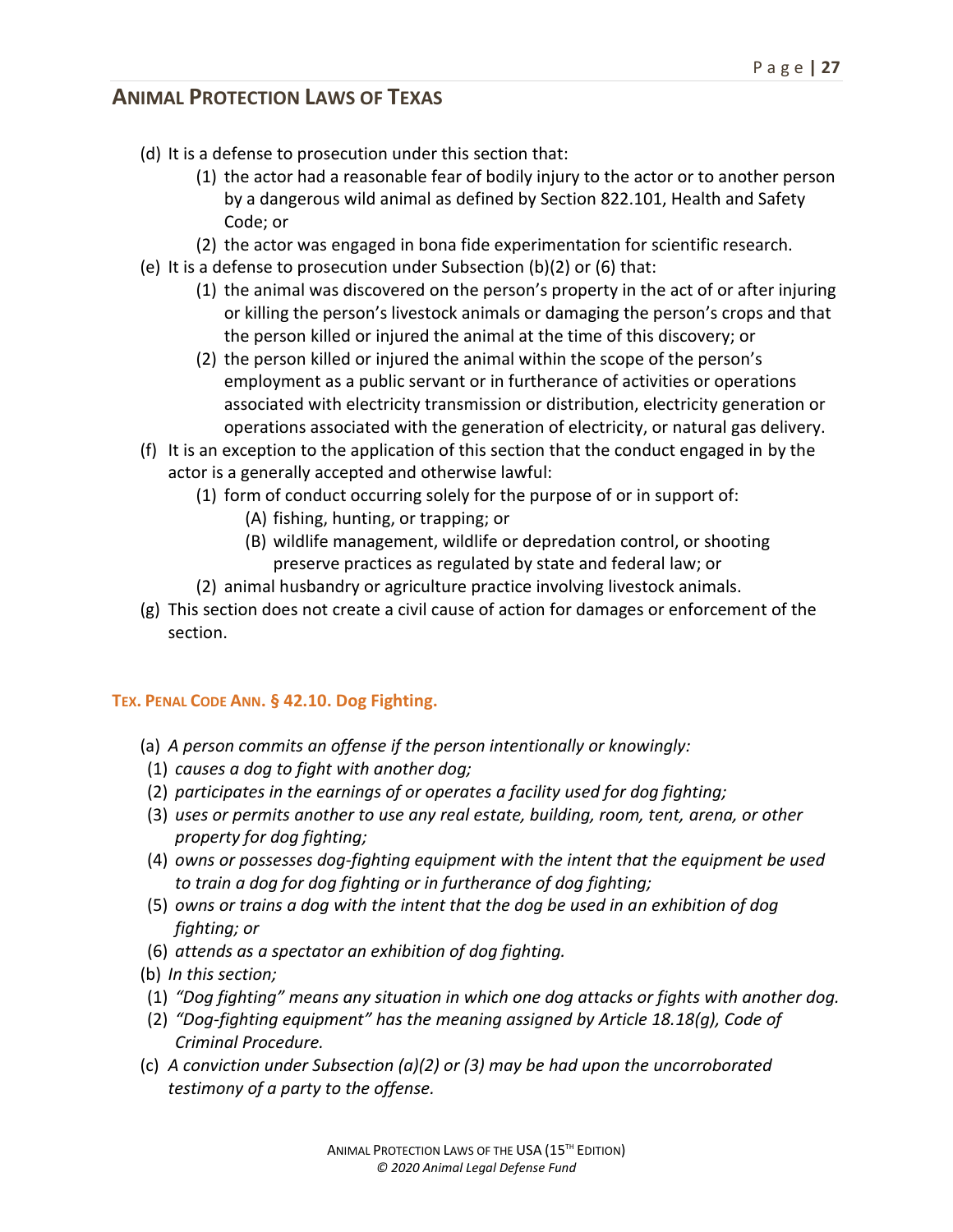- (d) *It is a defense to prosecution under Subsection (a)(1) that the actor caused a dog to fight with another dog to protect livestock, other property, or a person from the other dog, and for no other purpose.*
- (e) *An offense under Subsection (a)(4), (5), or (6) is a Class A misdemeanor. An offense under Subsection (a)(1), (2), or (3) is a state jail felony.*

### **TEX. PENAL CODE ANN. § 42.105. Cockfighting.**

- (a) *In this section:*
	- (1) *"Bridle" means a leather device designed to fit over the head and beak of a cock to prevent the cock from injuring another cock.*
	- (2) *"Cock" means the male of any type of domestic fowl.*
	- (3) *"Cockfighting" means any situation in which one cock attacks or fights with another cock.*
	- (4) *"Gaff" means an artificial steel spur designed to attach to the leg of a cock to replace or supplement the cock's natural spur.*
	- (5) *"Slasher" means a steel weapon resembling a curved knife blade designed to attach to the foot of a cock.*
- (b) *A person commits an offense if the person knowingly:*
	- (1) *causes a cock to fight with another cock;*
	- (2) *participates in the earnings of a cockfight;*
	- (3) *uses or permits another to use any real estate, building, room, tent, arena, or other property for cockfighting;*
	- (4) *owns or trains a cock with the intent that the cock be used in an exhibition of cockfighting;*
	- (5) *manufactures, buys, sells, barters, exchanges, possesses, advertises, or otherwise offers a gaff, slasher, or other sharp implement designed for attachment to a cock with the intent that the implement be used in cockfighting; or*
	- (6) *attends as a spectator an exhibition of cockfighting.*
- (c) It is an affirmative defense to prosecution under this section that the actor's conduct:
	- (1) occurred solely for the purpose of or in support of breeding cocks for poultry shows in which a cock is judged by the cock's physical appearance; or
	- (2) was incidental to collecting bridles, gaffs, or slashers.
- (d) An affirmative defense to prosecution is not available under Subsection (c) if evidence shows that the actor is also engaging in use of the cocks for cockfighting.
- (e) It is a defense to prosecution for an offense under this section that:
	- (1) the actor was engaged in bona fide experimentation for scientific research; or
	- (2) the conduct engaged in by the actor is a generally accepted and otherwise lawful animal husbandry or agriculture practice involving livestock animals.
- (f) It is an exception to the application of Subsection (b)(6) that the actor is 15 years of age or younger at the time of the offense.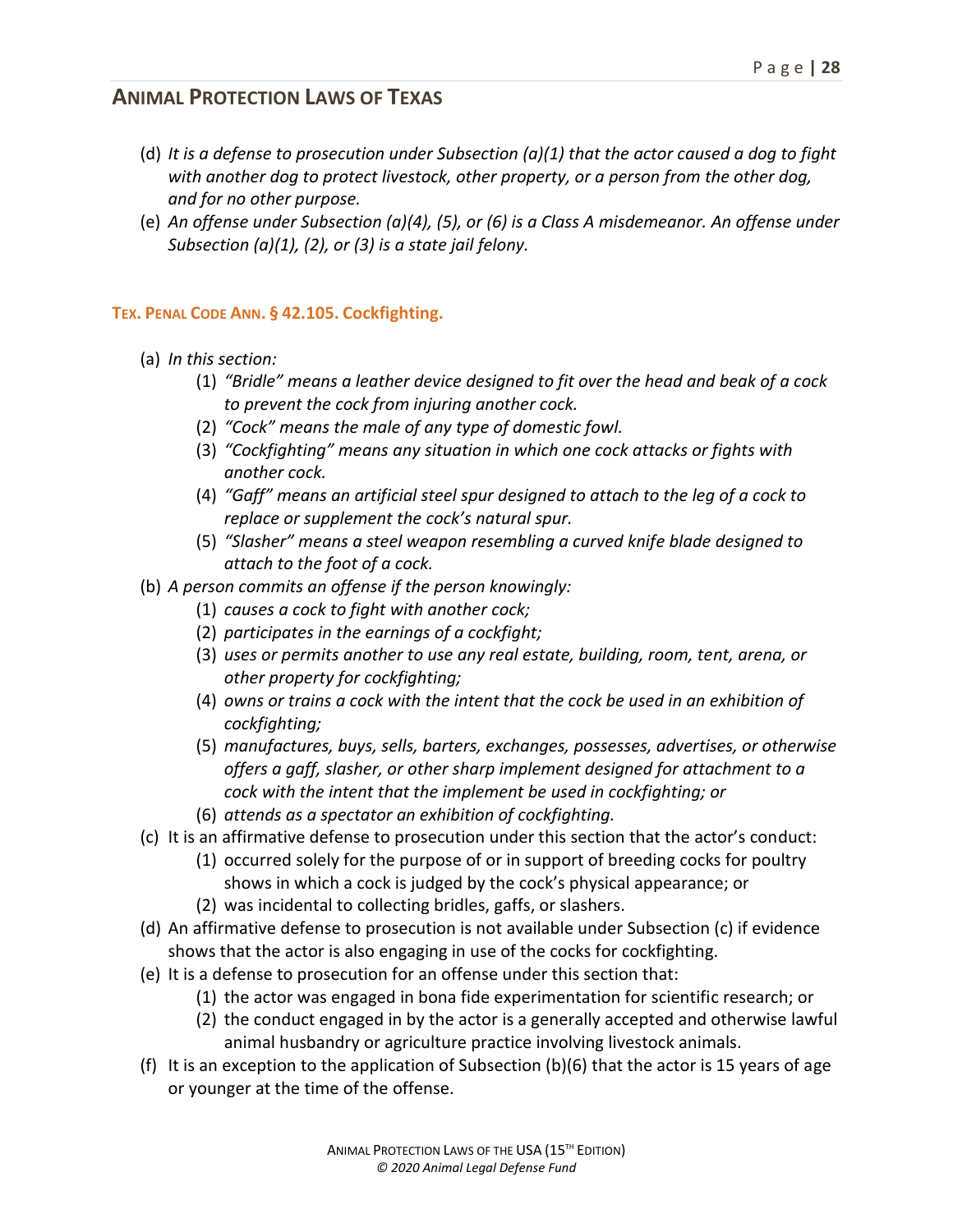(g) *An offense under Subsection (b)(1) or (2) is a state jail felony. An offense under Subsection (b)(3), (4), or (5) is a Class A misdemeanor. An offense under Subsection (b)(6) is a Class C misdemeanor, except that the offense is a Class A misdemeanor if it is shown on the trial of the offense that the person has been previously convicted of an offense under that subdivision.*

**TEX. PENAL CODE ANN. § 71.02. Engaging in Organized Criminal Activity.** *NOTE: Inapplicable portions of this statute have been omitted.* 

(a) *A person commits an offense if, with the intent to establish, maintain, or participate in a combination or in the profits of a combination or as a member of a criminal street gang, the person commits or conspires to commit one or more of the following*:

\*\*\*\*\*

(15) *any offense under Section 42.10;*

\*\*\*\*\*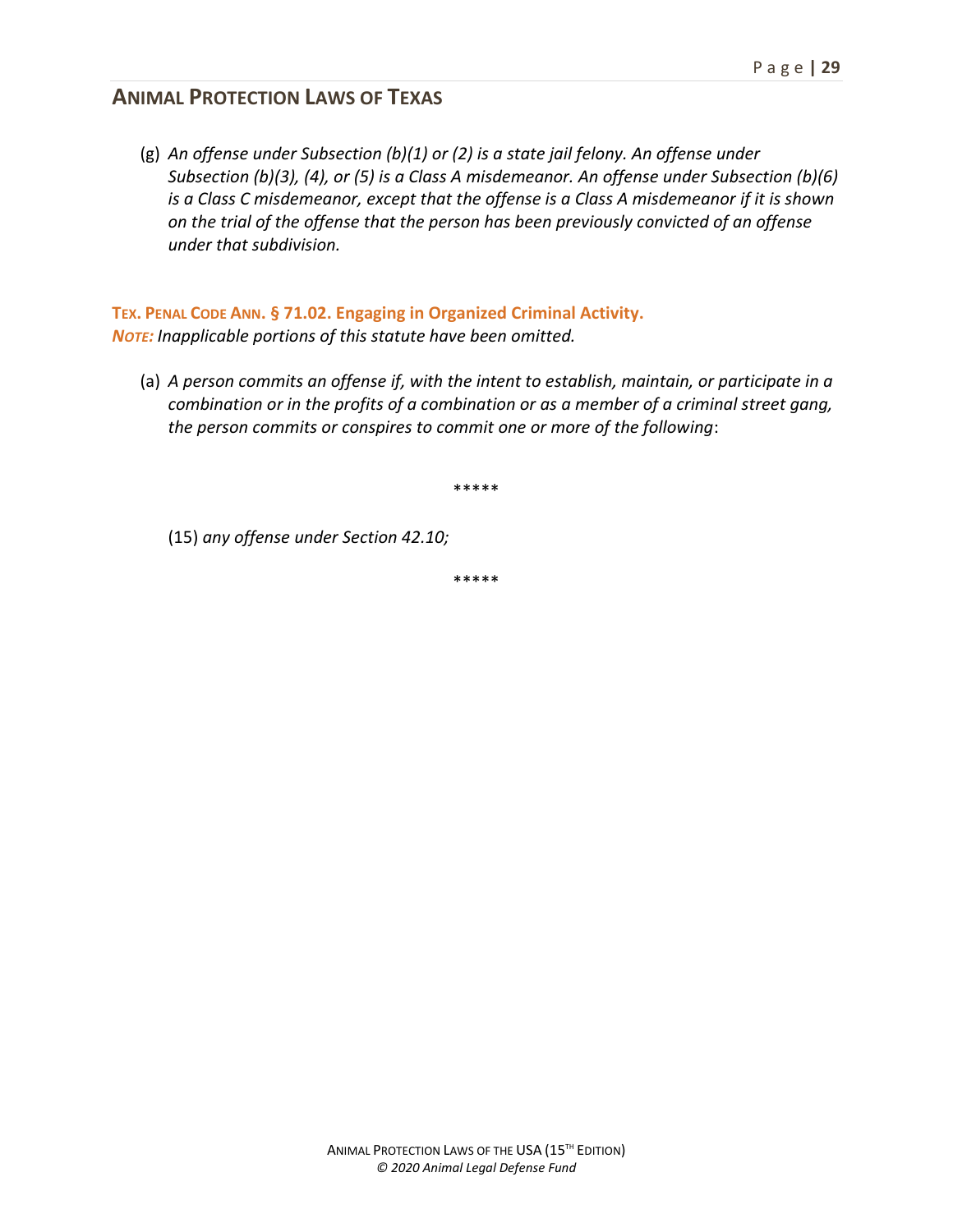### **5. SEXUAL ASSAULT**

#### **TEX. PENAL CODE ANN. § 21.09. Bestiality.**

- (a) *A person commits an offense if the person knowingly:*
	- (1) *engages in an act involving contact between:*
		- (A) *the person's mouth, anus, or genitals and the anus or genitals of an animal; or*
		- (B) *the person's anus or genitals and the mouth of the animal;*
	- (2) *fondles or touches the anus or genitals of an animal in a manner that is not a generally accepted and otherwise lawful animal husbandry or veterinary practice, including touching through clothing;*
	- (3) *causes an animal to contact the seminal fluid of the person;*
	- (4) *inserts any part of a person's body or any object into the anus or genitals of an animal in a manner that is not a generally accepted and otherwise lawful animal husbandry or veterinary practice;*
	- (5) *possesses, sells, transfers, purchases, or otherwise obtains an animal with the intent that the animal be used for conduct described by Subdivision (1), (2), (3), or (4);*
	- (6) *organizes, promotes, conducts, or participates as an observer of conduct described by Subdivision (1), (2), (3), or (4);*
	- (7) *causes a person to engage or aids a person in engaging in conduct described by Subdivision (1), (2), (3), or (4);*
	- (8) *permits conduct described by Subdivision (1), (2), (3), or (4) to occur on any premises under the person's control;*
	- (9) *engages in conduct described by Subdivision (1), (2), (3), or (4) in the presence of a child younger than 18 years of age; or*
	- (10) *advertises, offers, or accepts the offer of an animal with the intent that the animal be used in this state for conduct described by Subdivision (1), (2), (3), or (4).*
- (b) *An offense under this section is a state jail felony, unless the offense is committed under Subsection (a)(9) or results in serious bodily injury or death of the animal, in which event the offense is a felony of the second degree.*
- (c) It is an exception to the application of this section that the conduct engaged in by the actor is a generally accepted and otherwise lawful animal husbandry or veterinary practice.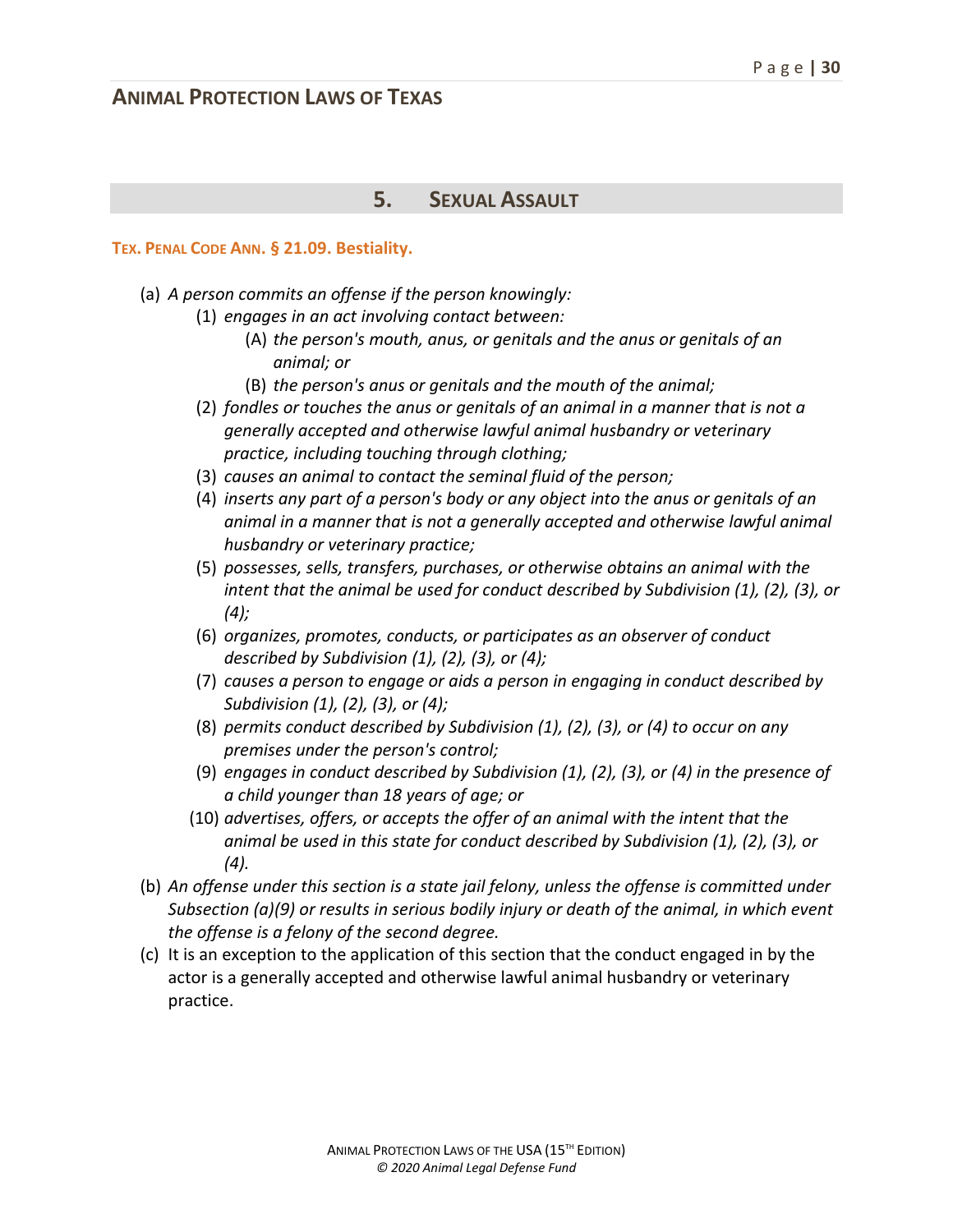#### **TEX. CODE OF CRIM. PRO. ANN. § 62.001. Definitions.**

In this chapter:

- (1) "Department" means the Department of Public Safety.
- (2) "Local law enforcement authority" means, as applicable, the office of the chief of police of a municipality, the office of the sheriff of a county in this state, or a centralized registration authority.
- (3) "Penal institution" means a confinement facility operated by or under a contract with any division of the Texas Department of Criminal Justice, a confinement facility operated by or under contract with the Texas Juvenile Justice Department, or a juvenile secure pre-adjudication or post-adjudication facility operated by or under a local juvenile probation department, or a county jail.
- (4) "Released" means discharged, paroled, placed in a nonsecure community program for juvenile offenders, or placed on juvenile probation, community supervision, or mandatory supervision.
- (5) "*Reportable conviction or adjudication" means a conviction or adjudication, including an adjudication of delinquent conduct or a deferred adjudication, that, regardless of the pendency of an appeal, is a conviction for or an adjudication for or based on:*
	- (A) *a violation of Section 21.02 (Continuous sexual abuse of young child or children), 21.09 (Bestiality), 21.11 (Indecency with a child), 22.011 (Sexual assault), 22.021 (Aggravated sexual assault), or 25.02 (Prohibited sexual conduct), Penal Code;*
	- (B) a violation of Section 43.04 (Aggravated promotion of prostitution), 43.05 (Compelling prostitution), 43.25 (Sexual performance by a child), or 43.26 (Possession or promotion of child pornography), Penal Code;
	- (B-1) a violation of Section 43.02 (Prostitution), Penal Code, if the offense is punishable under Subsection (c-1)(2) of that section;
		- (C) a violation of Section 20.04(a)(4) (Aggravated kidnapping), Penal Code, if the actor committed the offense or engaged in the conduct with intent to violate or abuse the victim sexually;
		- (D) a violation of Section 30.02 (Burglary), Penal Code, if the offense or conduct is punishable under Subsection (d) of that section and the actor committed the offense or engaged in the conduct with intent to commit a felony listed in Paragraph (A) or (C);
		- (E) a violation of Section 20.02 (Unlawful restraint), 20.03 (Kidnapping), or 20.04 (Aggravated kidnapping), Penal Code, if, as applicable:
			- (i) the judgment in the case contains an affirmative finding under Article 42.015; or
			- (ii) the order in the hearing or the papers in the case contain an affirmative finding that the victim or intended victim was younger than 17 years of age;
		- (F) the second violation of Section 21.08 (Indecent exposure), Penal Code, but not if the second violation results in a deferred adjudication;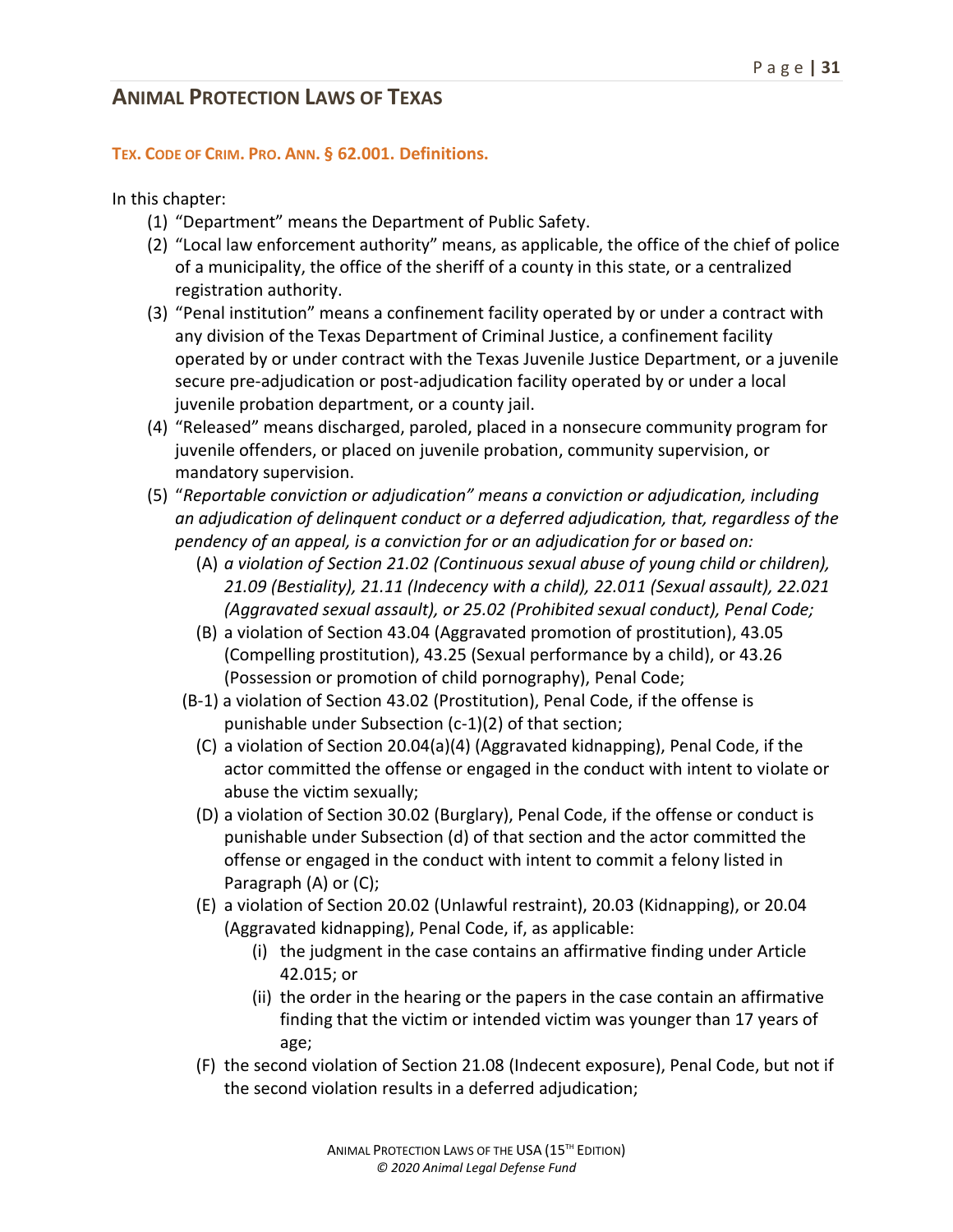- (G) an attempt, conspiracy, or solicitation, as defined by Chapter 15, Penal Code, to commit an offense or engage in conduct listed in Paragraph (A), (B), (C), (D), (E), (K), or (L);
- (H) a violation of the laws of another state, federal law, the laws of a foreign country, or the Uniform Code of Military Justice for or based on the violation of an offense containing elements that are substantially similar to the elements of an offense listed under Paragraph (A), (B), (B-1), (C), (D), (E), (G), (J), (K), or (L), but not if the violation results in a deferred adjudication;
- (I) the second violation of the laws of another state, federal law, the laws of a foreign country, or the Uniform Code of Military Justice for or based on the violation of an offense containing elements that are substantially similar to the elements of the offense of indecent exposure, but not if the second violation results in a deferred adjudication;
- (J) a violation of Section 33.021 (Online solicitation of a minor), Penal Code;
- (K) a violation of Section 20A.02(a)(3), (4), (7), or (8) (Trafficking of persons), Penal Code; or
- (L) a violation of Section 20A.03 (Continuous trafficking of persons), Penal Code, if the offense is based partly or wholly on conduct that constitutes an offense under Section 20A.02(a)(3), (4), (7), or (8) of that code.
- (6) "Sexually violent offense" means any of the following offenses committed by a person 17 years of age or older:
	- (A) an offense under Section 21.02 (Continuous sexual abuse of young child or children), 21.11(a)(1) (Indecency with a child), 22.011 (Sexual assault), or 22.021 (Aggravated sexual assault), Penal Code;
	- (B) an offense under Section 43.25 (Sexual performance by a child), Penal Code;
	- (C) an offense under Section 20.04(a)(4) (Aggravated kidnapping), Penal Code, if the defendant committed the offense with intent to violate or abuse the victim sexually;
	- (D) an offense under Section 30.02 (Burglary), Penal Code, if the offense is punishable under Subsection (d) of that section and the defendant committed the offense with intent to commit a felony listed in Paragraph (A) or (C) of Subdivision (5); or
	- (E) an offense under the laws of another state, federal law, the laws of a foreign country, or the Uniform Code of Military Justice if the offense contains elements that are substantially similar to the elements of an offense listed under Paragraph  $(A)$ ,  $(B)$ ,  $(C)$ , or  $(D)$ .
- (7) "Residence" includes a residence established in this state by a person described by Article 62.152(e).
- (8) "Public or private institution of higher education" includes a college, university, community college, or technical or trade institute.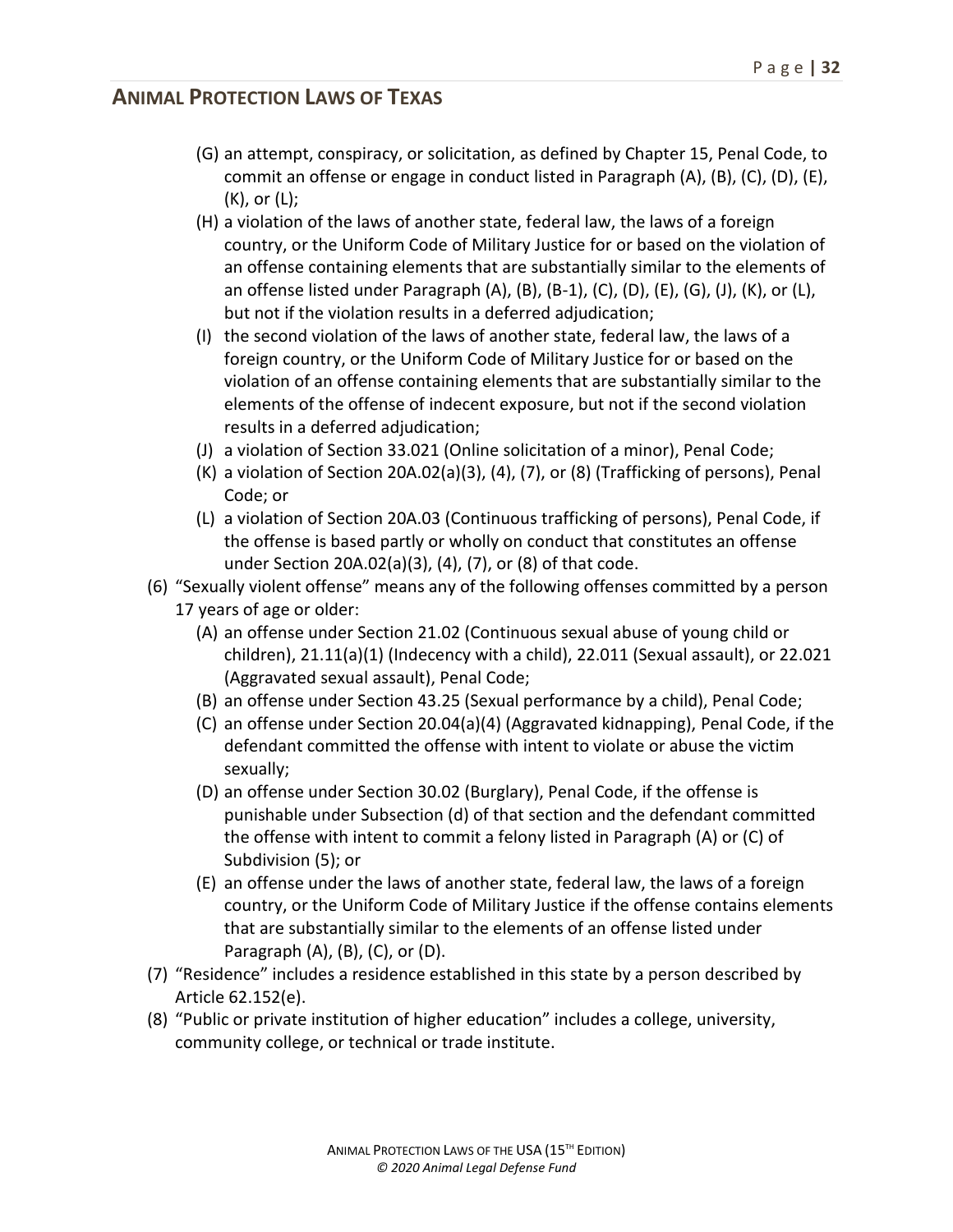- (9) "Authority for campus security" means the authority with primary law enforcement jurisdiction over property under the control of a public or private institution of higher education, other than a local law enforcement authority.
- (10) "Extrajurisdictional registrant" means a person who:
	- (A) is required to register as a sex offender under:
		- (i) the laws of another state with which the department has entered into a reciprocal registration agreement;
		- (ii) federal law or the Uniform Code of Military Justice; or
		- (iii) the laws of a foreign country; and
		- (B) is not otherwise required to register under this chapter because:
			- (i) the person does not have a reportable conviction for an offense under the laws of the other state, federal law, the laws of the foreign country, or the Uniform Code of Military Justice containing elements that are substantially similar to the elements of an offense requiring registration under this chapter; or
			- (ii) the person does not have a reportable adjudication of delinquent conduct based on a violation of an offense under the laws of the other state, federal law, or the laws of the foreign country containing elements that are substantially similar to the elements of an offense requiring registration under this chapter.
- (11) "Centralized registration authority" means a mandatory countywide registration location designated under Article 62.0045.
- (12) "Online identifier" means electronic mail address information or a name used by a person when sending or receiving an instant message, social networking communication, or similar Internet communication or when participating in an Internet chat. The term includes an assumed name, nickname, pseudonym, moniker, or user name established by a person for use in connection with an electronic mail address, chat or instant chat room platform, commercial social networking site, or online picture-sharing service.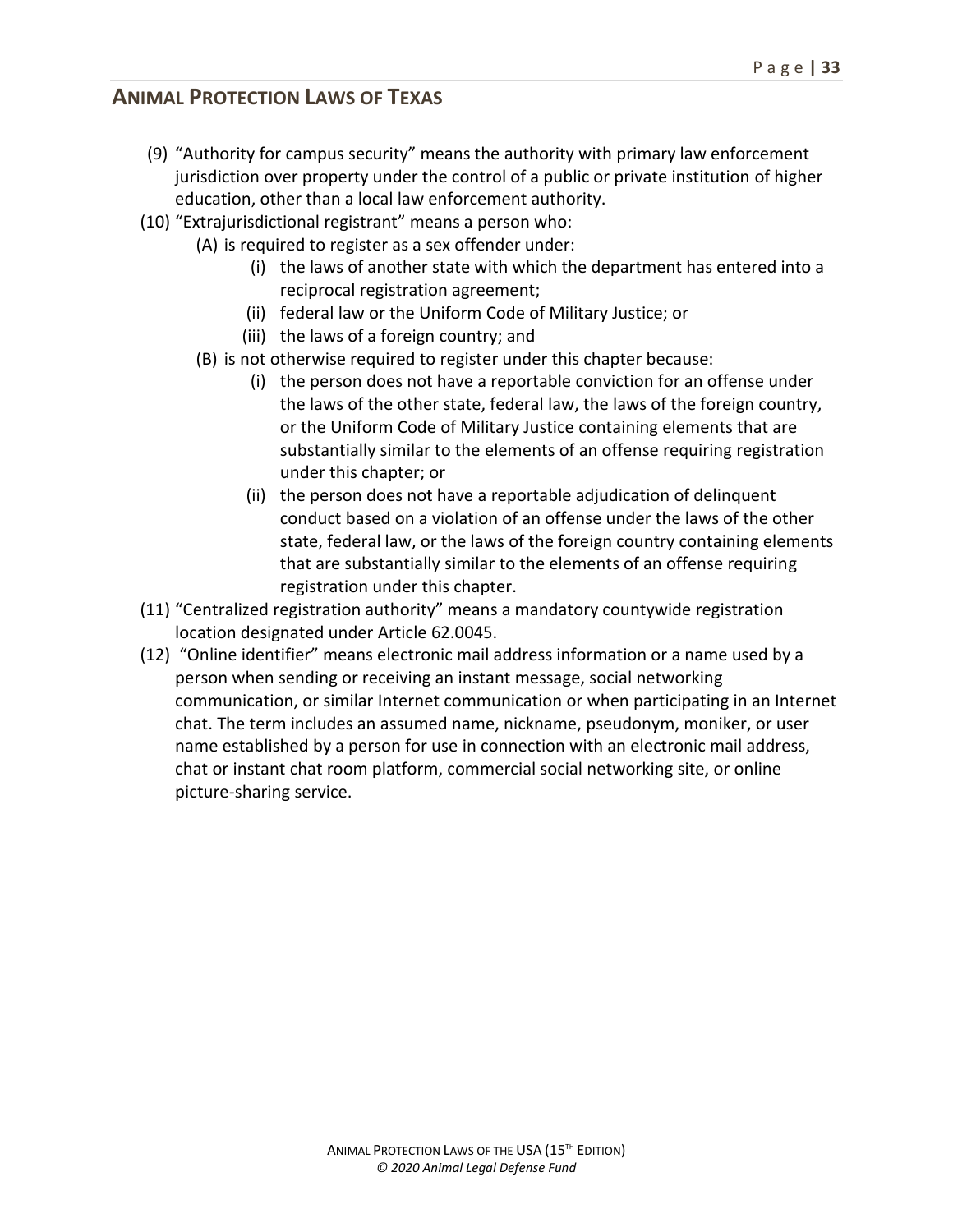### **6. CRUELTY TO WORKING ANIMALS**

#### **TEX. PENAL CODE ANN. § 38.151. Interference with Police Service Animals.**

- (a) In this section:
	- (1) "Area of control" includes a vehicle, trailer, kennel, pen, or yard.
	- (2) "Handler or rider" means a peace officer, corrections officer, or jailer who is specially trained to use a police service animal for law enforcement, corrections, prison or jail security, or investigative purposes.
	- (3) "Police service animal" means a dog, horse, or other domesticated animal that is specially trained for use by a handler or rider.
- (b) *A person commits an offense if the person recklessly:*
	- (1) *taunts, torments, or strikes a police service animal;*
	- (2) *throws an object or substance at a police service animal;*
	- (3) *interferes with or obstructs a police service animal or interferes with or obstructs the handler or rider of a police service animal in a manner that:*
		- (A) *inhibits or restricts the handler's or rider's control of the animal; or*
		- (B) *deprives the handler or rider of control of the animal;*
	- (4) *releases a police service animal from its area of control;*
	- (5) *enters the area of control of a police service animal without the effective consent of the handler or rider, including placing food or any other object or substance into that area;*
	- (6) *injures or kills a police service animal; or*
	- (7) *engages in conduct likely to injure or kill a police service animal, including administering or setting a poison, trap, or any other object or substance.*
- (c) An offense under this section is:
	- (1) *a Class C misdemeanor if the person commits an offense under Subsection (b)(1);*
	- (2) *a Class B misdemeanor if the person commits an offense under Subsection (b)(2);*
	- (3) *a Class A misdemeanor if the person commits an offense under Subsection (b)(3), (4), or (5);*
	- (4) *except as provided by Subdivision (5), a state jail felony if the person commits an offense under Subsection (b)(6) or (7) by injuring a police service animal or by engaging in conduct likely to injure the animal; or*
	- (5) *a felony of the second degree if the person commits an offense under Subsection (b)(6) or (7) by:*
		- (A) *killing a police service animal or engaging in conduct likely to kill the animal;*
		- (B) *injuring a police service animal in a manner that materially and permanently affects the ability of the animal to perform as a police service animal; or*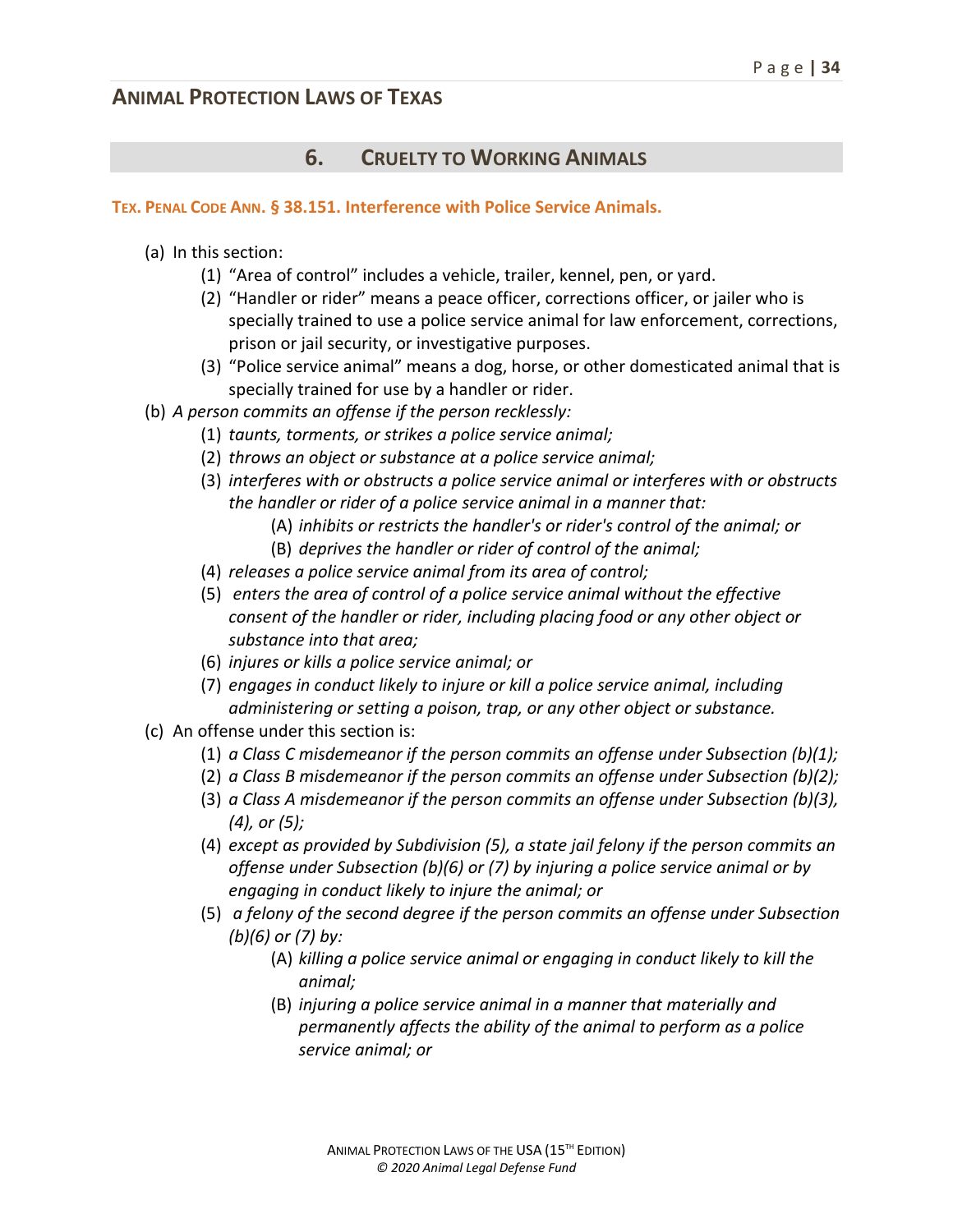(C) *engaging in conduct likely to injure a police service animal in a manner that would materially and permanently affect the ability of the animal to perform as a police service animal.*

#### **TEX. PENAL CODE ANN. § 42.091. Attack on Assistance Animal.**

- (a) *A person commits an offense if the person intentionally, knowingly, or recklessly attacks, injures, or kills an assistance animal.*
- (b) *A person commits an offense if the person intentionally, knowingly, or recklessly incites or permits an animal owned by or otherwise in the custody of the actor to attack, injure, or kill an assistance animal and, as a result of the person's conduct, the assistance animal is attacked, injured, or killed.*
- (c) *An offense under this section is a:*
	- (1) *Class A misdemeanor if the actor or an animal owned by or otherwise in the custody of the actor attacks an assistance animal;*
	- (2) *state jail felony if the actor or an animal owned by or otherwise in the custody of the actor injures an assistance animal; or*
	- (3) *felony of the third degree if the actor or an animal owned by or otherwise in the custody of the actor kills an assistance animal.*
- (d) A court shall order a defendant convicted of an offense under Subsection (a) to make restitution to the owner of the assistance animal for:
	- (1) related veterinary or medical bills;
	- (2) the cost of:
		- (A) replacing the assistance animal; or
		- (B) retraining an injured assistance animal by an organization generally recognized by agencies involved in the rehabilitation of persons with disabilities as reputable and competent to provide special equipment for or special training to an animal to help a person with a disability; and

(3) any other expense reasonably incurred as a result of the offense.

- (e) In this section:
	- (1) "Assistance animal" has the meaning assigned by Section 121.002, Human Resources Code.
	- (2) "Custody" has the meaning assigned by Section 42. 09.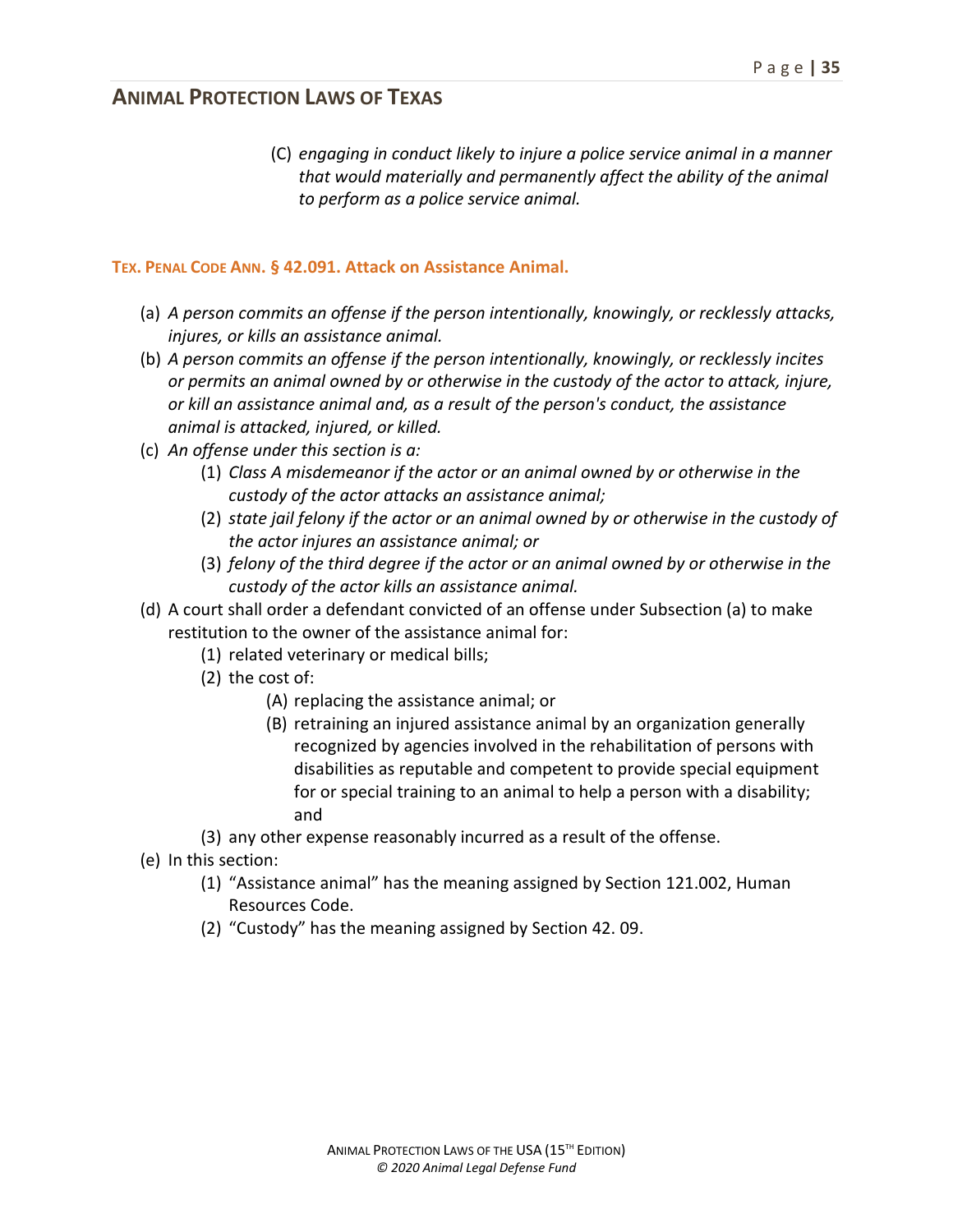### **7. MAXIMUM PENALTIES & STATUTES OF LIMITATIONS**

#### **TEX. PENAL CODE ANN. § 12.33. Second Degree Felony Punishment**

- (a) *An individual adjudged guilty of a felony of the second degree shall be punished by imprisonment in the Texas Department of Criminal Justice for any term of not more than 20 years or less than 2 years.*
- (b) *In addition to imprisonment, an individual adjudged guilty of a felony of the second degree may be punished by a fine not to exceed \$10,000.*

#### **TEX. PENAL CODE ANN. § 12.34. Third Degree Felony Punishment.**

- (a) *An individual adjudged guilty of a felony of the third degree shall be punished by imprisonment in the Texas Department of Criminal Justice for any term of not more than 10 years or less than 2 years.*
- (b) *In addition to imprisonment, an individual adjudged guilty of a felony of the third degree may be punished by a fine not to exceed \$10,000.*

#### **TEX. PENAL CODE ANN. § 12.35. State Jail Felony Punishment.**

- (a) *Except as provided by Subsection (c), an individual adjudged guilty of a state jail felony shall be punished by confinement in a state jail for any term of not more than two years or less than 180 days.*
- (b) *In addition to confinement, an individual adjudged guilty of a state jail felony may be punished by a fine not to exceed \$10,000.*
- (c) *An individual adjudged guilty of a state jail felony shall be punished for a third degree felony if it is shown on the trial of the offense that:*
	- (1) *a deadly weapon as defined by Section 1.07 was used or exhibited during the commission of the offense or during immediate flight following the commission of the offense, and that the individual used or exhibited the deadly weapon or was a party to the offense and knew that a deadly weapon would be used or exhibited; or*
	- (2) *the individual has previously been finally convicted of any felony:*
		- (A) *under Section 20A.03 or 21.02 or listed in Article 42A.054(a), Code of Criminal Procedure; or*
		- (B) *for which the judgment contains an affirmative finding under Article 42A.054(c) or (d), Code of Criminal Procedure.*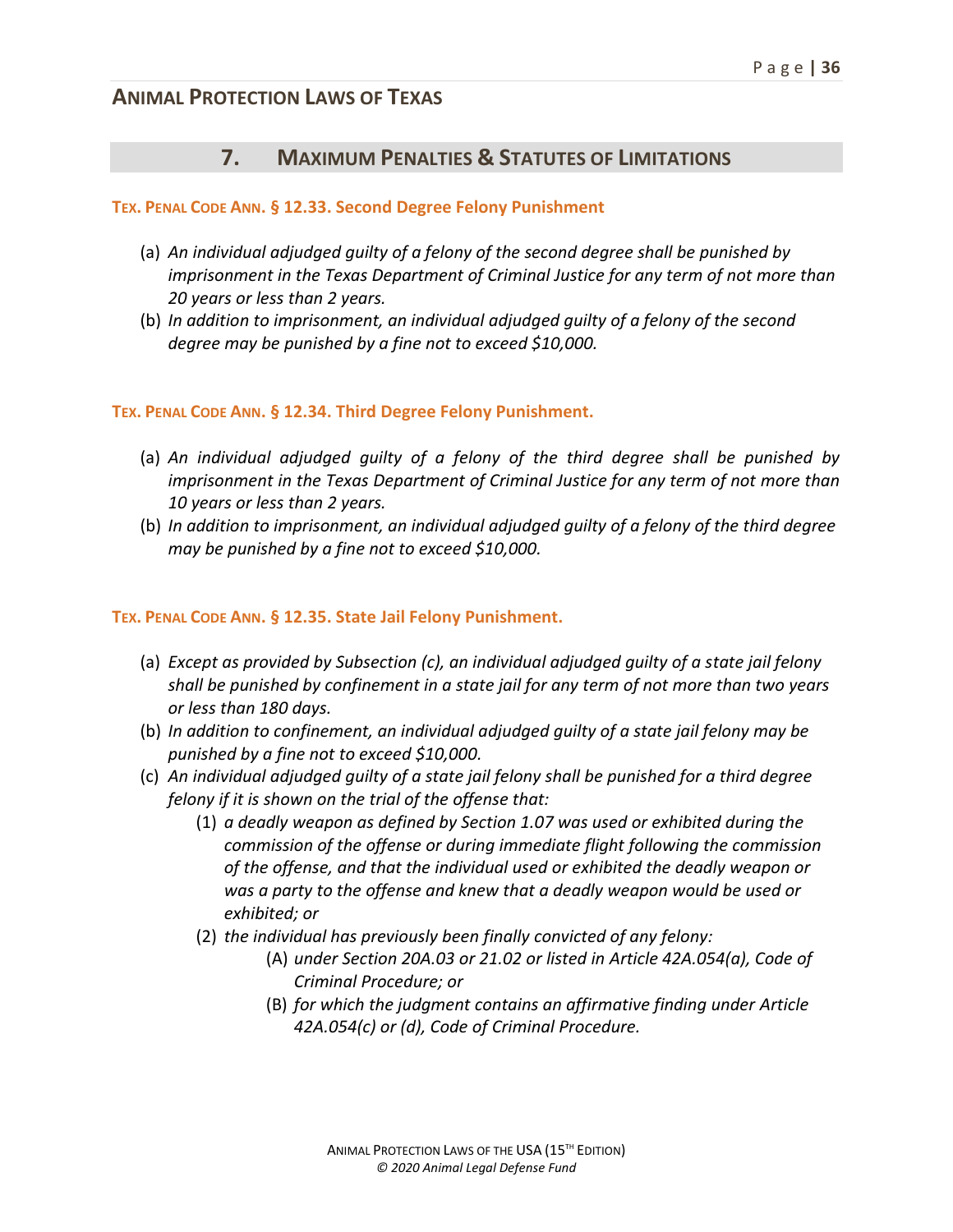#### **TEX. PENAL CODE ANN. § 12.21. Class A Misdemeanor.**

*An individual adjudged guilty of a Class A misdemeanor shall be punished by:* 

- (1) *a fine not to exceed \$4,000;*
- (2) *confinement in jail for a term not to exceed one year; or*
- (3) *both such fine and confinement.*

#### **TEX. PENAL CODE ANN. § 12.22. Class B Misdemeanor.**

*An individual adjudged guilty of a Class B misdemeanor shall be punished by:*

- (1) *a fine not to exceed \$2,000;*
- (2) *confinement in jail for a term not to exceed 180 days; or*
- (3) *both such fine and confinement.*

#### **TEX. PENAL CODE ANN. § 12.23. Class C Misdemeanor.**

*An individual adjudged guilty of a Class C misdemeanor shall be punished by a fine not to exceed \$500.*

#### **TEX. CODE OF CRIM. PRO. ANN. § 12.01. Felonies.**

Except as provided in Article 12.03, felony indictments may be presented within these limits, and not afterward:

- (1) no limitation:
	- (A) murder and manslaughter;
	- (B) sexual assault under Section 22.011(a)(2), Penal Code, or aggravated sexual assault under Section 22.021(a)(1)(B), Penal Code;
	- (C) sexual assault, if:
		- (i) during the investigation of the offense biological matter is collected and the matter:
			- (a) has not yet been subjected to forensic DNA testing; or
			- (b) has been subjected to forensic DNA testing and the testing results show that the matter does not match the victim or any other person whose identity is readily ascertained; or
		- (ii) probable cause exists to believe that the defendant has committed the same or a similar sexual offense against five or more victims;
	- (D) continuous sexual abuse of young child or children under Section 21.02, Penal Code;
	- (E) indecency with a child under Section 21.11, Penal Code;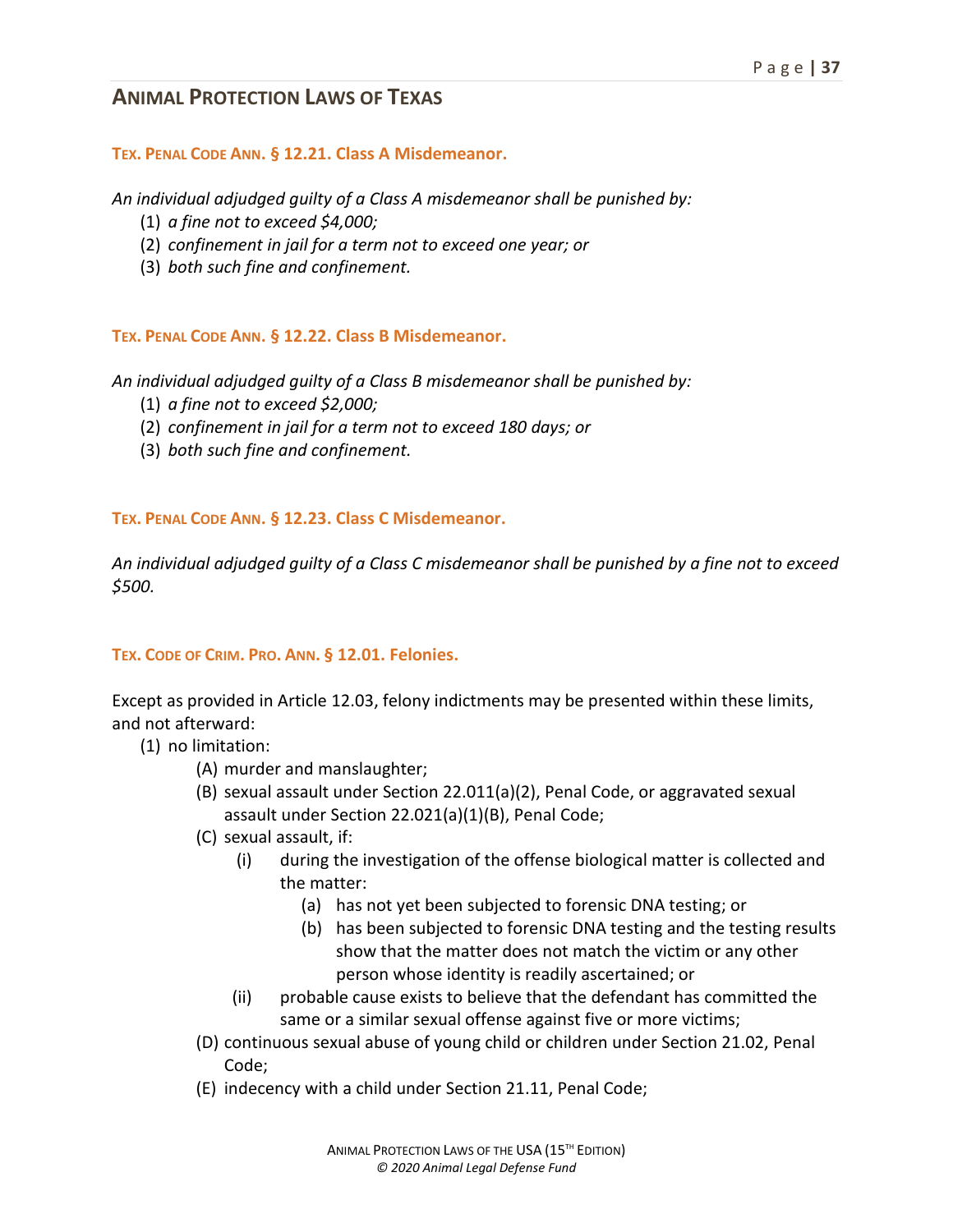- (F) an offense involving leaving the scene of an accident under Section 550.021, Transportation Code, if the accident resulted in the death of a person;
- (G) trafficking of persons under Section 20A.02(a)(7) or (8), Penal Code;
- (H) continuous trafficking of persons under Section 20A.03, Penal Code; or
- (I) compelling prostitution under Section 43.05(a)(2), Penal Code;
- (2) ten years from the date of the commission of the offense:
	- (A) theft of any estate, real, personal or mixed, by an executor, administrator, guardian or trustee, with intent to defraud any creditor, heir, legatee, ward, distributee, beneficiary or settlor of a trust interested in such estate;
	- (B) theft by a public servant of government property over which the public servant exercises control in the public servant's official capacity;
	- (C) forgery or the uttering, using or passing of forged instruments;
	- (D) injury to an elderly or disabled individual punishable as a felony of the first degree under Section 22.04, Penal Code;
	- (E) sexual assault, except as provided by Subdivision (1) or (7);
	- (F) arson;
	- (G) trafficking of persons under Section 20A.02(a)(1), (2), (3), or (4), Penal Code; or
	- (H) compelling prostitution under Section 43.05(a)(1), Penal Code;
- (3) seven years from the date of the commission of the offense:
	- (A) misapplication of fiduciary property or property of a financial institution;
	- (B) securing execution of document by deception;
	- (C) a felony violation under Chapter 162, Tax Code;
	- (D) false statement to obtain property or credit under Section 32.32, Penal Code;
	- (E) money laundering;
	- (F) credit card or debit card abuse under Section 32.31, Penal Code;
	- (G) fraudulent use or possession of identifying information under Section 32.51, Penal Code;
	- (H) exploitation of a child, elderly individual, or disabled individual under Section 32.53, Penal Code;
	- (I) health care fraud under Section 35A.02, Penal Code; or
	- (J) bigamy under Section 25.01, Penal Code, except as provided by Subdivision (6);
- (4) five years from the date of the commission of the offense:
	- (A) theft or robbery;
	- (B) except as provided by Subdivision (5), kidnapping or burglary;
	- (C) injury to an elderly or disabled individual that is not punishable as a felony of the first degree under Section 22.04, Penal Code;
	- (D) abandoning or endangering a child; or
	- (E) insurance fraud;
- (5) if the investigation of the offense shows that the victim is younger than 17 years of age at the time the offense is committed, 20 years from the 18th birthday of the victim of one of the following offenses:
	- (A) sexual performance by a child under Section 43.25, Penal Code;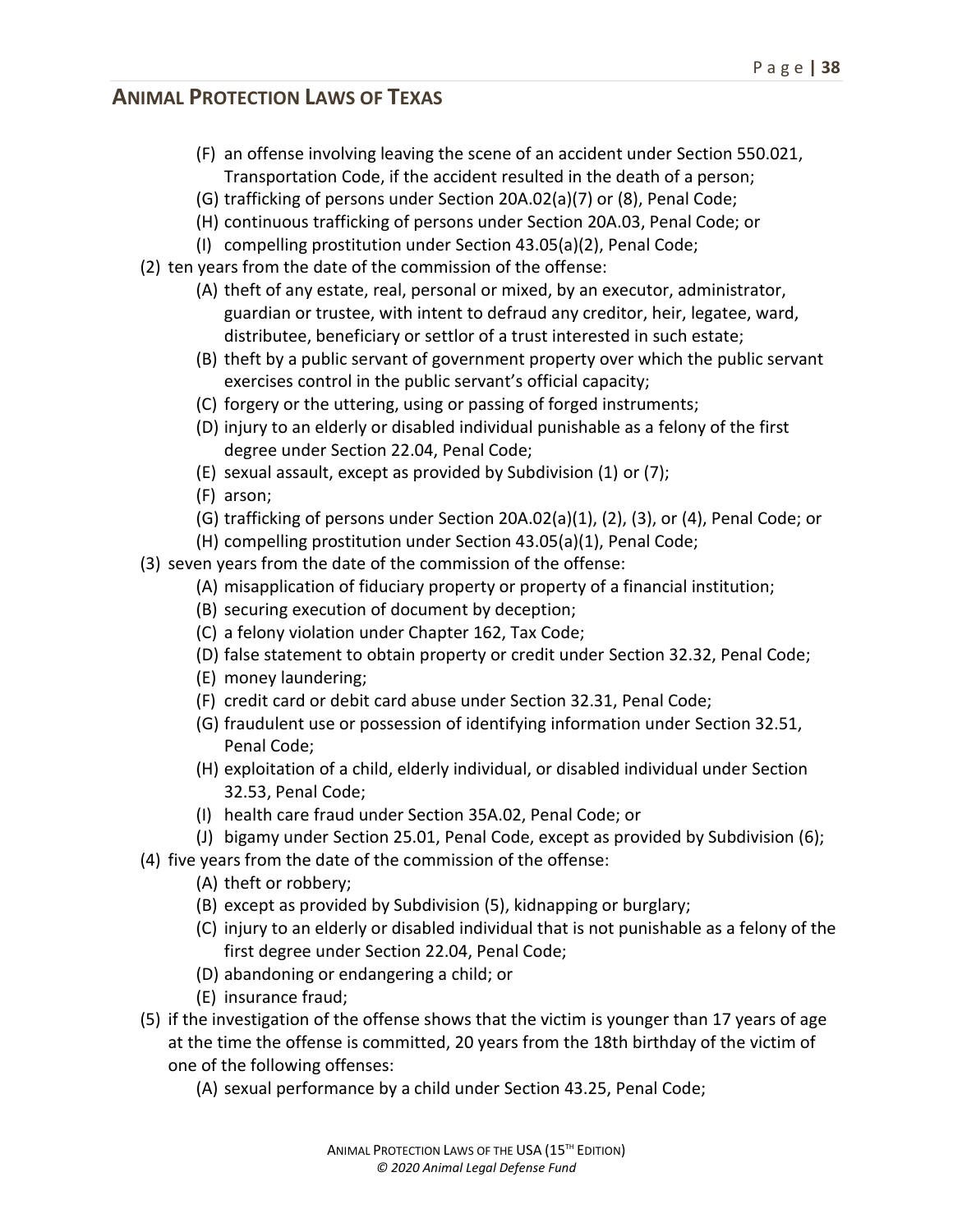- (B) aggravated kidnapping under Section 20.04(a)(4), Penal Code, if the defendant committed the offense with the intent to violate or abuse the victim sexually; or
- (C) burglary under Section 30.02, Penal Code, if the offense is punishable under Subsection (d) of that section and the defendant committed the offense with the intent to commit an offense described by Subdivision (1)(B) or (D) of this article or Paragraph (B) of this subdivision;
- (6) ten years from the 18th birthday of the victim of the offense:
	- (A) trafficking of persons under Section 20A.02(a)(5) or (6), Penal Code;
	- (B) injury to a child under Section 22.04, Penal Code; or
	- (C) bigamy under Section 25.01, Penal Code, if the investigation of the offense shows that the person, other than the legal spouse of the defendant, whom the defendant marries or purports to marry or with whom the defendant lives under the appearance of being married is younger than 18 years of age at the time the offense is committed; or
- (7) two years from the date the offense was discovered: sexual assault punishable as a state jail felony under Section 22.011(f)(2), Penal Code; or
- (8) *three years from the date of the commission of the offense: all other felonies.*

### **TEX. CODE OF CRIM. PRO. ANN. § 12.02. Misdemeanors.**

- (a) *An indictment or information for any Class A or Class B misdemeanor may be presented within two years from the date of the commission of the offense, and not afterward.*
- (b) *A complaint or information for any Class C misdemeanor may be presented within two years from the date of the commission of the offense, and not afterward.*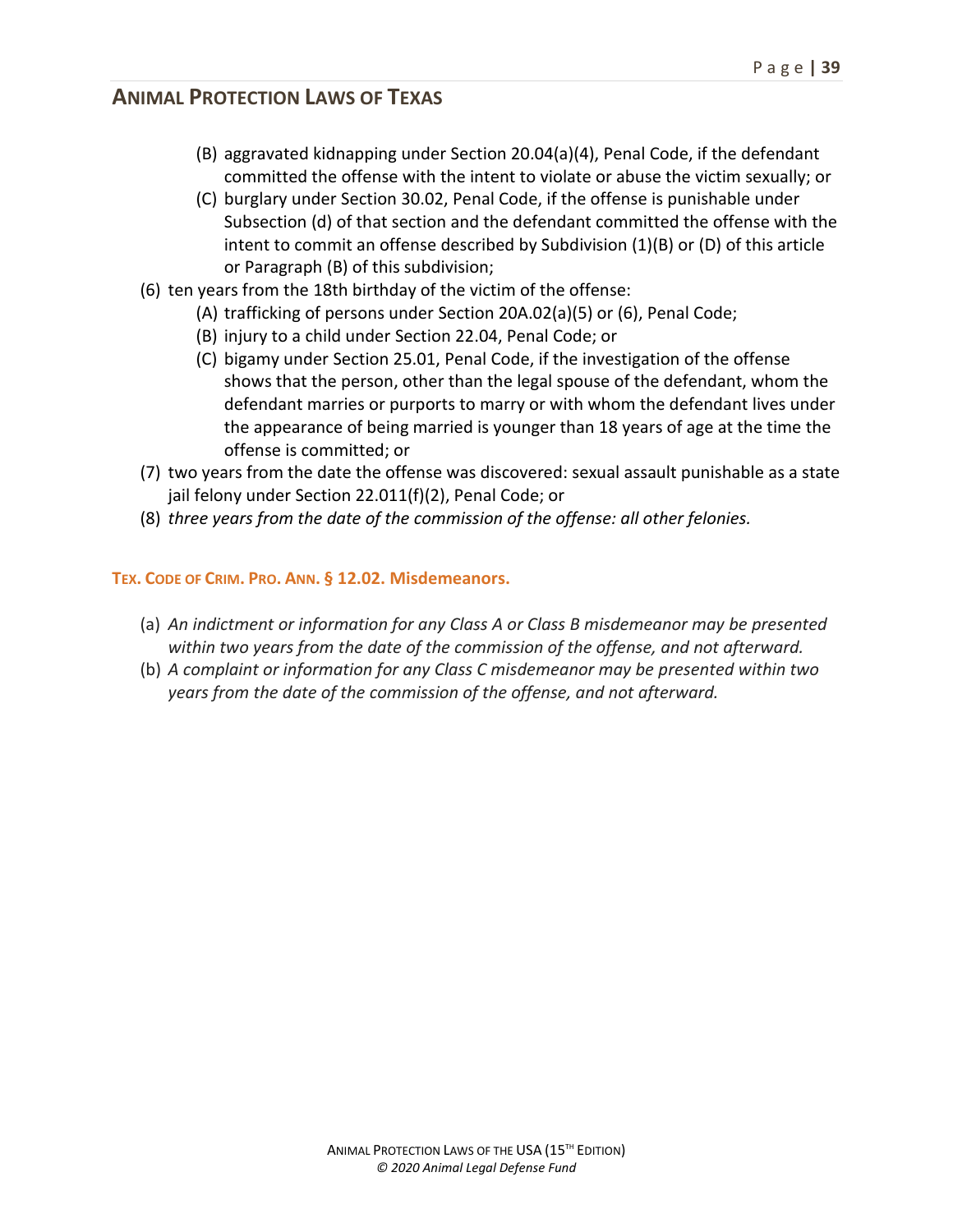**8. CROSS ENFORCEMENT & REPORTING**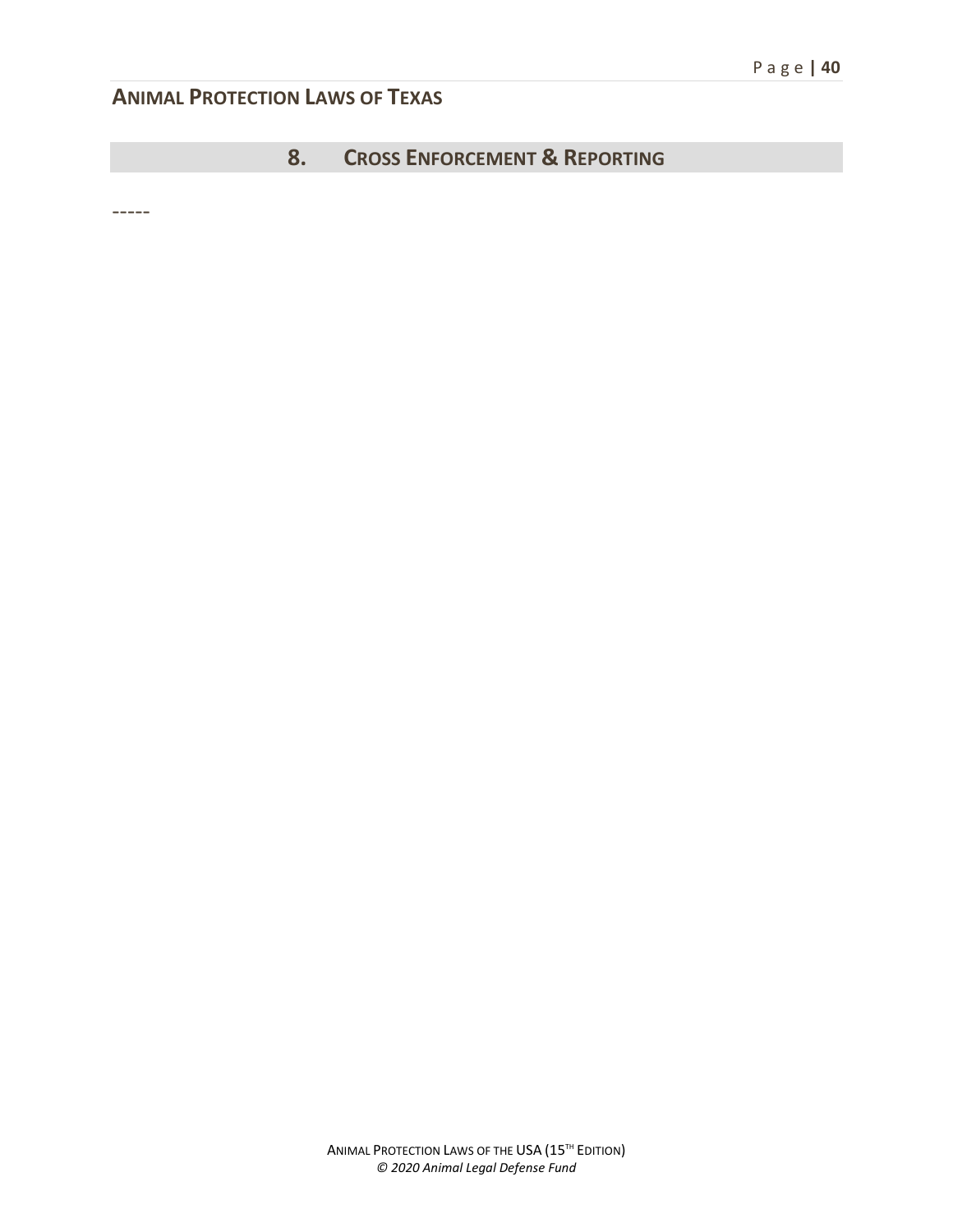# **9. VETERINARY REPORTING & IMMUNITY**

### **TEX. OCC. CODE ANN. § 801.3585. Liability For Reporting Animal Cruelty; Immunity.**

*A veterinarian who in good faith and in the normal course of business reports to the appropriate governmental entity a suspected incident of animal cruelty under Section 42.09 or 42.092, Penal Code, is immune from liability in a civil or criminal action brought against the veterinarian for reporting the incident.*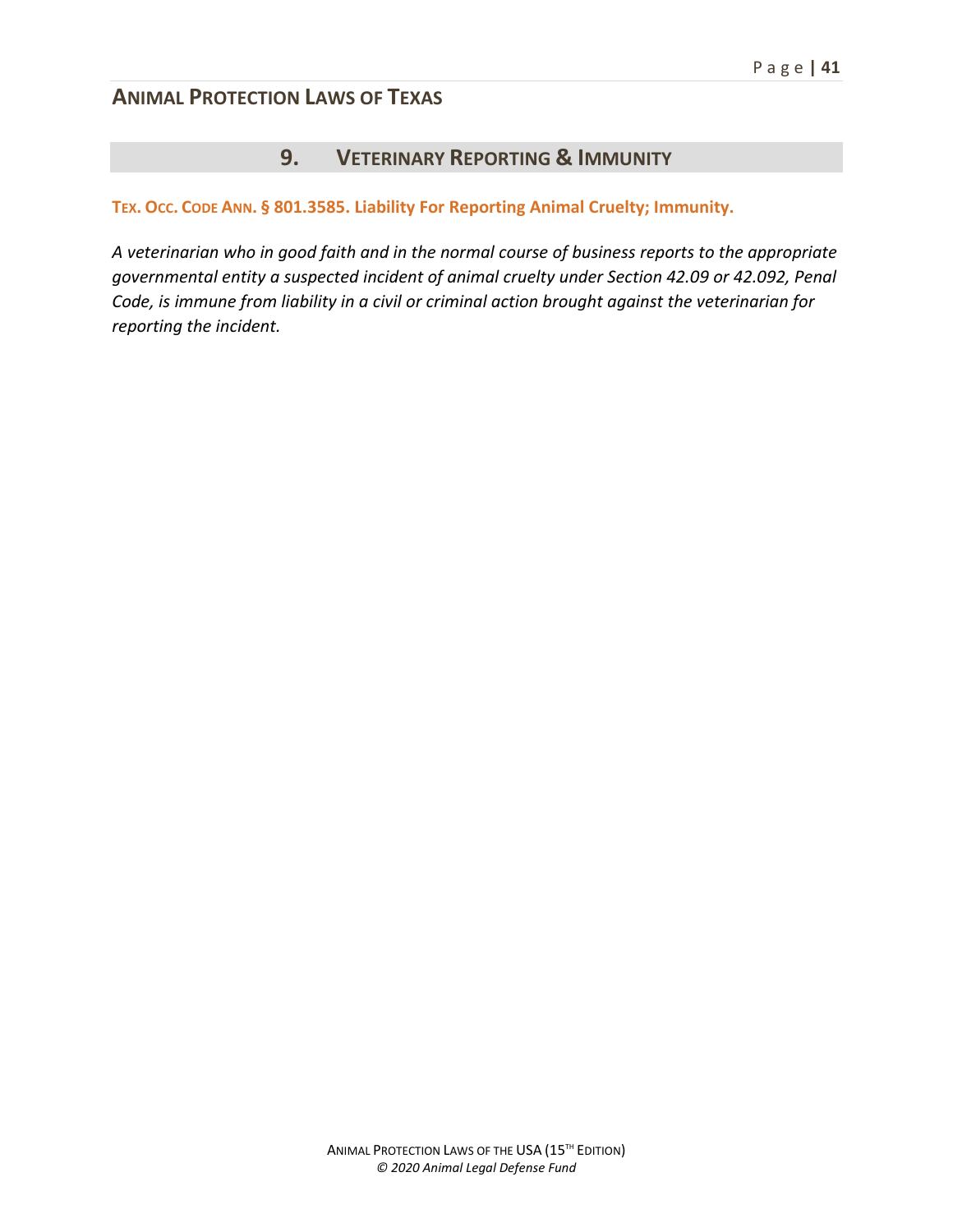# **10. LAW ENFORCEMENT POLICIES**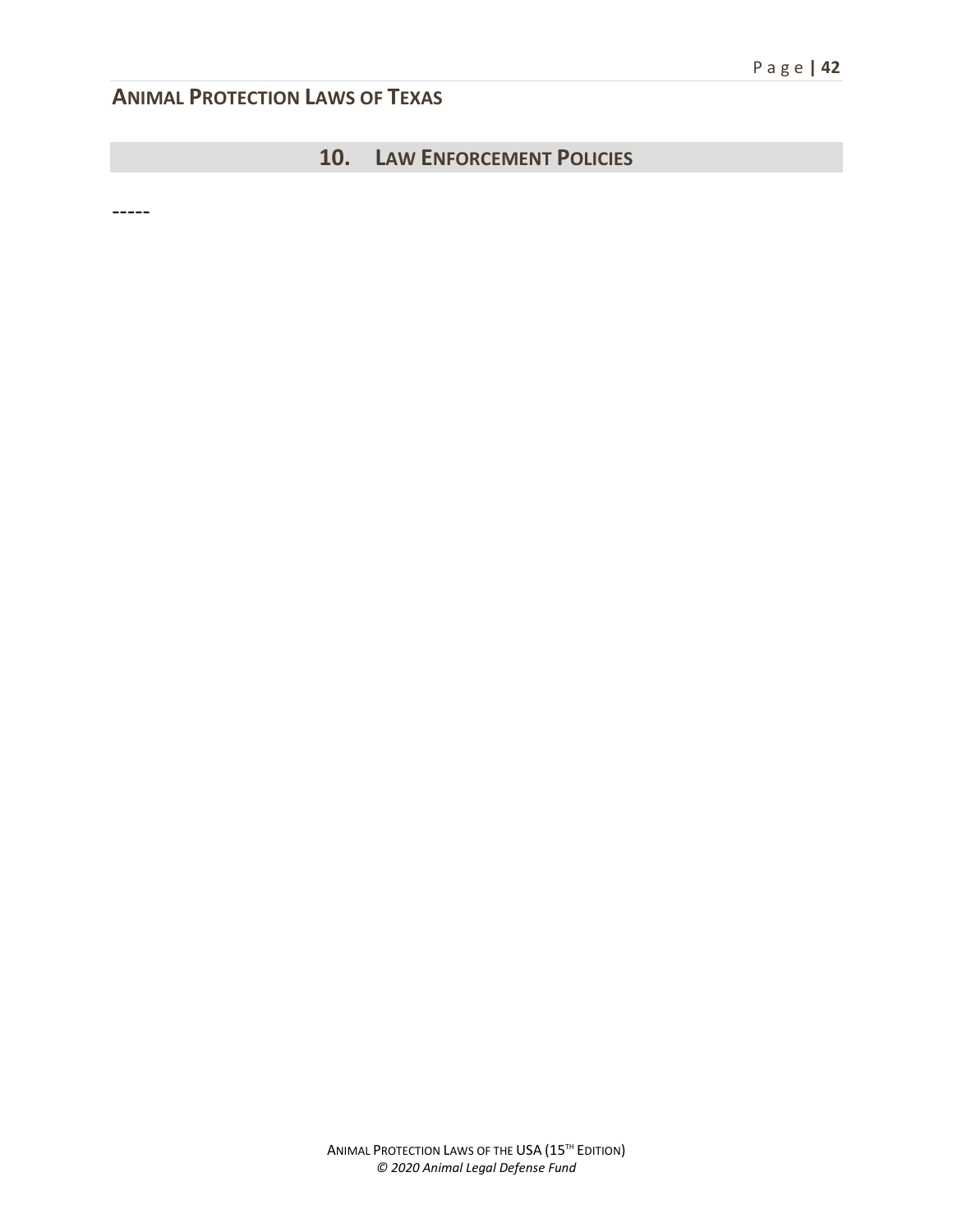### **11. SEIZURE**

#### **TEX. HEALTH & SAFETY CODE ANN. § 821.021. Definitions.**

*In this subchapter:*

- (1) *"Cruelly treated" includes tortured, seriously overworked, unreasonably abandoned, unreasonably deprived of necessary food, care, or shelter, cruelly confined, caused to fight with another animal, or subjected to conduct prohibited by Section 21.09, Penal Code.*
- (2) *"Nonprofit animal welfare organization" means a nonprofit organization that has as its purpose:*
	- (A) *the prevention of cruelty to animals; or*
	- (B) *the sheltering of, caring for, and providing homes for lost, stray, and abandoned animals.*
- (3) *"Owner" includes a person who owns or has custody or control of an animal.*

#### **TEX. HEALTH & SAFETY CODE ANN. § 821.022. Seizure of Cruelly Treated Animal.**

- (a) *If a peace officer or an officer who has responsibility for animal control in a county or municipality has reason to believe that an animal has been or is being cruelly treated, the officer may apply to a justice court or magistrate in the county or to a municipal court in the municipality in which the animal is located for a warrant to seize the animal.*
- (b) *On a showing of probable cause to believe that the animal has been or is being cruelly treated, the court or magistrate shall issue the warrant and set a time within 10 calendar days of the date of issuance for a hearing in the appropriate justice court or municipal court to determine whether the animal has been cruelly treated.*
- (c) *The officer executing the warrant shall cause the animal to be impounded and shall give written notice to the owner of the animal of the time and place of the hearing.*

#### **TEX. CODE OF CRIM. PROC. CODE ANN. § 59.01. Definitions.**

In this chapter:

(1) "Attorney representing the state" means the prosecutor with felony jurisdiction in the county in which a forfeiture proceeding is held under this chapter or, in a proceeding for forfeiture of contraband as defined under Subdivision  $(2)(B)(v)$  of this article, the city attorney of a municipality if the property is seized in that municipality by a peace officer employed by that municipality and the governing body of the municipality has approved procedures for the city attorney acting in a forfeiture proceeding. In a proceeding for forfeiture of contraband as defined under Subdivision (2)(B)(vi) of this article, the term includes the attorney general.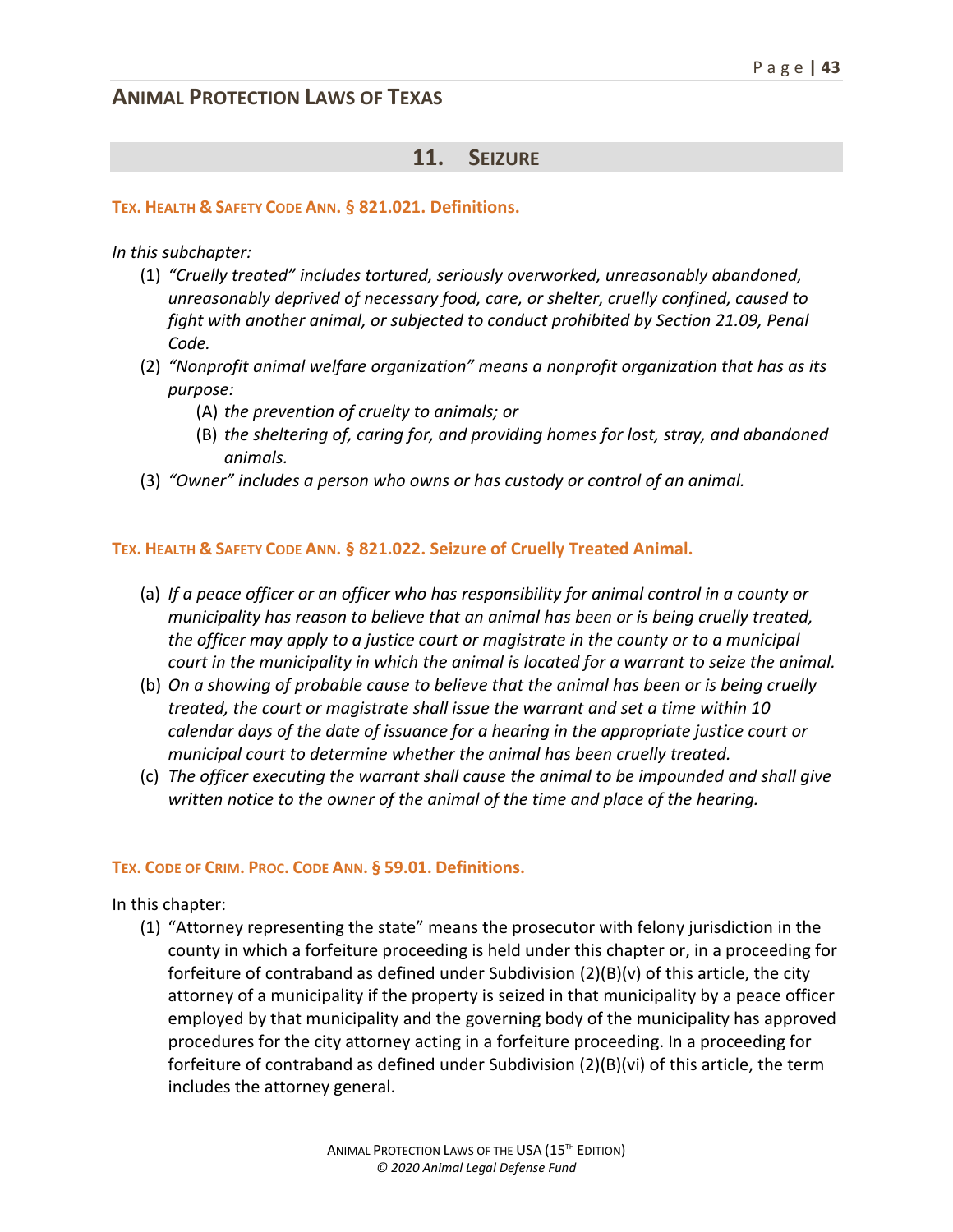- (2) "Contraband" means property of any nature, including real, personal, tangible, or intangible, that is:
	- (A) used in the commission of:
		- (i) any first or second degree felony under the Penal Code;
		- (ii) any felony under Section 15.031(b), 21.11, or 38.04 or Chapter 29, 30, 31, 32, 33, 33A, or 35, Penal Code;
		- (iii) any felony under Chapter 43, Penal Code, except as provided by Paragraph (B);
			- <Text of (2)(A)(iv) effective until Jan. 1, 2022>
		- (iv) any felony under The Securities Act (Article 581-1 et seq., Vernon's Texas Civil Statutes); or <Text of (2)(A)(iv) effective until Jan. 1, 2022>
		- (iv) any felony under The Securities Act (Title 12, Government Code); or
		- (v) any offense under Chapter 49, Penal Code, that is punishable as a felony of the third degree or state jail felony, if the defendant has been previously convicted three times of an offense under that chapter;
	- (B) used or intended to be used in the commission of:
		- (i) any felony under Chapter 481, Health and Safety Code (Texas Controlled Substances Act);
		- (ii) any felony under Chapter 483, Health and Safety Code;
		- (iii) a felony under Chapter 151, Finance Code;
		- (iv) any felony under Chapter 34, Penal Code;
		- (v) a Class A misdemeanor under Subchapter B, Chapter 365, Health and Safety Code, if the defendant has been previously convicted twice of an offense under that subchapter;
		- (vi) any felony under Chapter 32, Human Resources Code, or Chapter 31, 32, 35A, or 37, Penal Code, that involves a health care program, as defined by Section 35A.01, Penal Code;
		- (vii) a Class B misdemeanor under Chapter 522, Business & Commerce Code;
		- (viii) a Class A misdemeanor under Section 306.051, Business & Commerce Code;
		- (ix) any offense under Section 42.10, Penal Code;
		- (x) *any offense under Section 46.06(a)(1) or 46.14, Penal Code;*
		- (xi) any offense under Chapter 71, Penal Code;
		- (xii) any offense under Section 20.05, 20.06, 20.07, 43.04, or 43.05, Penal Code; or
		- (xiii) an offense under Section 326.002, Business & Commerce Code;
	- (C) the proceeds gained from the commission of a felony listed in Paragraph (A) or (B) of this subdivision, a misdemeanor listed in Paragraph (B)(vii), (ix), (x), or (xi) of this subdivision, or a crime of violence;
	- (D) acquired with proceeds gained from the commission of a felony listed in Paragraph (A) or (B) of this subdivision, a misdemeanor listed in Paragraph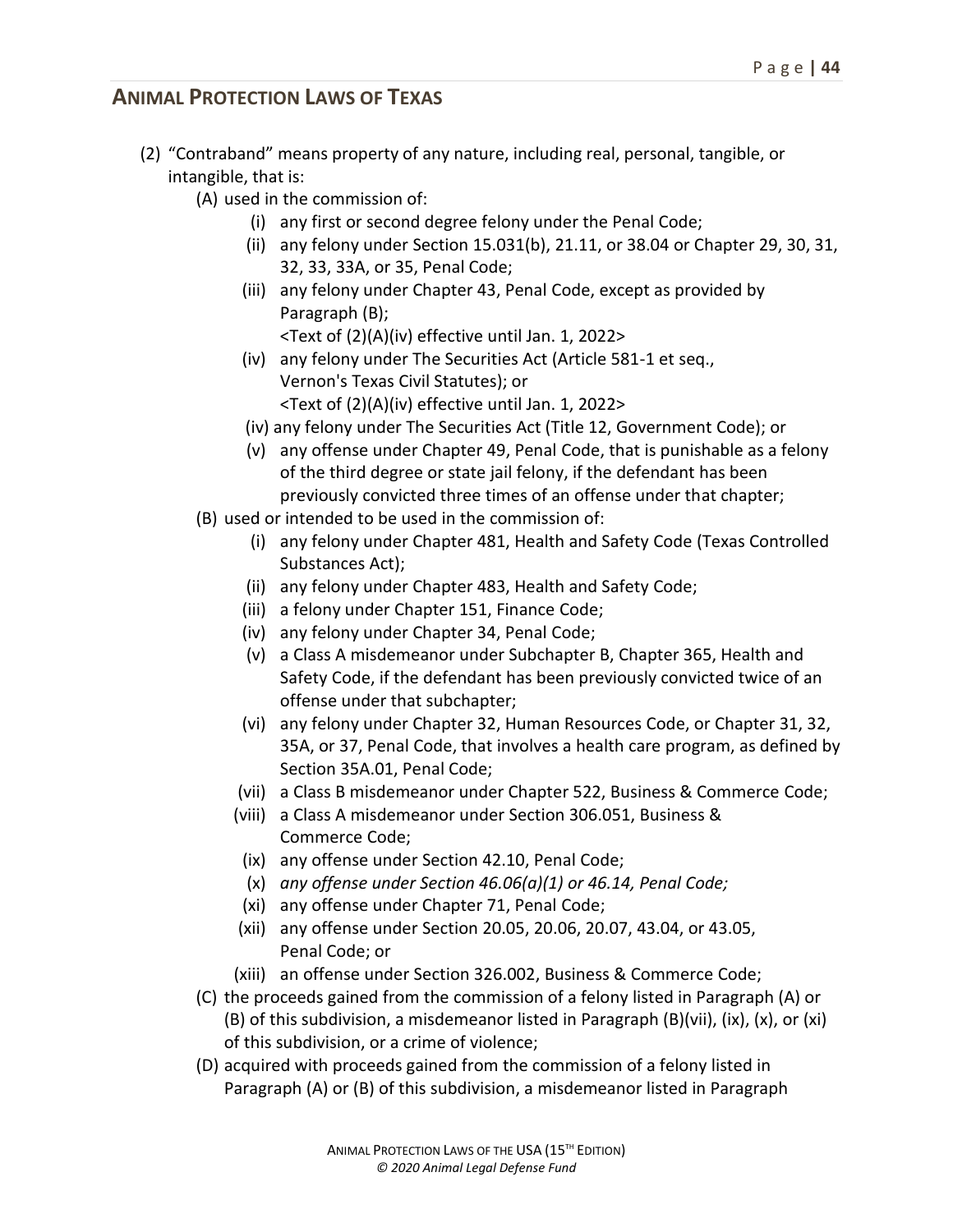(B)(vii), (ix), (x), or (xi) of this subdivision, or a crime of violence;

- (E) used to facilitate or intended to be used to facilitate the commission of a felony under Section 15.031 or 43.25, Penal Code; or
- (F) used to facilitate or intended to be used to facilitate the commission of a felony under Section 20.05, 20.06, or 20.07, or Chapter 20A, Penal Code.
- (3) "Crime of violence" means:
	- (A) any criminal offense defined in the Penal Code or in a federal criminal law that results in a personal injury to a victim; or
	- (B) an act that is not an offense under the Penal Code involving the operation of a motor vehicle, aircraft, or water vehicle that results in injury or death sustained in an accident caused by a driver in violation of Section 550.021, Transportation Code.
- (4) "Interest holder" means the bona fide holder of a perfected lien or a perfected security interest in property.
- (5) "Law enforcement agency" means an agency of the state or an agency of a political subdivision of the state authorized by law to employ peace officers.
- (6) "Owner" means a person who claims an equitable or legal ownership interest in property.
- (7) "Proceeds" includes income a person accused or convicted of a crime or the person's representative or assignee receives from:
	- (A) a movie, book, magazine article, tape recording, phonographic record, radio or television presentation, telephone service, electronic media format, including an Internet website, or live entertainment in which the crime was reenacted; or
	- (B) the sale of tangible property the value of which is increased by the notoriety gained from the conviction of an offense by the person accused or convicted of the crime.
- (8) "Seizure" means the restraint of property by a peace officer under Article 59.03(a) or (b)of this code, whether the officer restrains the property by physical force or by a display of the officer's authority, and includes the collection of property or the act of taking possession of property.
- (9) "Depository account" means the obligation of a regulated financial institution to pay the account owner under a written agreement, including a checking account, savings account, money market account, time deposit, NOW account, or certificate of deposit.
- (10) "Primary state or federal financial institution regulator" means the state or federal regulatory agency that chartered and comprehensively regulates a regulated financial institution.
- (11) "Regulated financial institution" means a depository institution chartered by a state or federal government, the deposits of which are insured by the Federal Deposit Insurance Corporation or the National Credit Union Administration.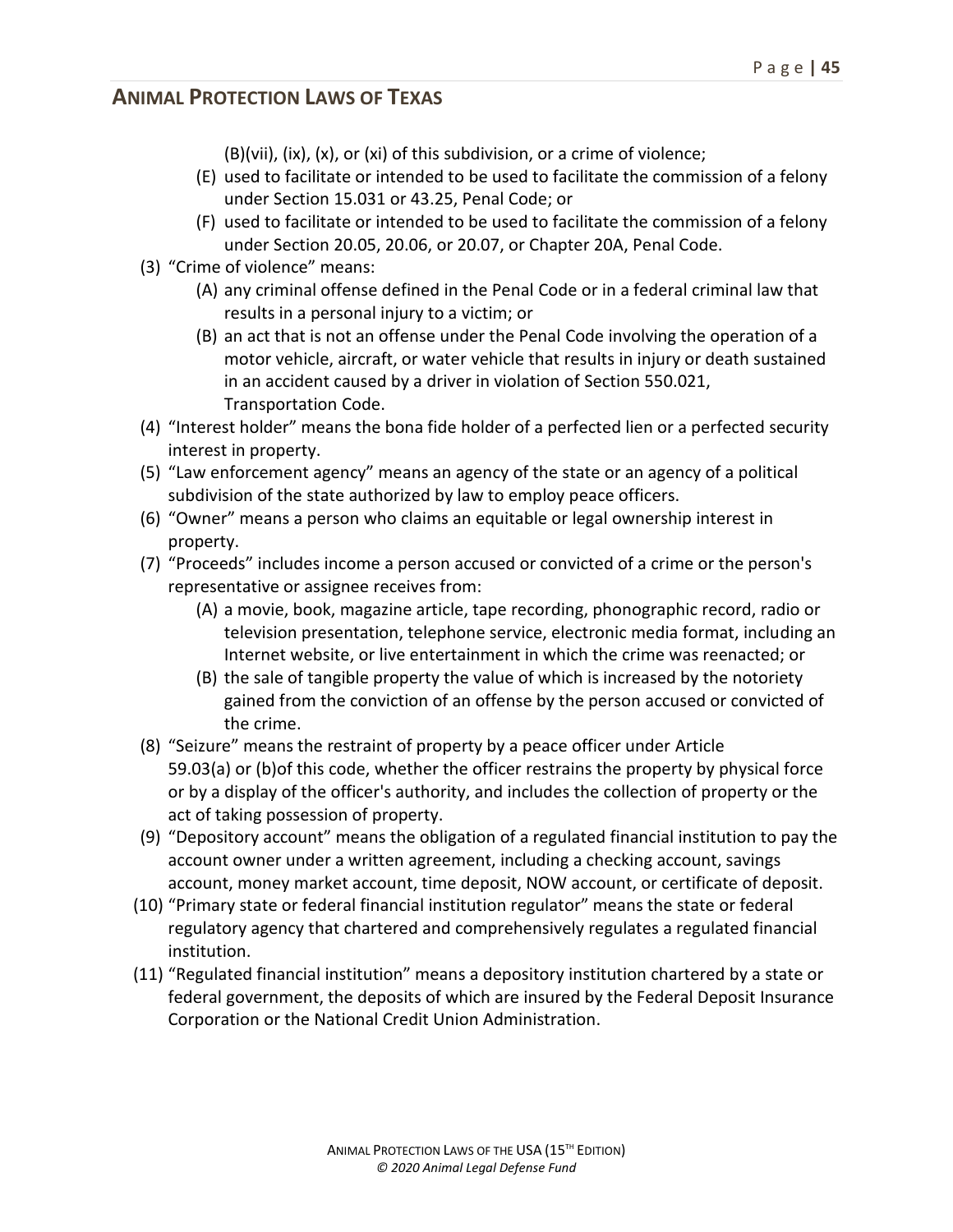# **12. COURTROOM ANIMAL ADVOCATE PROGRAM**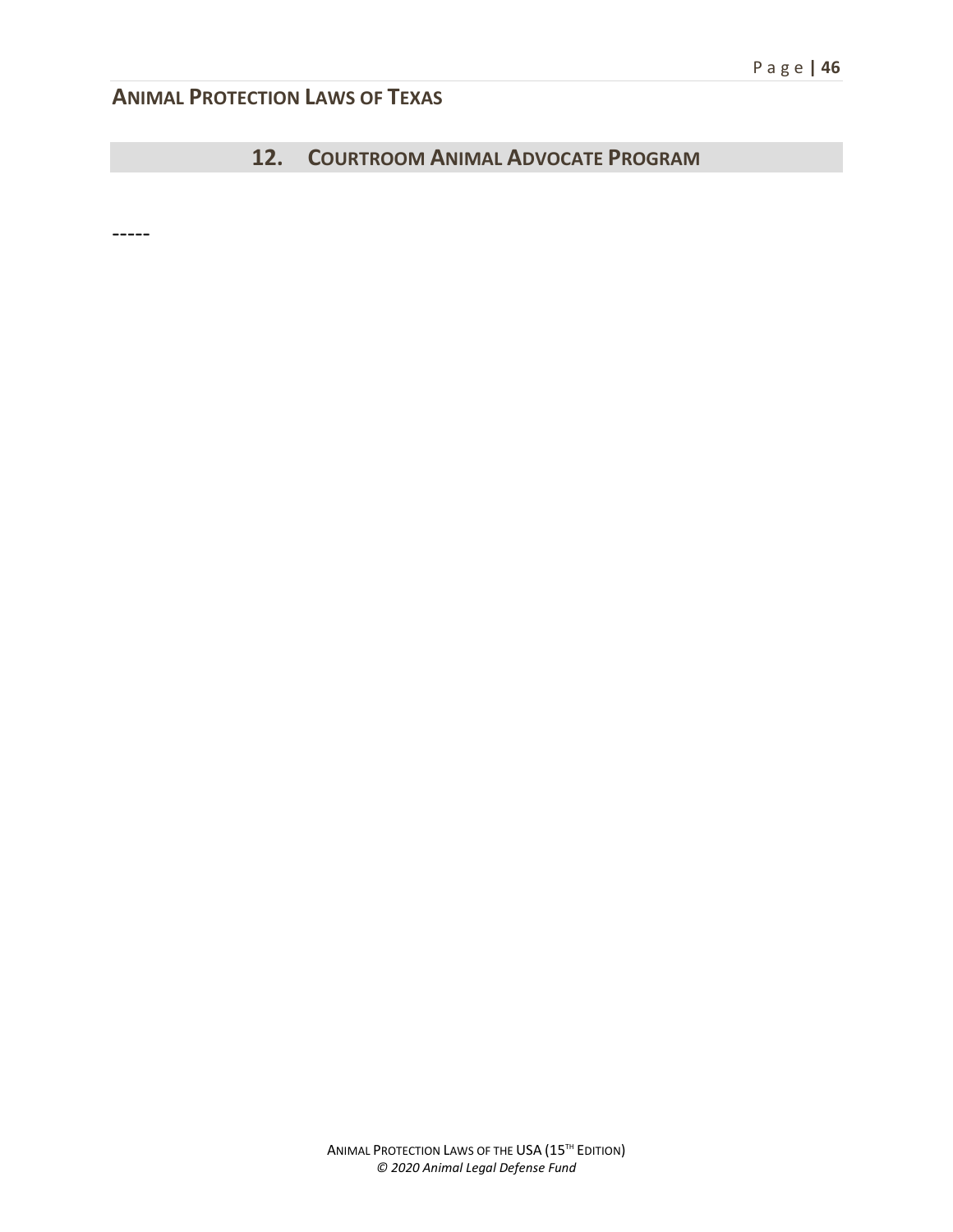### **13. PROTECTION ORDERS**

### **TEX. FAM. CODE ANN. § 85.021. Requirements of Order Applying to Any Party.**

### *In a protective order, the court may:*

- (1) *prohibit a party from:*
	- (A) removing a child who is a member of the family or household from:
		- (i) the possession of a person named in the order; or
		- (ii) the jurisdiction of the court;
	- (B) transferring, encumbering, or otherwise disposing of property, other than in the ordinary course of business, that is mutually owned or leased by the parties; or
	- (C) *removing a pet, companion animal, or assistance animal, as defined by Section 121.002, Human Resources Code, from the possession or actual or constructive care of a person named in the order;*
- (2) grant exclusive possession of a residence to a party and, if appropriate, direct one or more parties to vacate the residence if the residence:
	- (A) is jointly owned or leased by the party receiving exclusive possession and a party being denied possession;
	- (B) is owned or leased by the party retaining possession; or
	- (C) is owned or leased by the party being denied possession and that party has an obligation to support the party or a child of the party granted possession of the residence;
- (3) provide for the possession of and access to a child of a party if the person receiving possession of or access to the child is a parent of the child;
- (4) require the payment of support for a party or for a child of a party if the person required to make the payment has an obligation to support the other party or the child; or
- (5) award to a party the use and possession of specified property that is community property or jointly owned or leased property.

### **TEX. FAM. CODE ANN. § 85.022. Requirements of Order Applying to Person Who Committed Family Violence.**

- (a) In a protective order, the court may order the person found to have committed family violence to perform acts specified by the court that the court determines are necessary or appropriate to prevent or reduce the likelihood of family violence and may order that person to:
	- (1) complete a battering intervention and prevention program accredited under Article 42.141, Code of Criminal Procedure;
	- (2) beginning on September 1, 2008, if the referral option under Subdivision (1) is not available, complete a program or counsel with a provider that has begun the accreditation process described by Subsection (a-1); or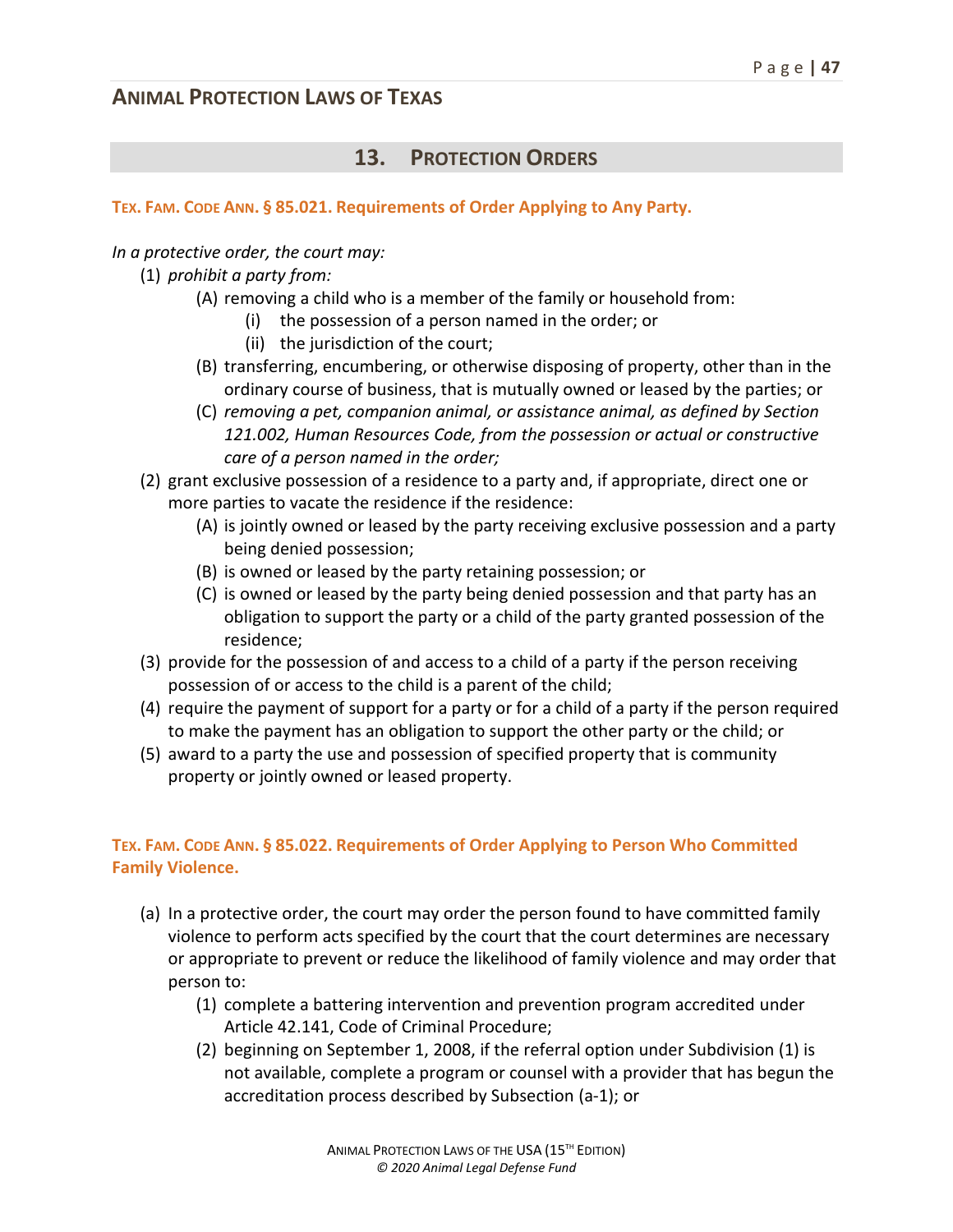- (3) if the referral option under Subdivision (1) or, beginning on September 1, 2008, the referral option under Subdivision (2) is not available, counsel with a social worker, family service agency, physician, psychologist, licensed therapist, or licensed professional counselor who has completed family violence intervention training that the community justice assistance division of the Texas Department of Criminal Justice has approved, after consultation with the licensing authorities described by Chapters 152, 501, 502, 503, and 505, Occupations Code, and experts in the field of family violence.
- (a-1) Beginning on September 1, 2009, a program or provider serving as a referral option for the courts under Subsection (a)(1) or (2) must be accredited under Section 4A, Article 42.141, Code of Criminal Procedure, as conforming to program guidelines under that article.
	- (b) *In a protective order, the court may prohibit the person found to have committed family violence from:*
		- (1) committing family violence;
		- (2) communicating:
			- (A) directly with a person protected by an order or a member of the family or household of a person protected by an order, in a threatening or harassing manner;
			- (B) a threat through any person to a person protected by an order or a member of the family or household of a person protected by an order; and
			- (C) if the court finds good cause, in any manner with a person protected by an order or a member of the family or household of a person protected by an order, except through the party's attorney or a person appointed by the court;
		- (3) going to or near the residence or place of employment or business of a person protected by an order or a member of the family or household of a person protected by an order;
		- (4) going to or near the residence, child-care facility, or school a child protected under the order normally attends or in which the child normally resides;
		- (5) engaging in conduct directed specifically toward a person who is a person protected by an order or a member of the family or household of a person protected by an order, including following the person, that is reasonably likely to harass, annoy, alarm, abuse, torment, or embarrass the person;
		- (6) possessing a firearm, unless the person is a peace officer, as defined by Section 1.07, Penal Code, actively engaged in employment as a sworn, full-time paid employee of a state agency or political subdivision; and
		- (7) *harming, threatening, or interfering with the care, custody, or control of a pet, companion animal, or assistance animal, as defined by Section 121.002, Human Resources Code, that is possessed by or is in the actual or constructive care of a person protected by an order or by a member of the family or household of a*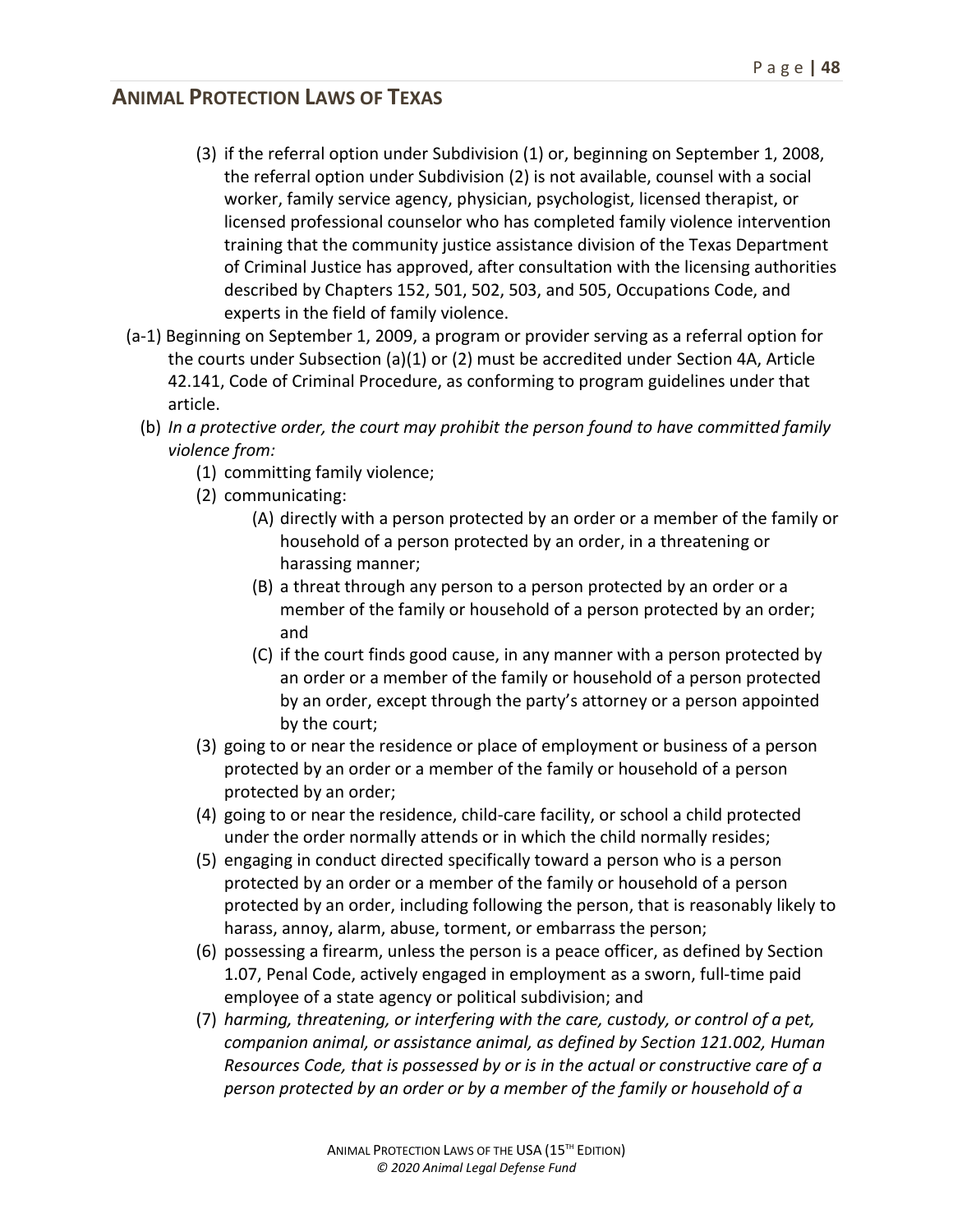*person protected by an order.*

- (c) In an order under Subsection (b)(3) or (4), the court shall specifically describe each prohibited location and the minimum distances from the location, if any, that the party must maintain. This subsection does not apply to an order in which Section 85.007 applies.
- (d) In a protective order, the court shall suspend a license to carry a handgun issued under Subchapter H, Chapter 411, Government Code, that is held by a person found to have committed family violence.
- (e) In this section, "firearm" has the meaning assigned by Section 46.01, Penal Code.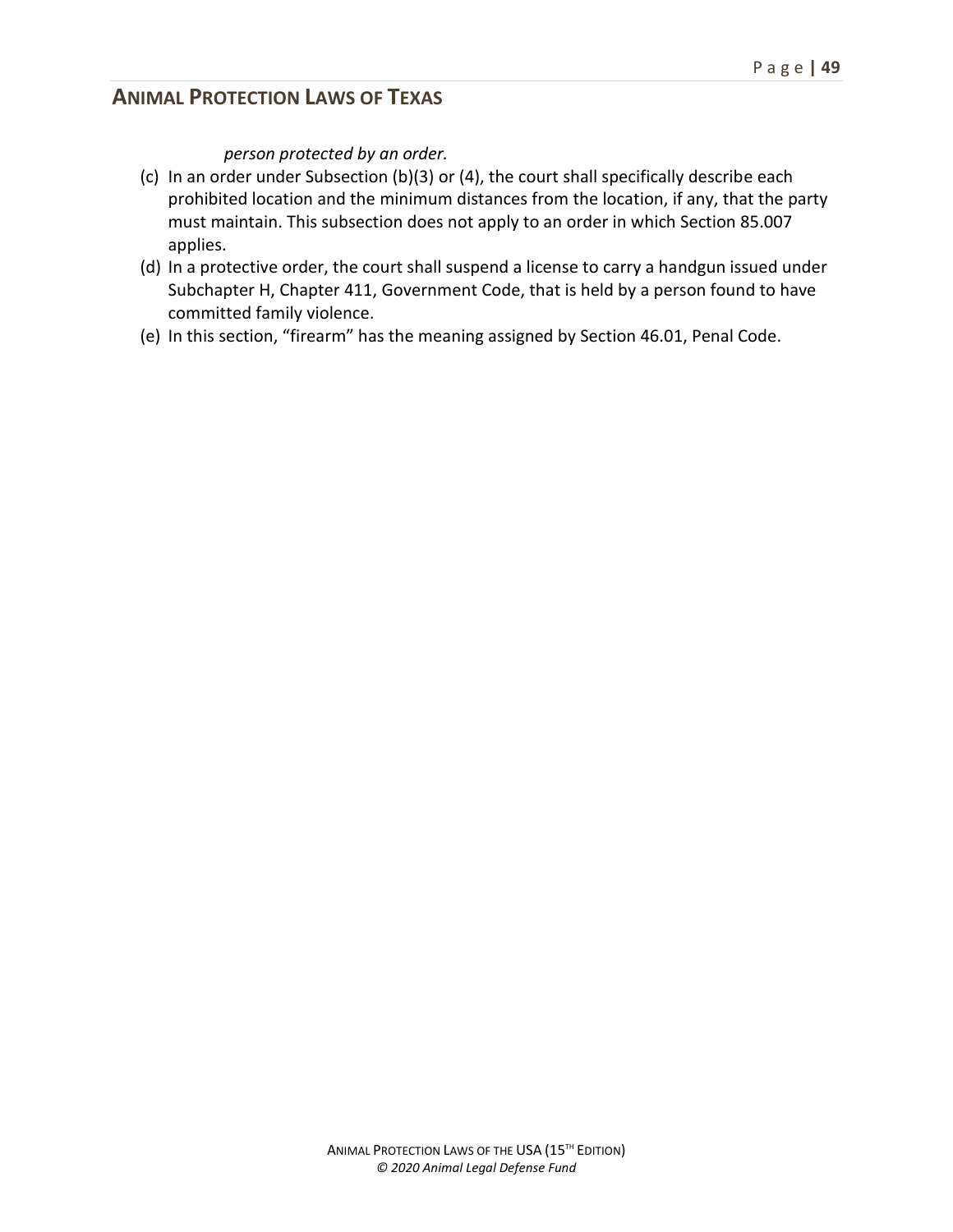### **14. RESTITUTION**

#### **TEX. HEALTH & SAFETY CODE ANN. § 821.021. Definitions.**

*In this subchapter:*

- (1) *"Cruelly treated" includes tortured, seriously overworked, unreasonably abandoned, unreasonably deprived of necessary food, care, or shelter, cruelly confined, caused to fight with another animal, or subjected to conduct prohibited by Section 21.09, Penal Code.*
- (2) *"Nonprofit animal welfare organization" means a nonprofit organization that has as its purpose:*
	- *(A) the prevention of cruelty to animals; or*
	- *(B) the sheltering of, caring for, and providing homes for lost, stray, and abandoned animals.*
- (3) *"Owner" includes a person who owns or has custody or control of an animal.*

#### **TEX. HEALTH & SAFETY CODE ANN. § 821.023. Hearing; Order of Disposition or Return of Animal.**

- (a) A finding in a court of competent jurisdiction that the owner of an animal is guilty of an offense under Section 42.09 or 42.092, Penal Code, involving the animal is prima facie evidence at a hearing authorized by Section 821.022 that the animal has been cruelly treated.
- (a–1) A finding in a court of competent jurisdiction that a person is guilty of an offense under Section 21.09, Penal Code, is prima facie evidence at a hearing authorized by Section 821.022 that any animal in the person's possession has been cruelly treated, regardless of whether the animal was subjected to conduct prohibited by Section 21.09, Penal Code.
	- (b) Repealed by Acts 2017, 85th Leg., ch. 576 (S.B. 762), § 2 and Acts 2017, 85th Leg., ch. 739 (S.B. 1232), § 8.
	- (c) Each interested party is entitled to an opportunity to present evidence at the hearing.
	- (d) If the court finds that the animal's owner has cruelly treated the animal, the owner shall be divested of ownership of the animal, and the court shall:
		- (1) order a public sale of the animal by auction;
		- (2) order the animal given to a municipal or county animal shelter or a nonprofit animal welfare organization; or
		- (3) order the animal humanely destroyed if the court decides that the best interests of the animal or that the public health and safety would be served by doing so.
	- (e) *After a court finds that an animal's owner has cruelly treated the animal, the court shall order the owner to pay all court costs, including:*
		- (1) *the administrative costs of:*
			- (A) *investigation;*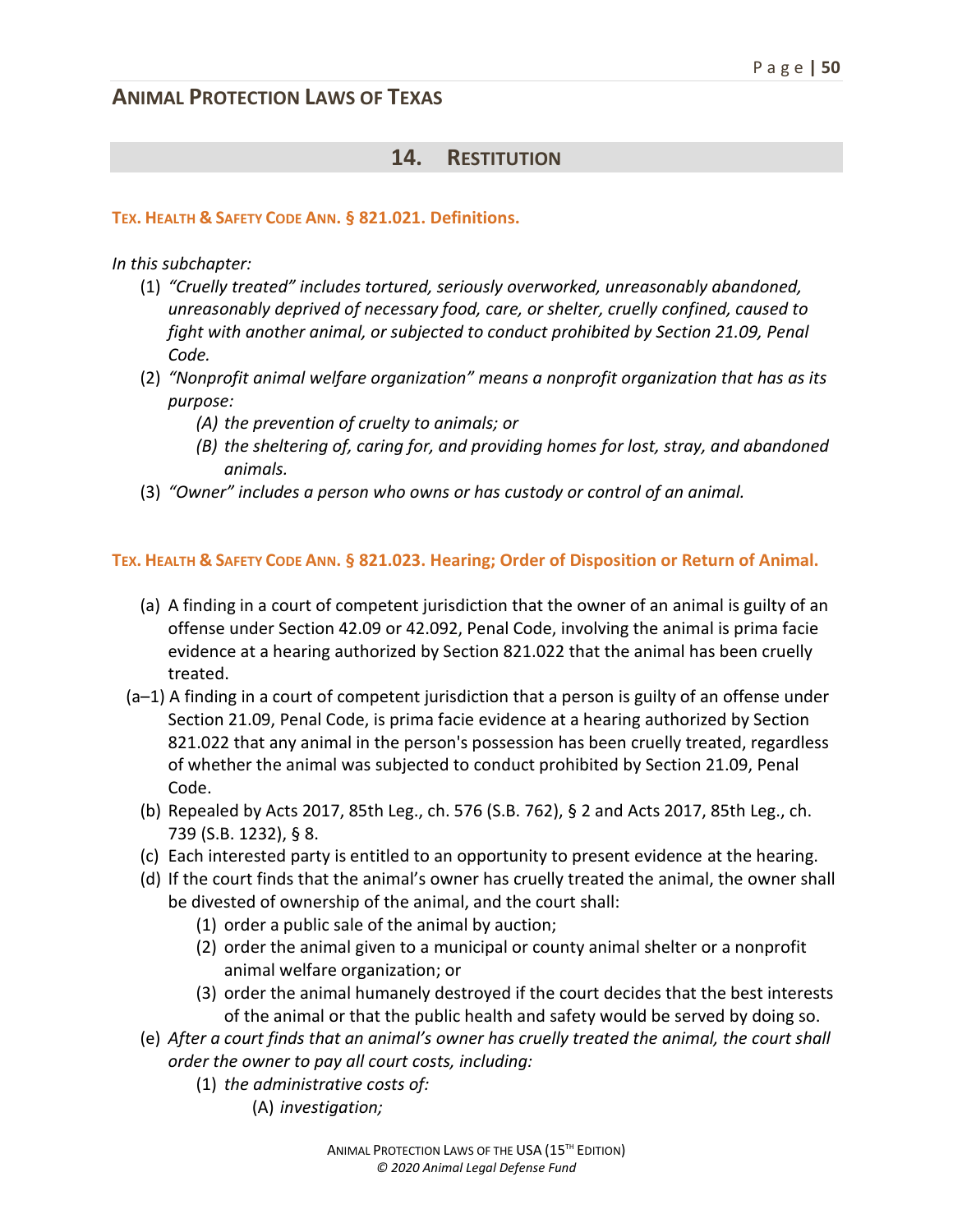- (B) *expert witnesses*; a*nd*
- (C) *conducting any public sale ordered by the court; and*
- (2) *the costs incurred by a municipal or county animal shelter or a nonprofit animal welfare organization in:*
	- (A) *housing and caring for the animal during its impoundment; and*
	- (B) *humanely destroying the animal if destruction is ordered by the court.*
- (e–1) *After a court finds that an animal's owner has cruelly treated the animal, the court shall determine the estimated costs likely to be incurred by a municipal or county animal shelter or a nonprofit animal welfare organization to house and care for the impounded animal during the appeal process.*
- (e–2) *After making the determination under Subsection (e–1), the court at the time of entering the judgment shall set the amount of bond for an appeal equal to the sum of:*
	- (1) *the amount of the court costs ordered under Subsection (e); and*
	- (2) *the amount of the estimated costs determined under Subsection (e–1).*
- (e–3) *A court may not require a person to provide a bond in an amount greater than or in addition to the amount determined by the court under Subsection (e–2) to perfect an appeal under Section 821.025.*
- (e–4) *Notwithstanding any other law, the amount of court costs that a court may order under Subsection (e) and the amount of bond that a court determines under Subsection (e–2) are excluded in determining the court's jurisdiction under Subtitle A, Title 2, Government Code.*
	- (f) The court may order that an animal disposed of under Subsection  $(d)(1)$  or  $(d)(2)$  be spayed or neutered at the cost of the receiving party.
	- (g) The court shall order the animal returned to the owner if the court does not find that the animal's owner has cruelly treated the animal.

### **TEX. HEALTH & SAFETY CODE ANN. § 821.024. Sale or Disposition of Cruelly Treated Animal.**

- (a) Notice of an auction ordered under this subchapter must be posted on a public bulletin board where other public notices are posted for the county or municipality. At the auction, a bid by the former owner of a cruelly treated animal or the owner's representative may not be accepted.
- (b) *Proceeds from the sale of the animal shall be applied first to any costs owed by the former owner under Section 821.023(e).* The officer conducting the auction shall pay any excess proceeds to the justice or municipal court ordering the auction. The court shall return the excess proceeds to the former owner of the animal.
- (c) If the officer is unable to sell the animal at auction, the officer may cause the animal to be humanely destroyed or may give the animal to a municipal or county animal shelter or a nonprofit animal welfare organization.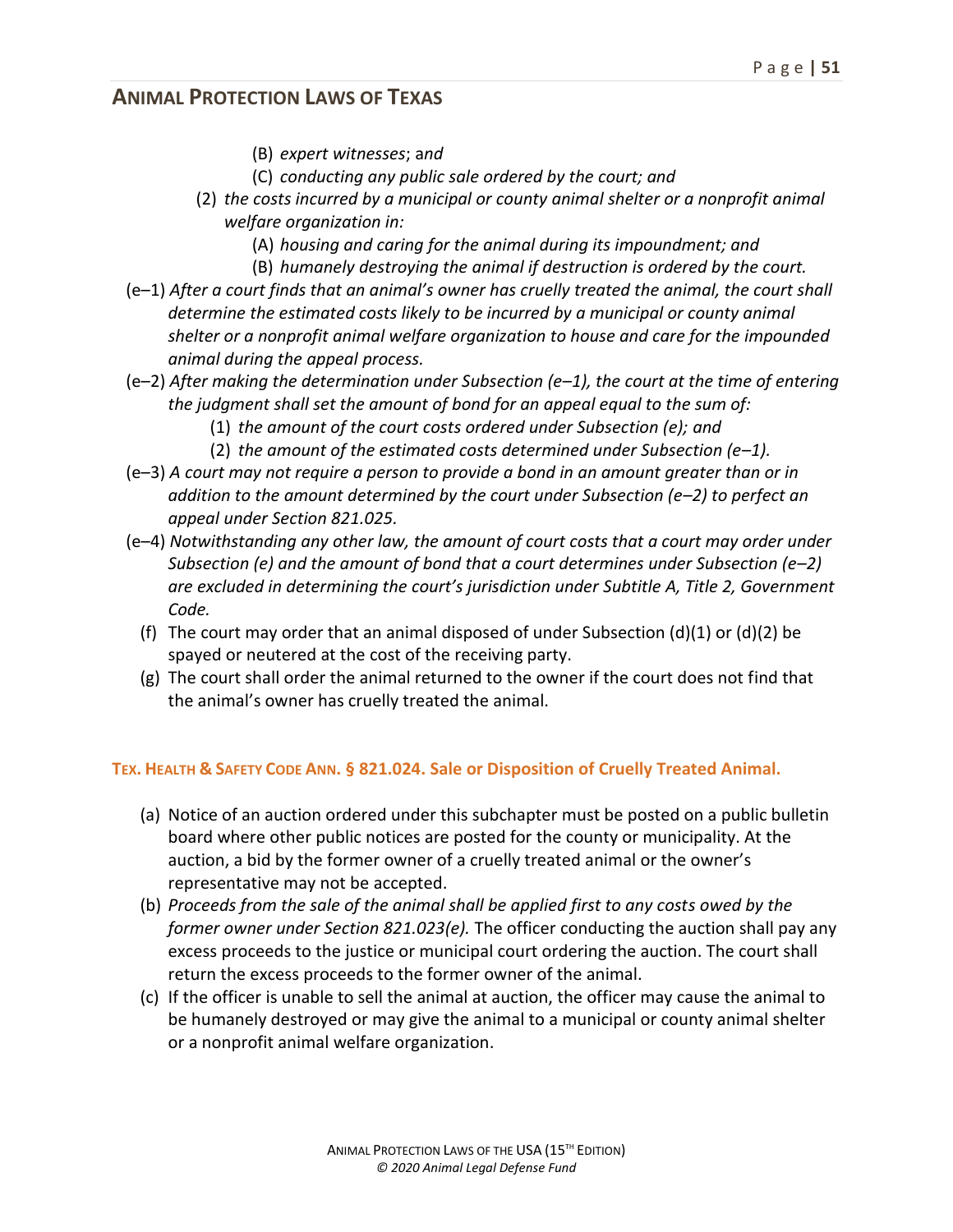#### **TEX. HEALTH & SAFETY CODE ANN. § 821.025. Appeal.**

- (a) An owner divested of ownership of an animal under Section 821.023 may appeal the order to a county court or county court at law in the county in which the justice or municipal court is located.
- (b) *As a condition of perfecting an appeal, not later than the 10th calendar day after the date the order is issued, the owner must file a notice of appeal and a cash bond or surety bond in an amount set by the court under Section 821.023(e–2).*
- (c) Not later than the fifth calendar day after the date the notice of appeal and bond is filed, the court from which the appeal is taken shall deliver a copy of the clerk's record to the clerk of the county court or county court at law to which the appeal is made.
- (d) Not later than the 10th calendar day after the date the county court or county court at law, as appropriate, receives a copy of the clerk's record, the court shall consider the matter de novo and dispose of the appeal. A party to the appeal is entitled to a jury trial on request.
- (e) The decision of the county court or county court at law under this section is final and may not be further appealed.
- (f) Notwithstanding Section 30.00014, Government Code, or any other law, a person filing an appeal from a municipal court under Subsection (a) is not required to file a motion for a new trial to perfect an appeal.
- (g) Notwithstanding any other law, a county court or a county court at law has jurisdiction to hear an appeal filed under this section.
- (h) While an appeal under this section is pending, the animal may not be:
	- (1) sold or given away as provided by Sections 821.023 and 821.024; or
	- (2) destroyed, except under circumstances which would require the humane destruction of the animal to prevent undue pain to or suffering of the animal.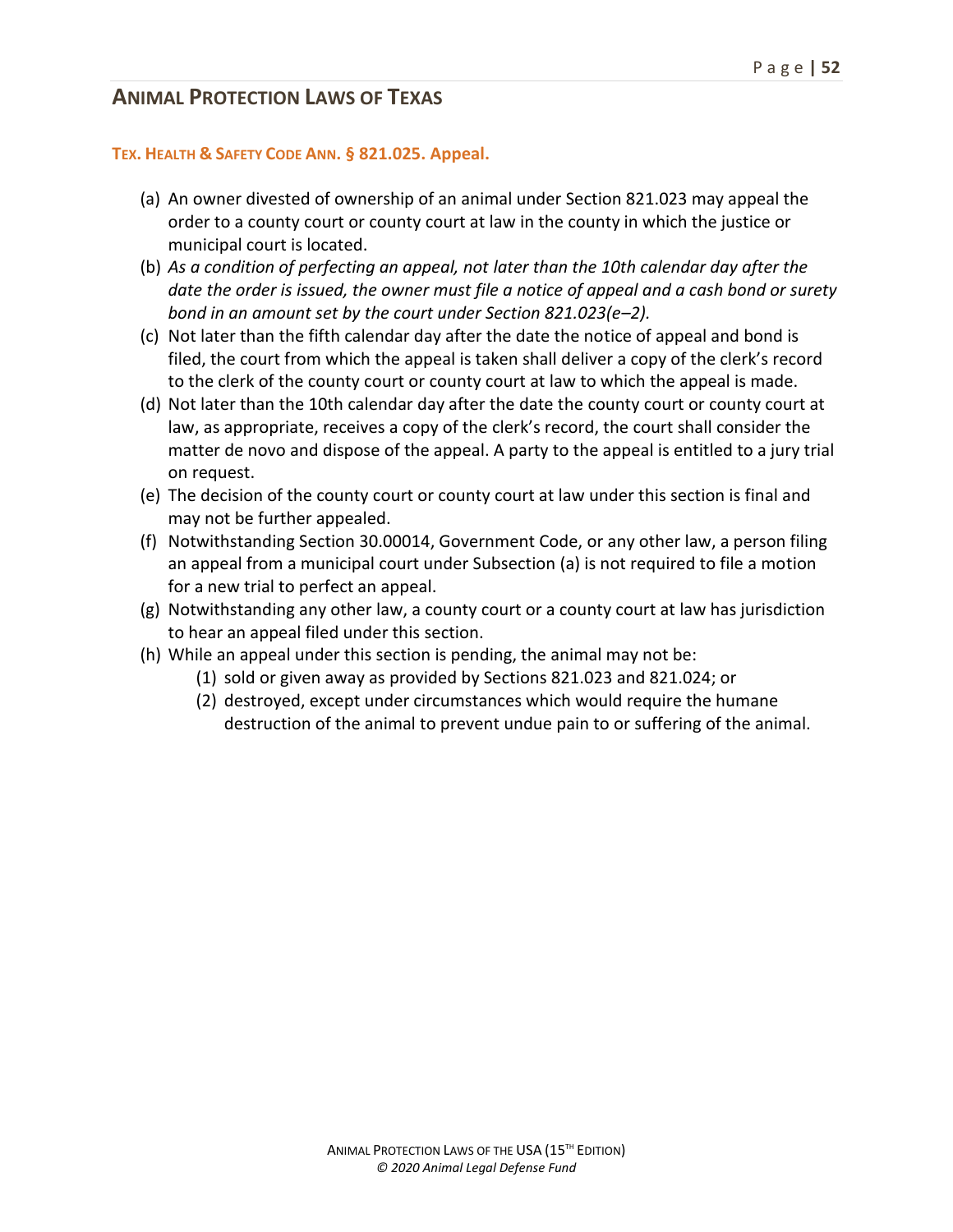### **15. FORFEITURE & POSSESSION BANS**

#### **TEX. HEALTH & SAFETY CODE ANN. § 821.021. Definitions.**

*In this subchapter:*

- (1) *"Cruelly treated" includes tortured, seriously overworked, unreasonably abandoned, unreasonably deprived of necessary food, care, or shelter, cruelly confined, caused to*  fight with another animal, or subjected to conduct prohibited by Section 21.09, Penal *Code.*
- (2) *"Nonprofit animal welfare organization" means a nonprofit organization that has as its purpose:*
	- *(A) the prevention of cruelty to animals; or*
	- *(B) the sheltering of, caring for, and providing homes for lost, stray, and abandoned animals.*
- (3) *"Owner" includes a person who owns or has custody or control of an animal.*

#### **TEX. HEALTH & SAFETY CODE ANN. § 821.023. Hearing; Order of Disposition or Return of Animal.**

- (a) A finding in a court of competent jurisdiction that the owner of an animal is guilty of an offense under Section 42.09 or 42.092, Penal Code, involving the animal is prima facie evidence at a hearing authorized by Section 821.022 that the animal has been cruelly treated.
- (a-1) A finding in a court of competent jurisdiction that a person is guilty of an offense under Section 21.09, Penal Code, is prima facie evidence at a hearing authorized by Section 821.022 that any animal in the person's possession has been cruelly treated, regardless of whether the animal was subjected to conduct prohibited by Section 21.09, Penal Code.
	- (b) Repealed by Acts 2017, 85th Leg., ch. 576 (S.B. 762), § 2 and Acts 2017, 85th Leg., ch. 739 (S.B. 1232), § 8.
	- (c) Each interested party is entitled to an opportunity to present evidence at the hearing.
	- (d) *If the court finds that the animal's owner has cruelly treated the animal, the owner shall be divested of ownership of the animal, and the court shall:*
		- (1) *order a public sale of the animal by auction;*
		- (2) *order the animal given to a municipal or county animal shelter or a nonprofit animal welfare organization; or*
		- (3) *order the animal humanely destroyed if the court decides that the best interests of the animal or that the public health and safety would be served by doing so.*
	- (e) After a court finds that an animal's owner has cruelly treated the animal, the court shall order the owner to pay all court costs, including:
		- (1) the administrative costs of:
			- (A) investigation;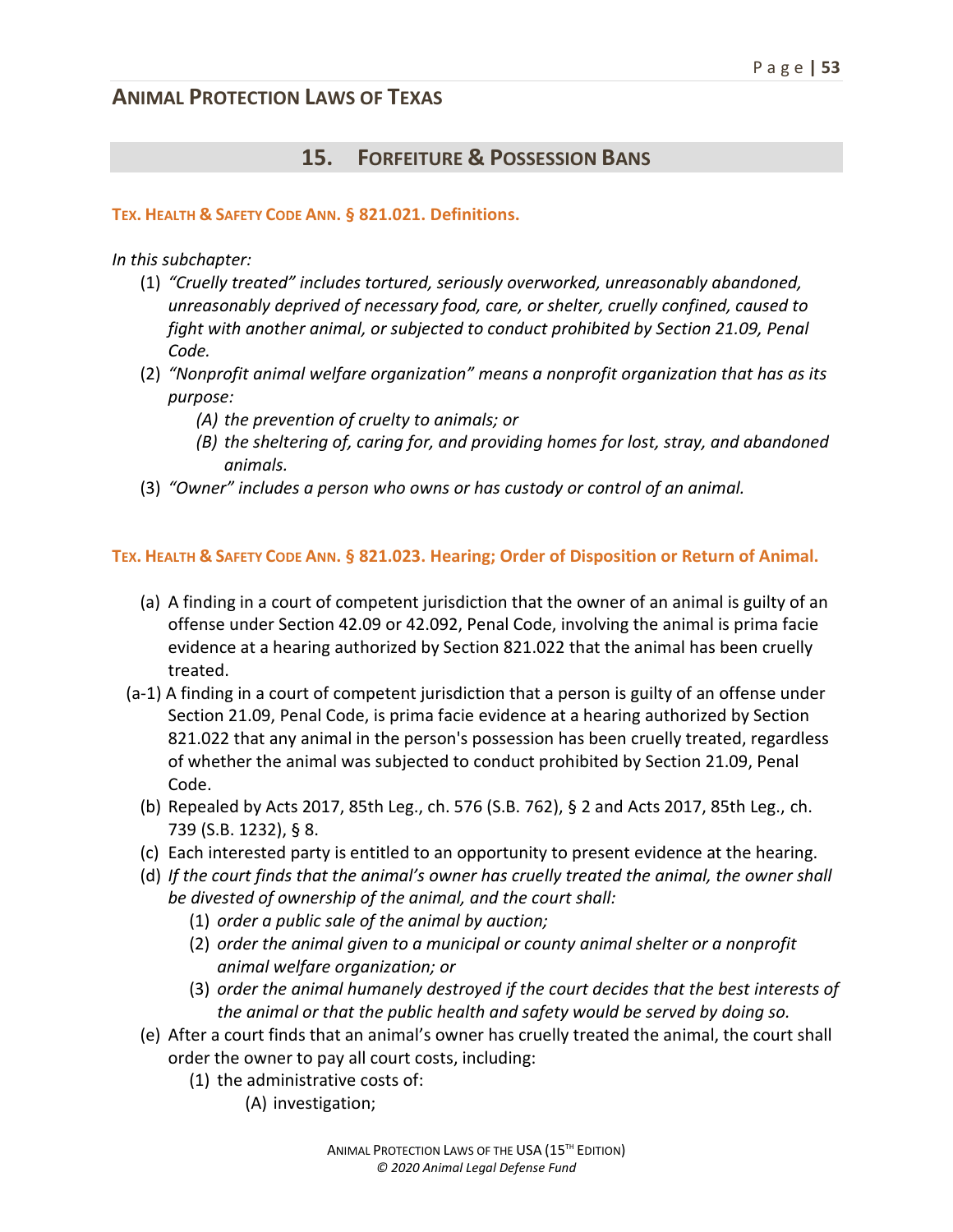- (B) expert witnesses; and
- (C) conducting any public sale ordered by the court; and
- (2) the costs incurred by a municipal or county animal shelter or a nonprofit animal welfare organization in:
	- (A) housing and caring for the animal during its impoundment; and
	- (B) humanely destroying the animal if destruction is ordered by the court.
- (e–1) After a court finds that an animal's owner has cruelly treated the animal, the court shall determine the estimated costs likely to be incurred by a municipal or county animal shelter or a nonprofit animal welfare organization to house and care for the impounded animal during the appeal process.
- (e–2) After making the determination under Subsection (e–1), the court at the time of entering the judgment shall set the amount of bond for an appeal equal to the sum of:
	- (1) the amount of the court costs ordered under Subsection (e); and
	- (2) the amount of the estimated costs determined under Subsection (e-1).
- (e–3) A court may not require a person to provide a bond in an amount greater than or in addition to the amount determined by the court under Subsection (e–2) to perfect an appeal under Section 821.025.
- (e–4) Notwithstanding any other law, the amount of court costs that a court may order under Subsection (e) and the amount of bond that a court determines under Subsection (e–2) are excluded in determining the court's jurisdiction under Subtitle A, Title 2, Government Code.
	- (f) The court may order that an animal disposed of under Subsection  $(d)(1)$  or  $(d)(2)$  be spayed or neutered at the cost of the receiving party.
	- (g) The court shall order the animal returned to the owner if the court does not find that the animal's owner has cruelly treated the animal.

### **TEX. HEALTH & SAFETY CODE ANN. § 821.024. Sale or Disposition of Cruelly Treated Animal.**

- (a) *Notice of an auction ordered under this subchapter must be posted on a public bulletin board where other public notices are posted for the county or municipality. At the auction, a bid by the former owner of a cruelly treated animal or the owner's representative may not be accepted.*
- (b) Proceeds from the sale of the animal shall be applied first to any costs owed by the former owner under Section 821.023(e). The officer conducting the auction shall pay any excess proceeds to the justice or municipal court ordering the auction. The court shall return the excess proceeds to the former owner of the animal.
- (c) *If the officer is unable to sell the animal at auction, the officer may cause the animal to be humanely destroyed or may give the animal to a municipal or county animal shelter or a nonprofit animal welfare organization.*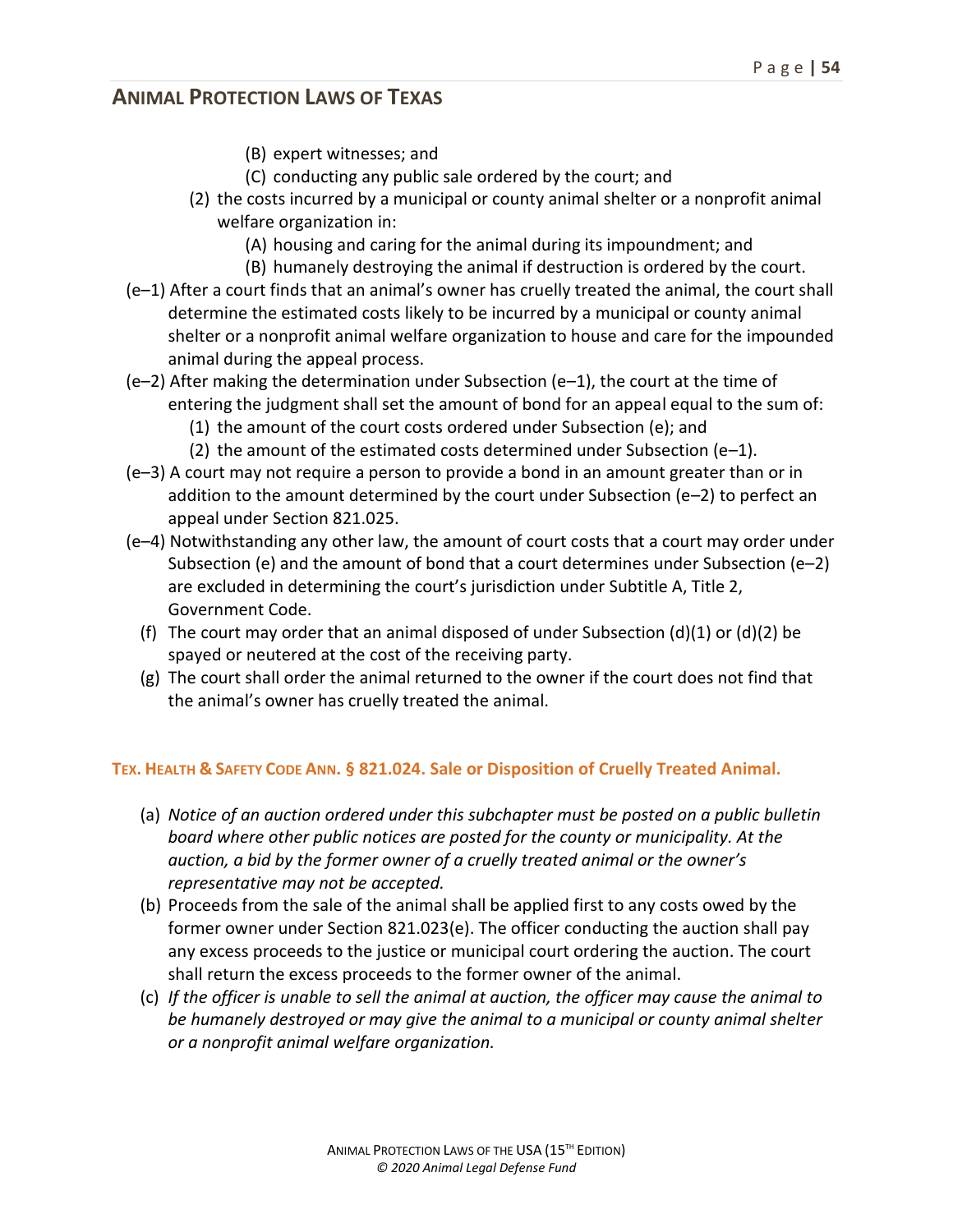#### **TEX. HEALTH & SAFETY CODE ANN. § 821.025. Appeal.**

- (a) An owner divested of ownership of an animal under Section 821.023 may appeal the order to a county court or county court at law in the county in which the justice or municipal court is located.
- (b) As a condition of perfecting an appeal, not later than the 10th calendar day after the date the order is issued, the owner must file a notice of appeal and a cash bond or surety bond in an amount set by the court under Section 821.023(e–2).
- (c) Not later than the fifth calendar day after the date the notice of appeal and bond is filed, the court from which the appeal is taken shall deliver a copy of the clerk's record to the clerk of the county court or county court at law to which the appeal is made.
- (d) Not later than the 10th calendar day after the date the county court or county court at law, as appropriate, receives a copy of the clerk's record, the court shall consider the matter de novo and dispose of the appeal. A party to the appeal is entitled to a jury trial on request.
- (e) The decision of the county court or county court at law under this section is final and may not be further appealed.
- (f) Notwithstanding Section 30.00014, Government Code, or any other law, a person filing an appeal from a municipal court under Subsection (a) is not required to file a motion for a new trial to perfect an appeal.
- (g) Notwithstanding any other law, a county court or a county court at law has jurisdiction to hear an appeal filed under this section.
- (h) *While an appeal under this section is pending, the animal may not be:*
	- (1) *sold or given away as provided by Sections 821.023 and 821.024; or*
	- (2) *destroyed, except under circumstances which would require the humane destruction of the animal to prevent undue pain to or suffering of the animal.*

### **TEX. CODE OF CRIM. PROC. ANN. § 42A.511. Community Supervision for Certain Offenses Involving Animals.**

- (a) If a judge grants community supervision to a defendant convicted of an offense under Section 42.09, 42.091, 42.092, or 42.10, Penal Code, the judge may require the defendant to:
	- (1) complete an online responsible pet owner course approved and certified by the Texas Department of Licensing and Regulation; or
	- (2) attend a responsible pet owner course sponsored by a municipal animal shelter, as defined by Section 823.001, Health and Safety Code, that:
		- (A) receives federal, state, county, or municipal funds; and
		- (B) serves the county in which the court is located.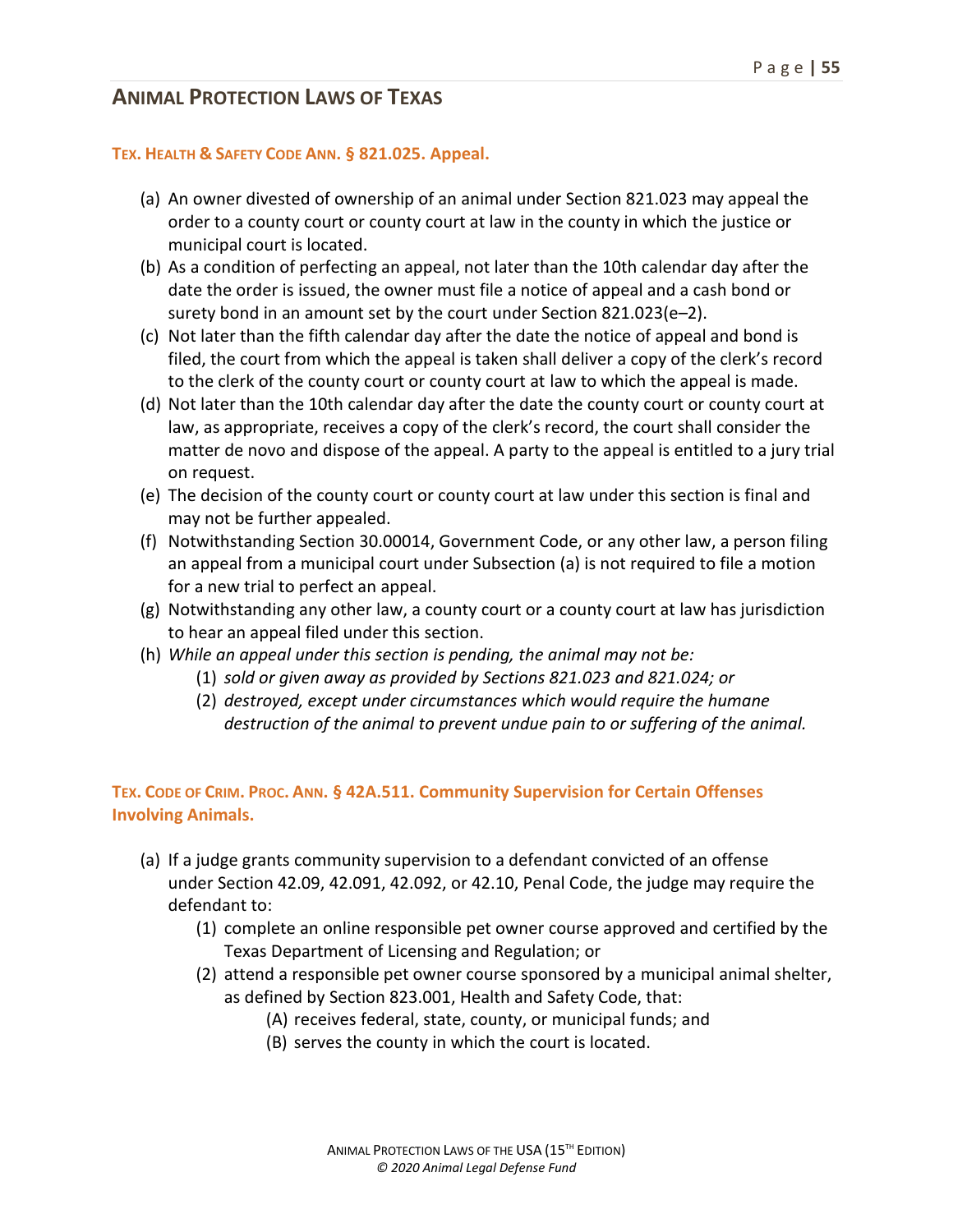- (b) For purposes of the online responsible pet owner course described by Subsection (a)(1), the Texas Department of Licensing and Regulation or the Texas Commission of Licensing and Regulation, as appropriate:
	- (1) is responsible for the approval, certification, and administration of the course and course providers;
	- (2) may charge fees for:
		- (A) initial and renewal course certifications;
		- (B) initial and renewal course provider certifications;
		- (C) course participant completion certificates; and
		- (D) other fees necessary for the administration of the course and course providers;
	- (3) shall adopt rules regarding the administration of the course and course providers, including rules regarding:
		- (A) the criteria for course approval and certification;
		- (B) the criteria for course provider approval and certification;
		- (C) curriculum development;
		- (D) course length and content;
		- (E) criteria for a participant to complete the course; and
		- (F) a course completion certificate that is acceptable to a court;
	- (4) is authorized to monitor and audit the provision of the course by the course providers; and
	- (5) may take enforcement actions as appropriate to enforce this subsection.
- (c) *If a judge grants community supervision to a defendant convicted of an offense under Section 21.09, Penal Code, the judge may:*
	- (1) *require the defendant to relinquish custody of any animals in the defendant's possession;*
	- (2) *prohibit the defendant from possessing or exercising control over any animals or residing in a household where animals are present; or*
	- (3) *require the defendant to participate in a psychological counseling or other appropriate treatment program for a period to be determined by the court.*

### **TEX. CODE OF CRIM. PROC. CODE ANN. § 59.01. Definitions.**

In this chapter:

(1) "Attorney representing the state" means the prosecutor with felony jurisdiction in the county in which a forfeiture proceeding is held under this chapter or, in a proceeding for forfeiture of contraband as defined under Subdivision  $(2)(B)(v)$  of this article, the city attorney of a municipality if the property is seized in that municipality by a peace officer employed by that municipality and the governing body of the municipality has approved procedures for the city attorney acting in a forfeiture proceeding. In a proceeding for forfeiture of contraband as defined under Subdivision (2)(B)(vi) of this article, the term includes the attorney general.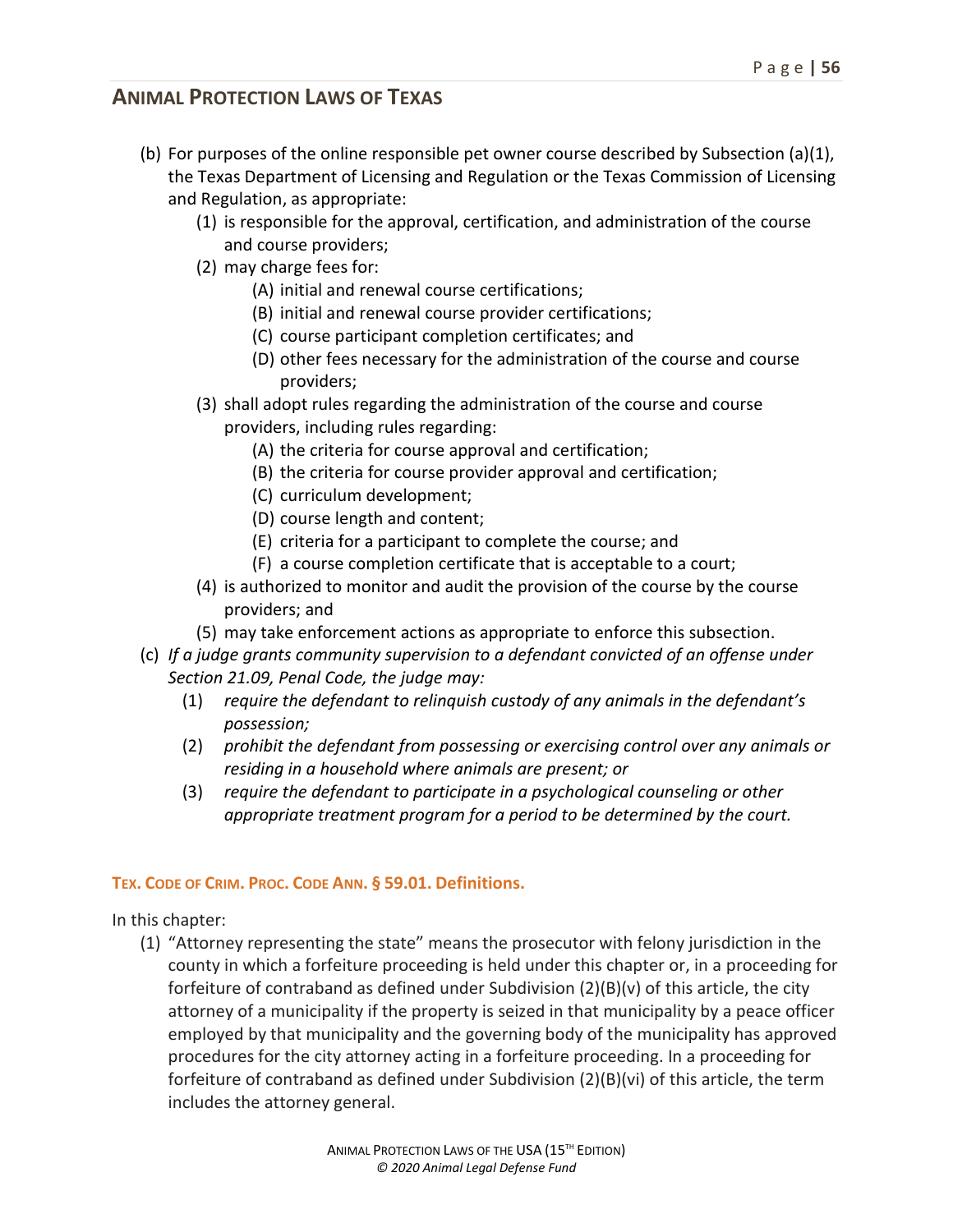- (2) "Contraband" means property of any nature, including real, personal, tangible, or intangible, that is:
	- (A) used in the commission of:
		- (i) any first or second degree felony under the Penal Code;
		- (ii) any felony under Section 15.031(b), 21.11, or 38.04 or Chapter 29, 30, 31, 32, 33, 33A or 35, Penal Code;
		- (iii) any felony under Chapter 43, Penal Code, except as provided by Paragraph (B);

<Text of (2)(A)(iv) effective until Jan. 1, 2022>

(iv) any felony under The Securities Act (Article 581-1 et seq., Vernon's Texas Civil Statutes); or

<Text of (2)(A)(iv) effective until Jan. 1, 2022>

- (iv) any felony under The Securities Act (Title 12, Government Code); or
- (v) any offense under Chapter 49, Penal Code, that is punishable as a felony of the third degree or state jail felony, if the defendant has been previously convicted three times of an offense under that chapter;
- (B) used or intended to be used in the commission of:
	- (i) any felony under Chapter 481, Health and Safety Code (Texas Controlled Substances Act);
	- (ii) any felony under Chapter 483, Health and Safety Code;
	- (iii) a felony under Chapter 151, Finance Code;
	- (iv) any felony under Chapter 20A or 34, Penal Code;
	- (v) a Class A misdemeanor under Subchapter B, Chapter 365, Health and Safety Code, if the defendant has been previously convicted twice of an offense under that subchapter;
	- (vi) any felony under Chapter 32, Human Resources Code, or Chapter 31, 32, 35A, or 37, Penal Code, that involves a health care program, as defined by Section 35A.01, Penal Code;
	- (vii) a Class B misdemeanor under Chapter 522, Business & Commerce Code;
	- (viii) a Class A misdemeanor under Section 306.051, Business & Commerce Code;
	- (ix) *any offense under Section 42.10, Penal Code;*
	- (x) any offense under Section 46.06(a)(1) or 46.14, Penal Code;
	- (xi) any offense under Chapter 71, Penal Code;
	- (xii) any offense under Section 20.05, 20.06, 20.07, 43.04, or 43.05, Penal Code; or
	- (xiii) an offense under Section 326.002, Business & Commerce Code;
- (C) the proceeds gained from the commission of a felony listed in Paragraph (A) or (B) of this subdivision, a misdemeanor listed in Paragraph  $(B)(vii)$ ,  $(ix)$ ,  $(x)$ ,  $(xi)$  or  $(xii)$  of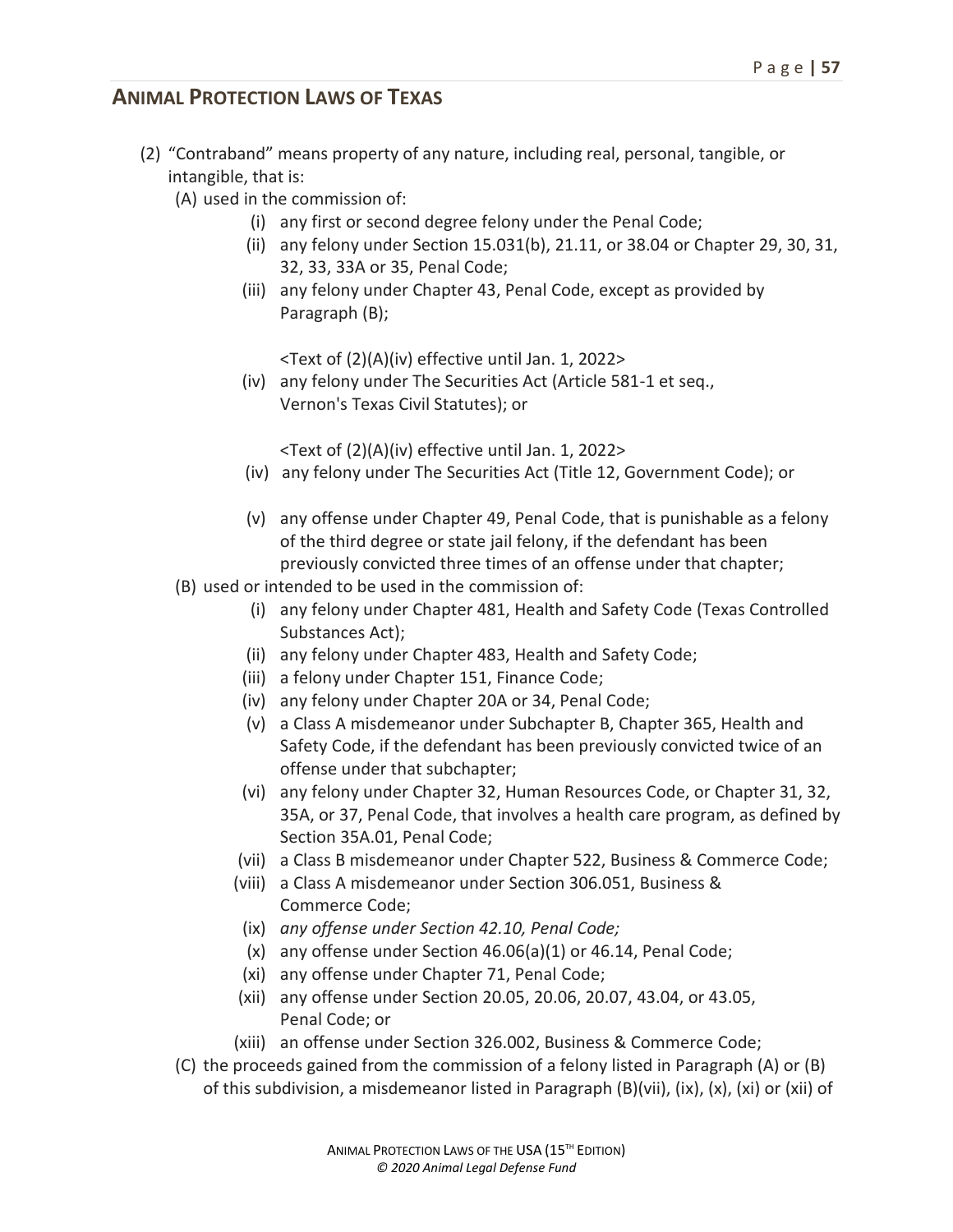this subdivision, or a crime of violence;

- (D) acquired with proceeds gained from the commission of a felony listed in Paragraph (A) or (B) of this subdivision, a misdemeanor listed in Paragraph (B)(vii), (ix), (x), (xi) or (xii) of this subdivision, or a crime of violence;
- (E) used to facilitate or intended to be used to facilitate the commission of a felony under Section 15.031 or Chapter 43, Penal Code; or
- (F) used to facilitate or intended to be used to facilitate the commission of an offense under Section 20.05, 20.06, or 20.07 or Chapter 20A, Penal Code.
- (3) "Crime of violence" means:
	- (A) any criminal offense defined in the Penal Code or in a federal criminal law that results in a personal injury to a victim; or
	- (B) an act that is not an offense under the Penal Code involving the operation of a motor vehicle, aircraft, or water vehicle that results in injury or death sustained in an accident caused by a driver in violation of Section 550.021, Transportation Code.
- (4) "Interest holder" means the bona fide holder of a perfected lien or a perfected security interest in property.
- (5) "Law enforcement agency" means an agency of the state or an agency of a political subdivision of the state authorized by law to employ peace officers.
- (6) "Owner" means a person who claims an equitable or legal ownership interest in property.
- (7) "Proceeds" includes income a person accused or convicted of a crime or the person's representative or assignee receives from:
	- (A) a movie, book, magazine article, tape recording, phonographic record, radio or television presentation, telephone service, electronic media format, including an Internet website, or live entertainment in which the crime was reenacted; or
	- (B) the sale of tangible property the value of which is increased by the notoriety gained from the conviction of an offense by the person accused or convicted of the crime.
- (8) "Seizure" means the restraint of property by a peace officer under Article 59.03(a) or (b)of this code, whether the officer restrains the property by physical force or by a display of the officer's authority, and includes the collection of property or the act of taking possession of property.
- (9) "Depository account" means the obligation of a regulated financial institution to pay the account owner under a written agreement, including a checking account, savings account, money market account, time deposit, NOW account, or certificate of deposit.
- (10) "Primary state or federal financial institution regulator" means the state or federal regulatory agency that chartered and comprehensively regulates a regulated financial institution.
- (11) "Regulated financial institution" means a depository institution chartered by a state or federal government, the deposits of which are insured by the Federal Deposit Insurance Corporation or the National Credit Union Administration.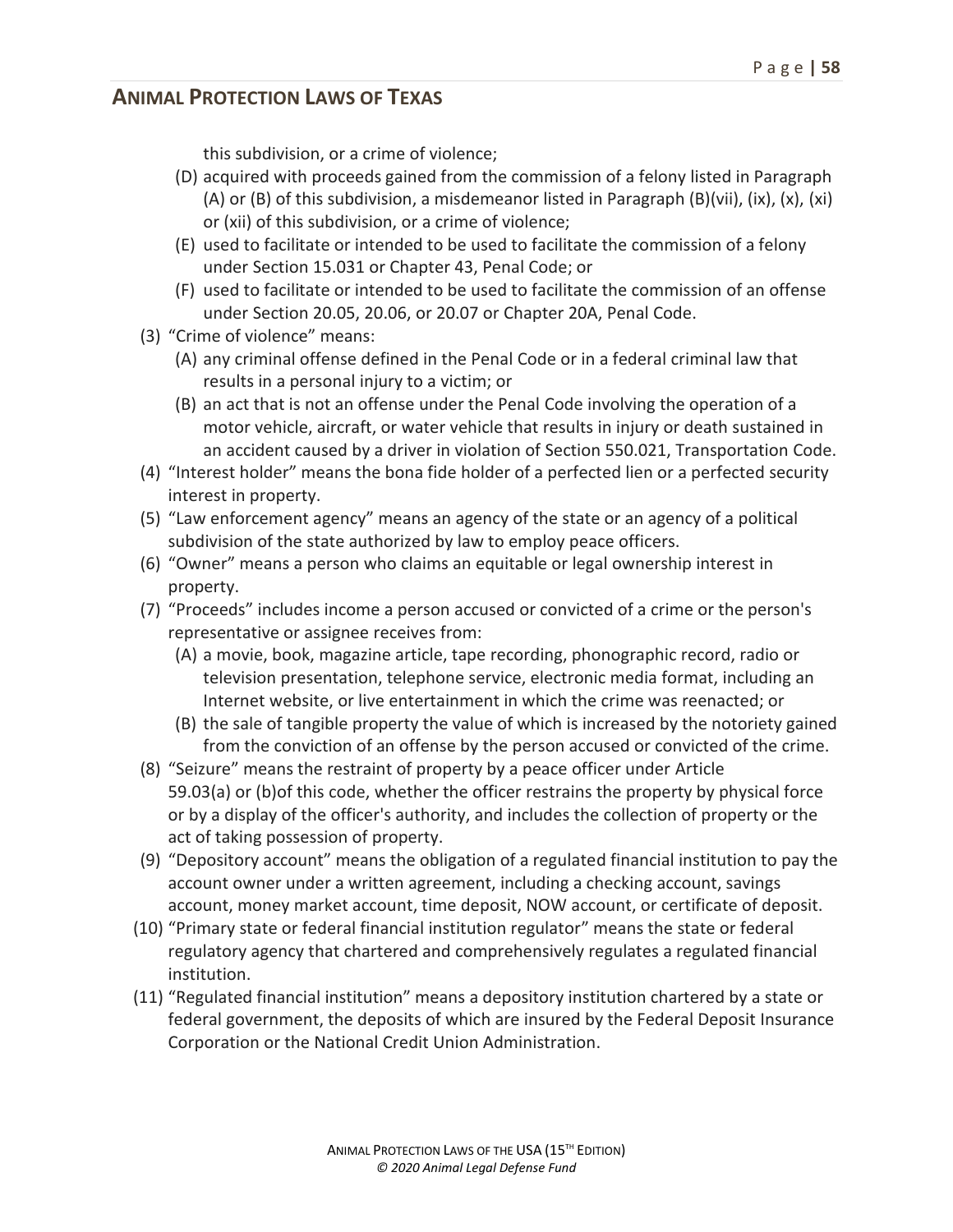### **16. COURT-ORDERED TREATMENT**

### **TEX. CODE OF CRIM. PROC. ANN. § 42A.511. Community Supervision for Certain Offenses Involving Animals.**

- (a) *If a judge grants community supervision to a defendant convicted of an offense under Section 42.09, 42.091, 42.092, or 42.10, Penal Code, the judge may require the defendant to:*
	- *(1) complete an online responsible pet owner course approved and certified by the Texas Department of Licensing and Regulation; or*
	- *(2) attend a responsible pet owner course sponsored by a municipal animal shelter, as defined by Section 823.001, Health and Safety Code, that:*
		- *(A) receives federal, state, county, or municipal funds; and*
		- *(B) serves the county in which the court is located.*
- (b) *For purposes of the online responsible pet owner course described by Subsection (a)(1), the Texas Department of Licensing and Regulation or the Texas Commission of Licensing and Regulation, as appropriate:*
	- *(1) is responsible for the approval, certification, and administration of the course and course providers;*
	- *(2) may charge fees for:*
		- *(A) initial and renewal course certifications;*
		- *(B) initial and renewal course provider certifications;*
		- *(C) course participant completion certificates; and*
		- *(D) other fees necessary for the administration of the course and course providers;*
	- *(3) shall adopt rules regarding the administration of the course and course providers, including rules regarding:*
		- *(A) the criteria for course approval and certification;*
		- *(B) the criteria for course provider approval and certification;*
		- *(C) curriculum development;*
		- *(D) course length and content;*
		- *(E) criteria for a participant to complete the course; and*
		- *(F) a course completion certificate that is acceptable to a court;*
	- *(4) is authorized to monitor and audit the provision of the course by the course providers; and*
	- *(5) may take enforcement actions as appropriate to enforce this subsection.*
- (c) *If a judge grants community supervision to a defendant convicted of an offense under Section 21.09, Penal Code, the judge may:*
	- (1) require the defendant to relinquish custody of any animals in the defendant's possession;
	- (2) prohibit the defendant from possessing or exercising control over any animals or residing in a household where animals are present; or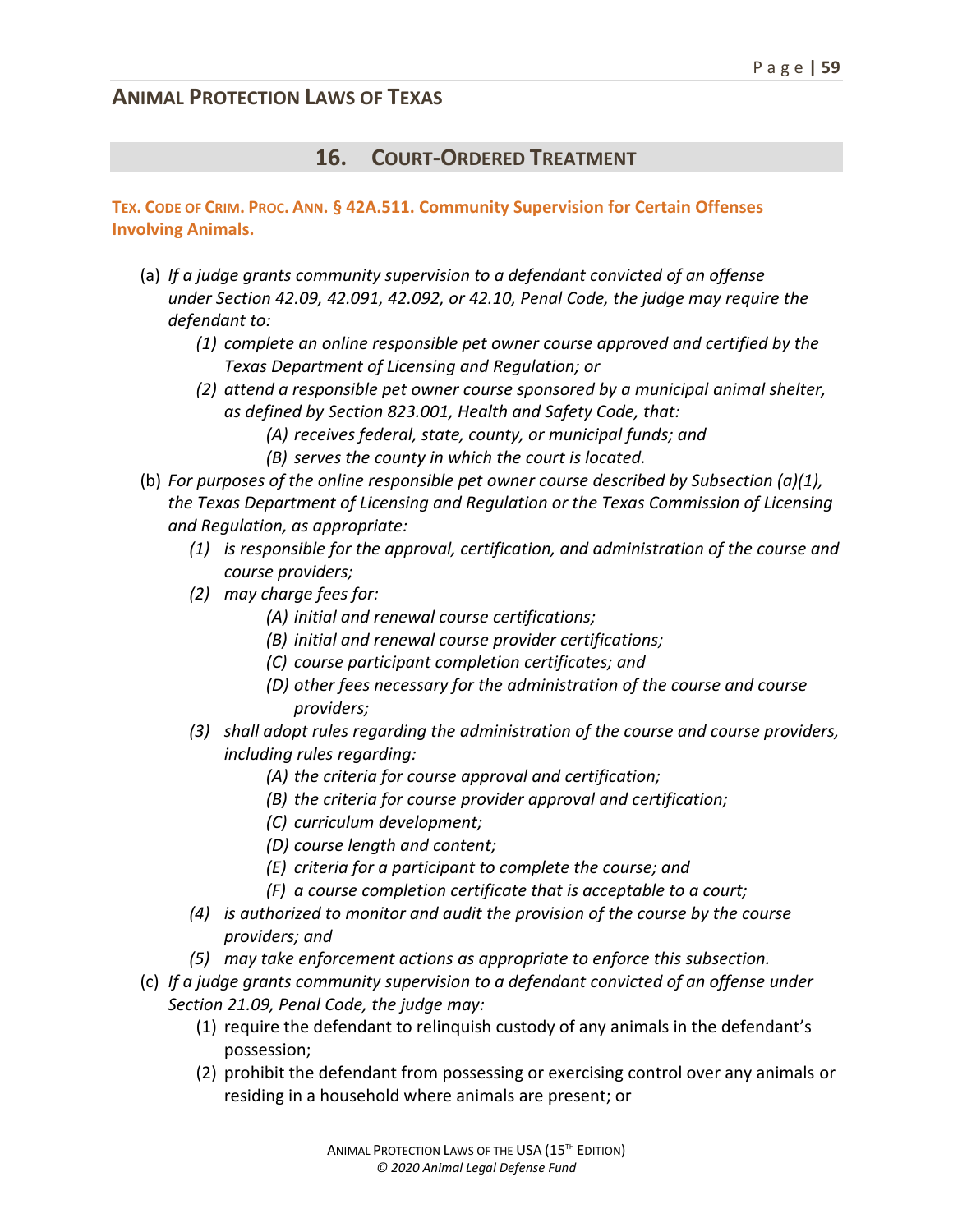*(3) require the defendant to participate in a psychological counseling or other appropriate treatment program for a period to be determined by the court.*

**TEX. FAM. CODE ANN. § 54.0407. Cruelty to Animals: Counseling Required.** 

*If a child is found to have engaged in delinquent conduct constituting an offense under Section 42.09 or 42.092, Penal Code, the juvenile court shall order the child to participate in psychological counseling for a period to be determined by the court.*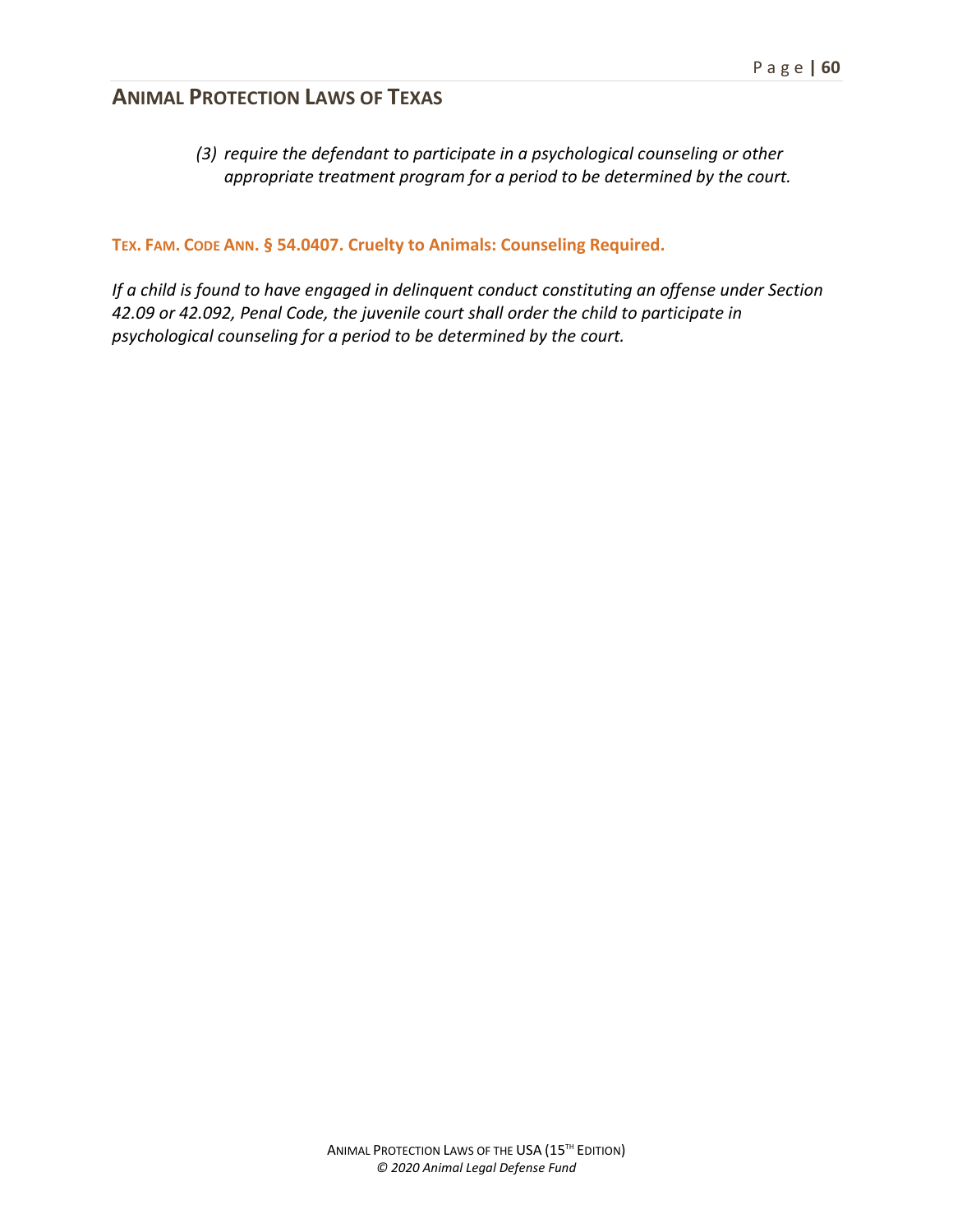# **17. HOT CARS**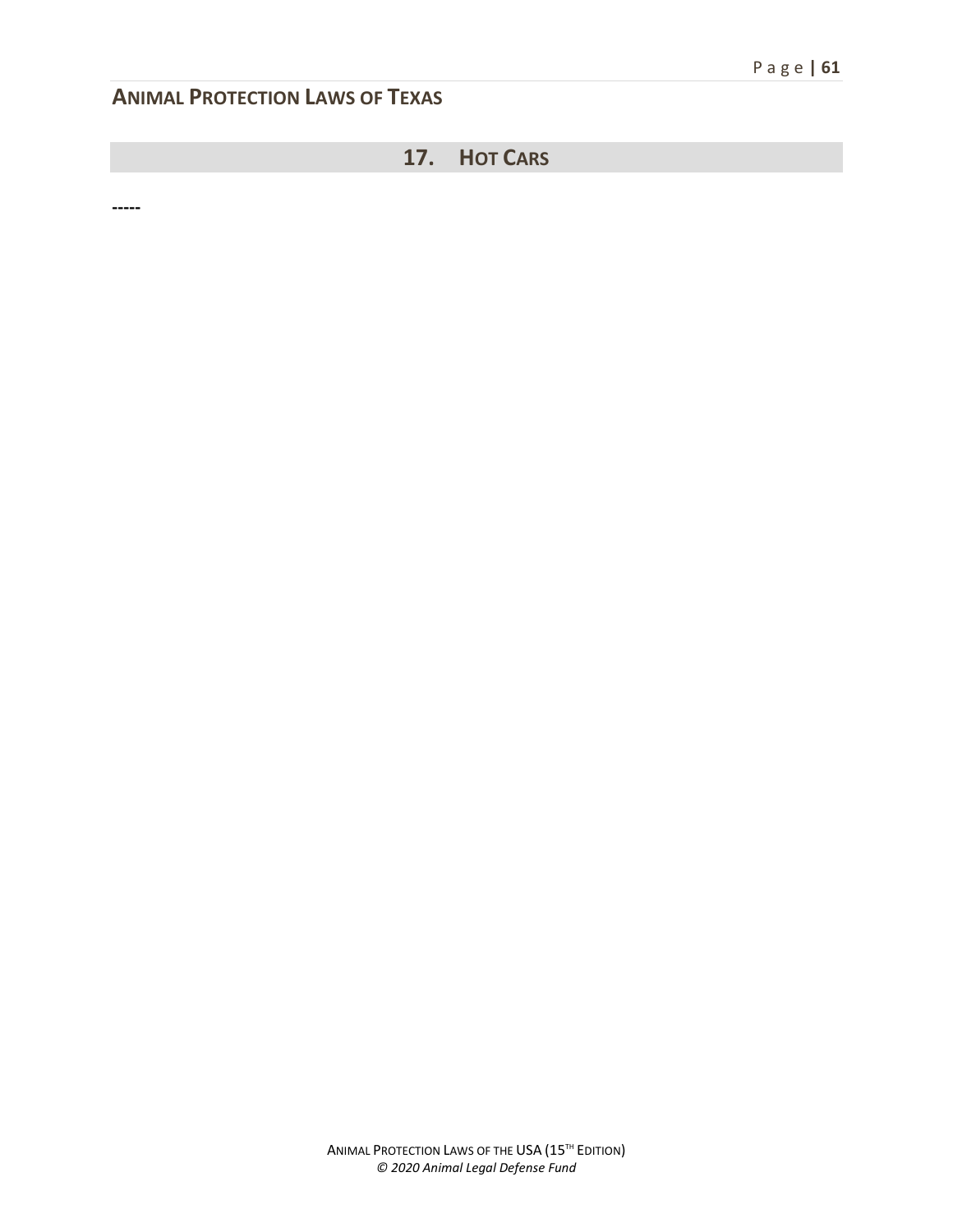# **18. CIVIL NUISANCE ABATEMENT**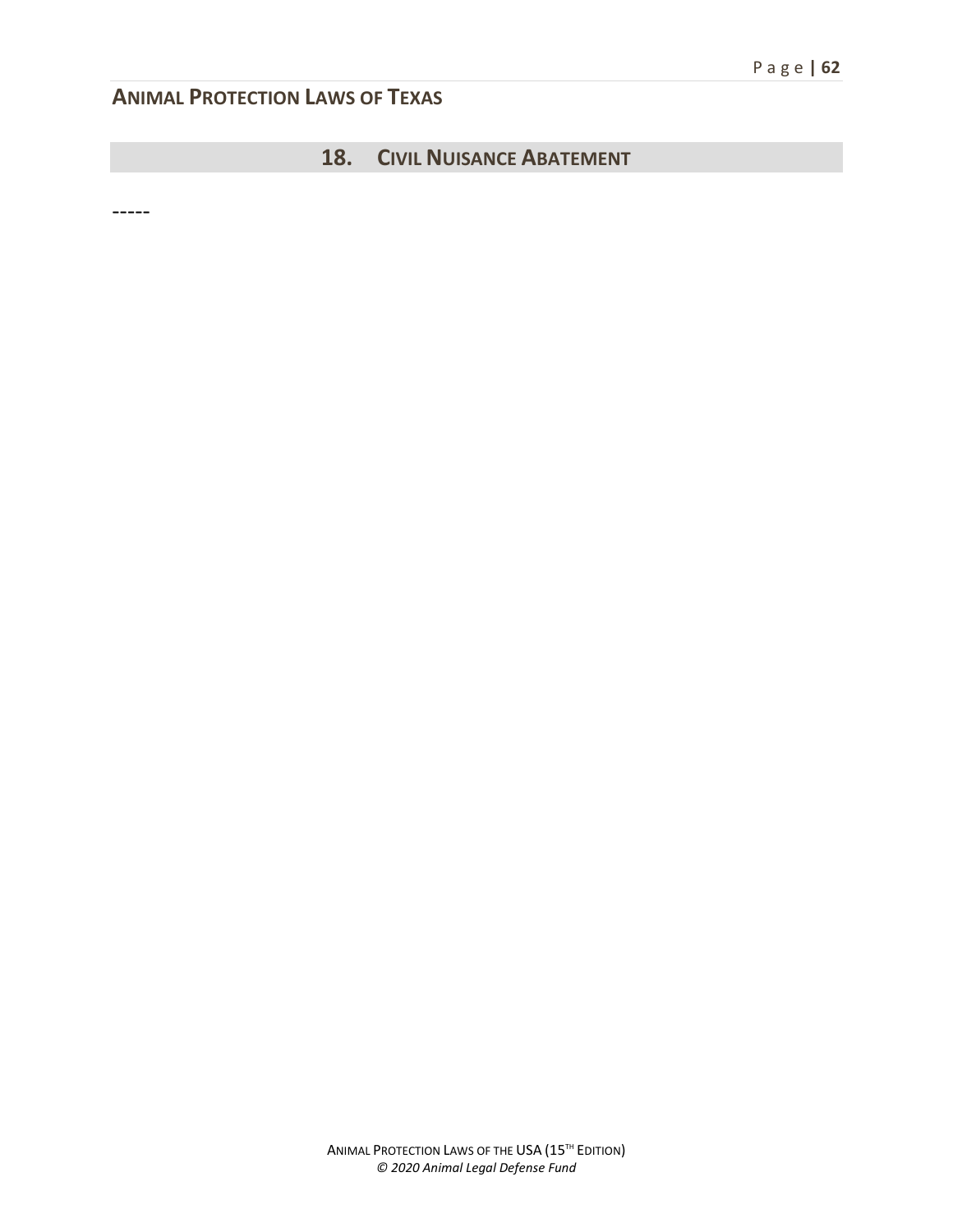# **19. AG-GAG LAWS**